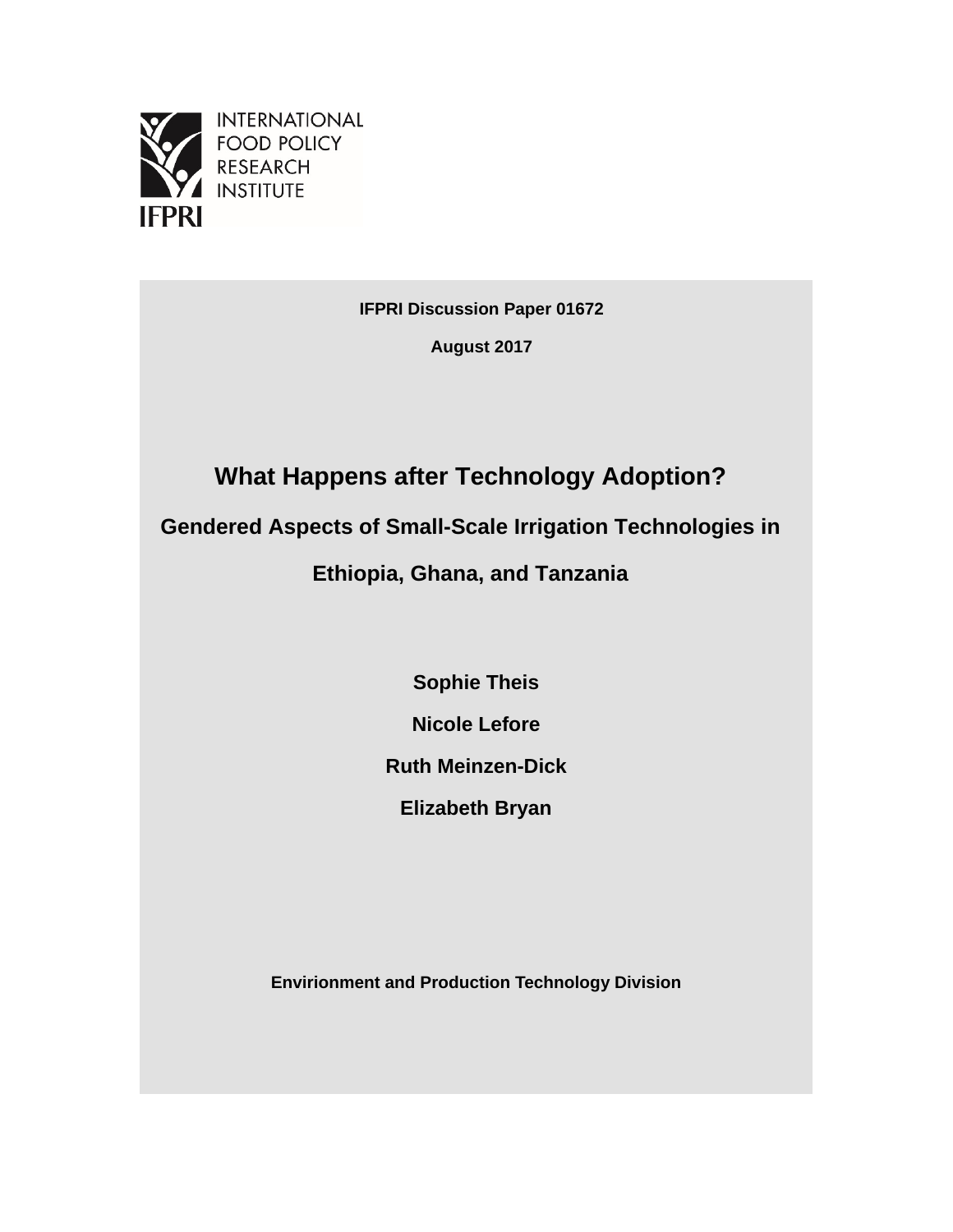### **INTERNATIONAL FOOD POLICY RESEARCH INSTITUTE**

The International Food Policy Research Institute (IFPRI), established in 1975, provides evidence-based policy solutions to sustainably end hunger and malnutrition, and reduce poverty. The institute conducts research, communicates results, optimizes partnerships, and builds capacity to ensure sustainable food production, promote healthy food systems, improve markets and trade, transform agriculture, build resilience, and strengthen institutions and governance. Gender is considered in all of the institute's work. IFPRI collaborates with partners around the world, including development implementers, public institutions, the private sector, and farmers' organizations, to ensure that local, national, regional, and global food policies are based on evidence. IFPRI is a member of the CGIAR Consortium.

#### **AUTHORS**

**Sophie Theis** (s.theis@cgiar.org) is a research analyst in the Environment and Production Technology Division of the International Food Policy Research Institute (IFPRI), Washington, DC.

**Nicole Lefore** (n.lefore@cgiar.org) is a senior project manager, Research for Development, at the International Water Management Institute, Pretoria, South Africa.

**Ruth Meinzen-Dick** (r.meinzen-dick@cgiar.org) is a senior research fellow in the Environment and Production Technology Division of IFPRI, Washington, DC.

**Elizabeth Bryan** (e.bryan@cgiar.org) is a senior research analyst in the Environment and Production Technology Division of the IFPRI, Washington, DC.

#### **Notices**

<sup>1</sup> IFPRI Discussion Papers contain preliminary material and research results and are circulated in order to stimulate discussion and critical comment. They have not been subject to a formal external review via IFPRI's Publications Review Committee. Any opinions stated herein are those of the author(s) and are not necessarily representative of or endorsed by the International Food Policy Research Institute.

 $2$ The boundaries and names shown and the designations used on the map(s) herein do not imply official endorsement or acceptance by the International Food Policy Research Institute (IFPRI) or its partners and contributors.

<sup>3</sup> Copyright remains with the authors.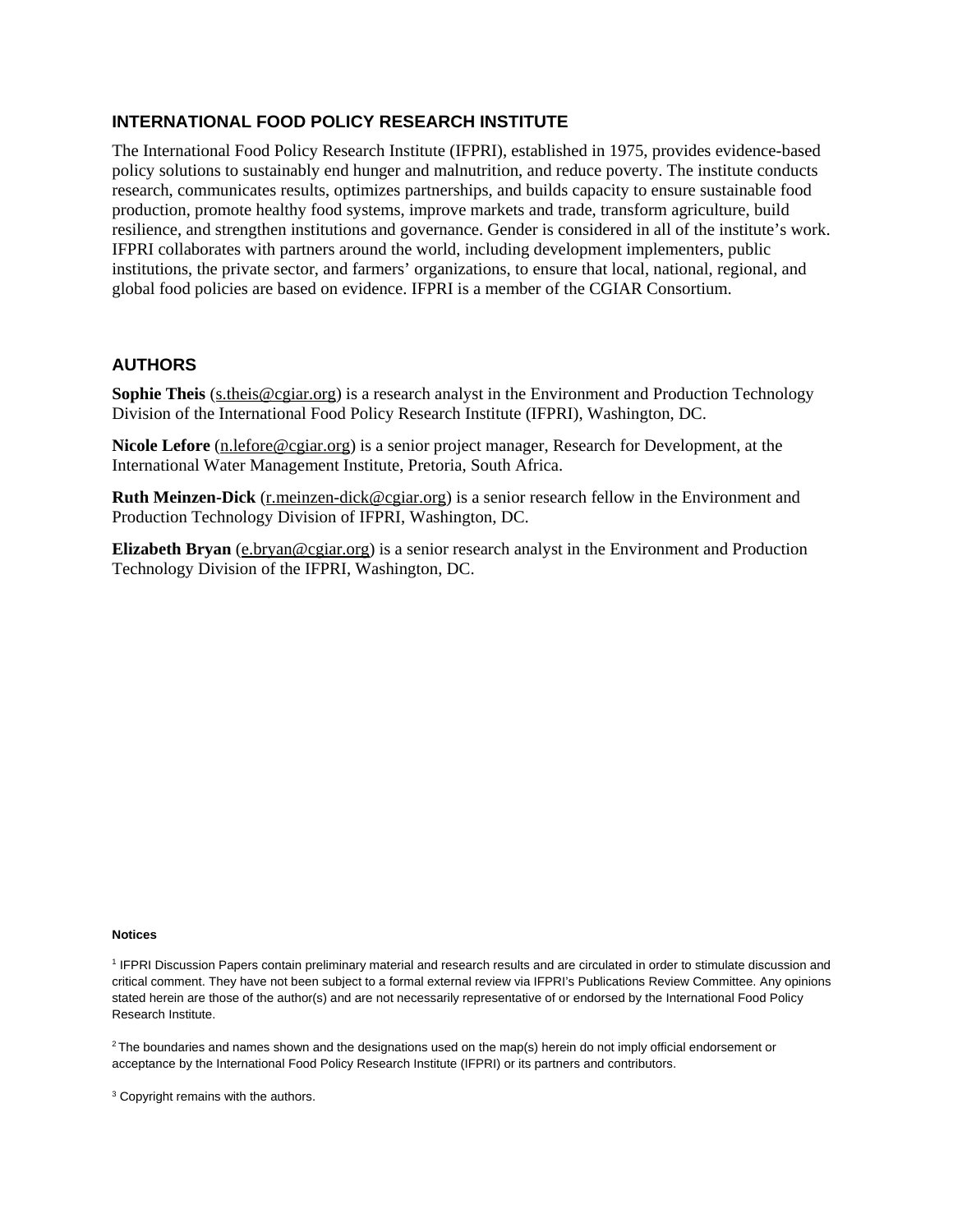# **Contents**

| Abstract                             | V            |
|--------------------------------------|--------------|
| Acknowledgments                      | vi           |
| 1. Introduction                      | $\mathbf{1}$ |
| 2. Analytical Concepts and Framework | 6            |
| 3. Methodology                       | 11           |
| 4. Results                           | 14           |
| 5. Discussion                        | 25           |
| 6. Concluding Remarks                | 27           |
| References                           | 31           |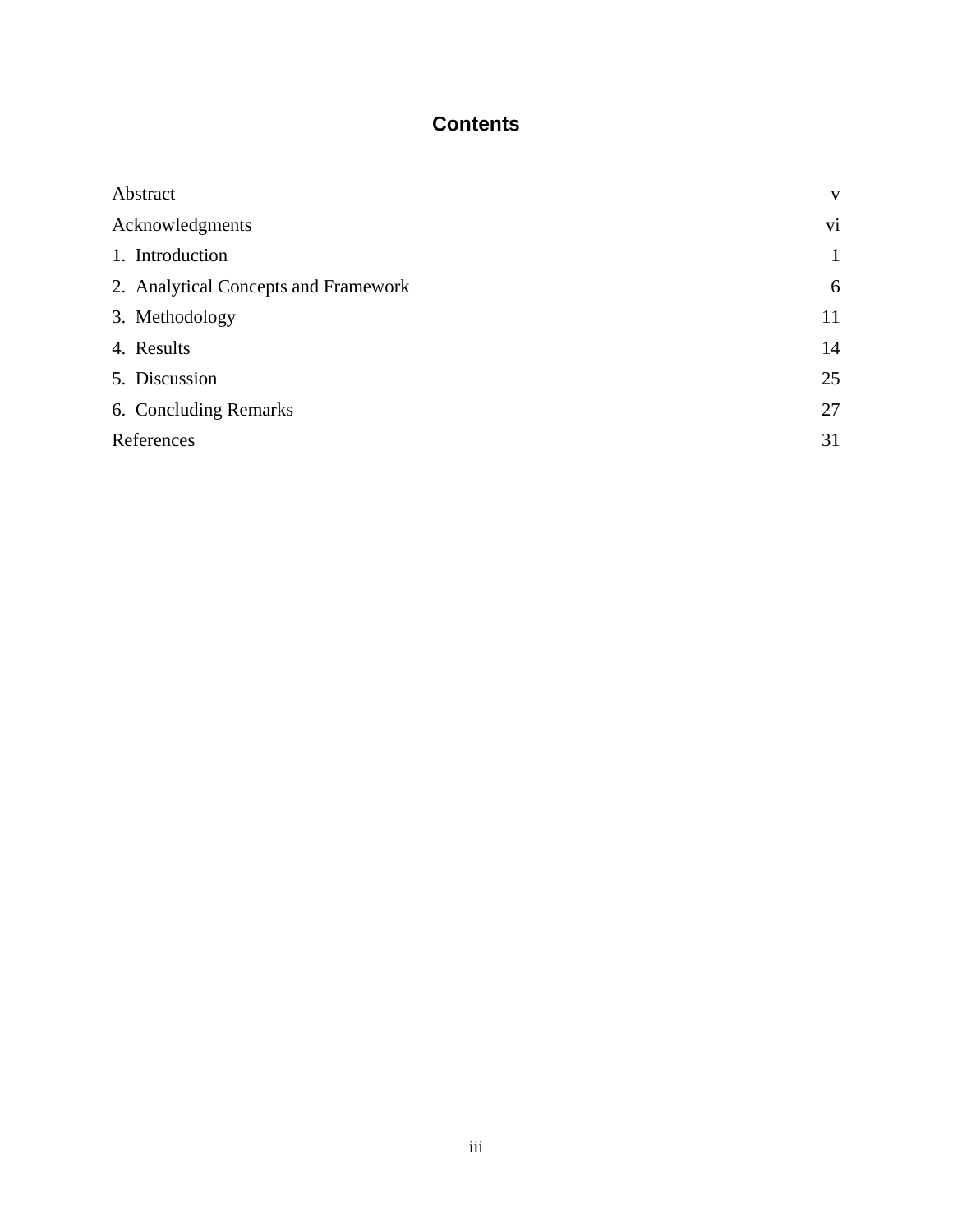# **Table**

| 3.1 Location and number of participants in focus group discussions |  |
|--------------------------------------------------------------------|--|
| <b>Figure</b>                                                      |  |

2.1 [Gender in the three phases of technology adoption 10](#page-15-0)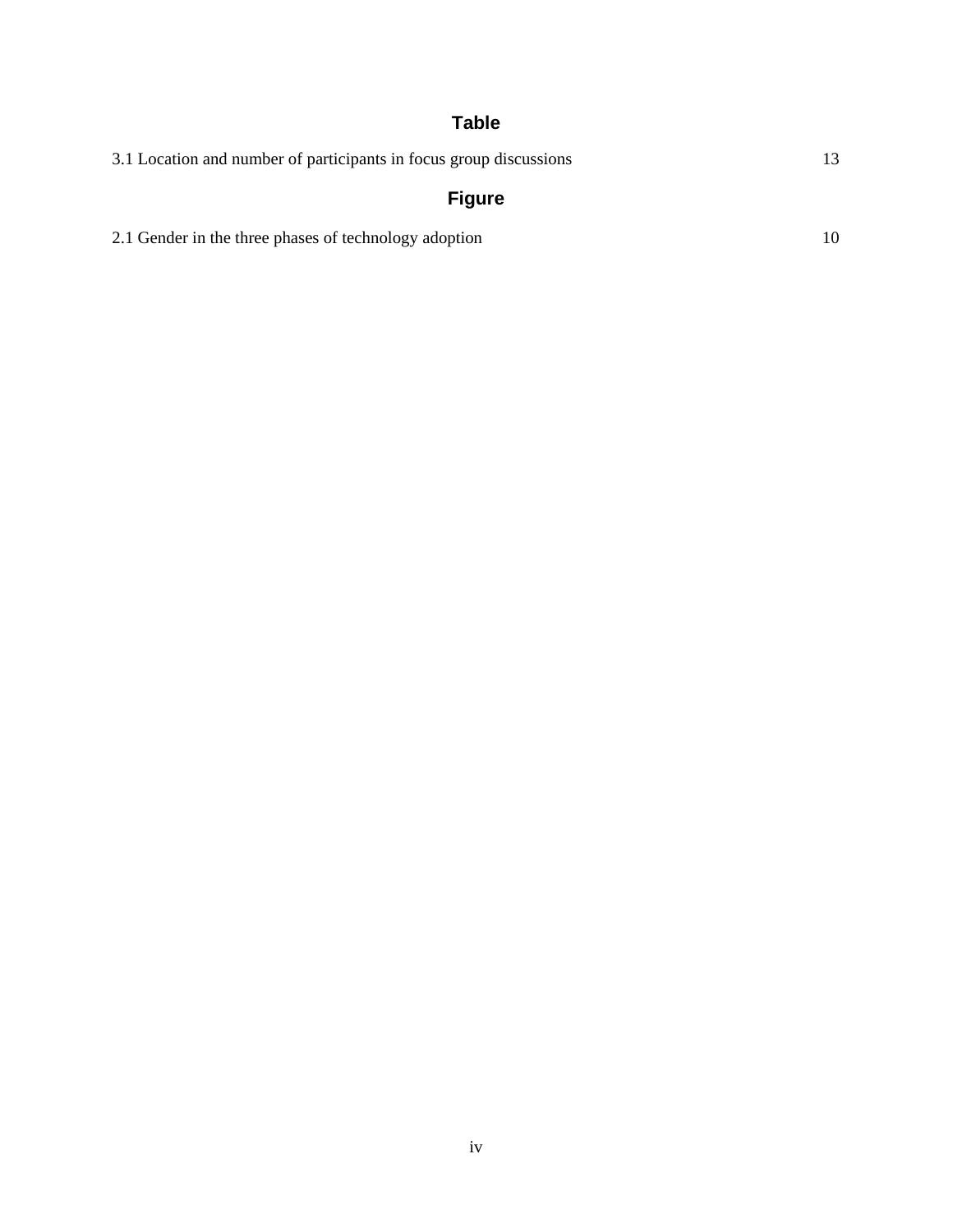## <span id="page-4-0"></span>**ABSTRACT**

A wide range of agricultural technologies are promoted to increase or stabilize yields and incomes, improve food security or nutrition, and even empower women. Yet a gender gap in adoption remains for many agricultural technologies, even for those that are promoted for women. This paper complements the gender and technology adoption literature by shifting attention to what happens after adoption of a technology. Understanding the expected benefits and costs of adoption from the perspective of women users can help explain the technology adoption rates that are observed and why technology adoption is often not sustained in the longer term. Drawing on qualitative data from Ethiopia, Ghana, and Tanzania, this paper develops a framework for examining the intrahousehold distribution of benefits from technology adoption, focusing on small-scale irrigation technologies. The framework contributes to the conceptual and empirical exploration of jointness in control over technology by men and women. It does this by identifying a series of decisions following technology adoption, and how these decisions affect how the technology is used, by whom, to whose benefit, and with what costs. Given the focus on technology adoption as a strategy for agricultural development and women's empowerment, understanding the intrahousehold distribution of costs and benefits and the jointness of control over a technology can help guide technology promotion in a way that advances programming objectives, rather than simply interpreting technology adoption as an end in and of itself.

#### **Keywords: Irrigation, agricultural technology, technology adoption, gender**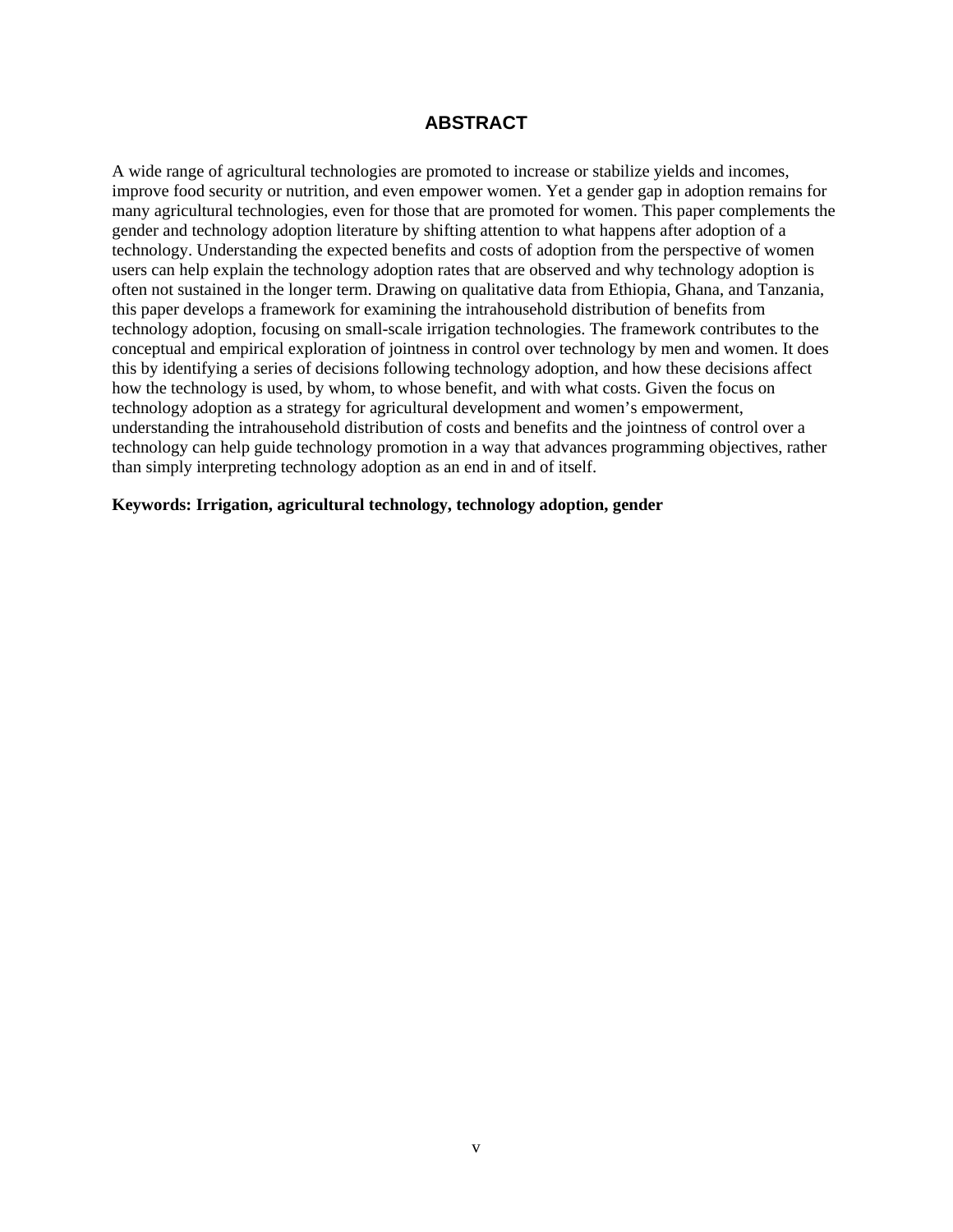### **ACKNOWLEDGMENTS**

<span id="page-5-0"></span>We gratefully acknowledge Likie Nigussie (Ethiopia), Christopher Magomba and Elizabeth Mshote (Tanzania), and Elsie Odonkor and Afishata Mohammed Abujaja (Ghana) for leading data collection and skillfully facilitating discussions with men and women in the three countries. We recognize the invaluable time and willingness to share personal experiences that discussion participants generously extended to the research team in each country. We thank Claudia Ringler and David Spielman for providing helpful feedback at multiple stages of paper preparation. This work was undertaken as part of the Feed the Future Innovation Lab for Small-Scale Irrigation through the United States Agency for International Development (USAID) and the CGIAR Research Programs on Water, Land, and Ecosystems (WLE) and Policies, Institutions, and Markets (PIM).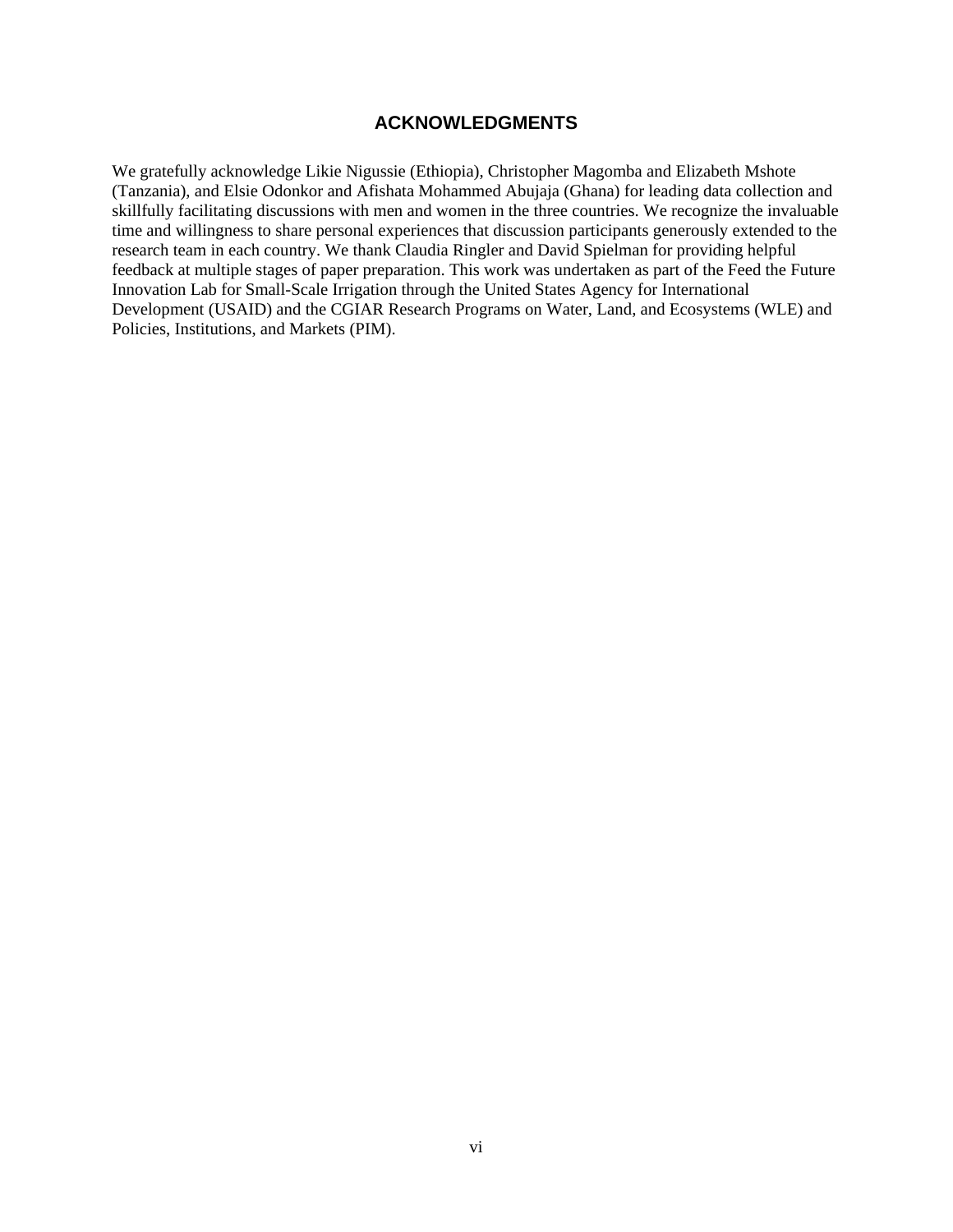#### **1. INTRODUCTION**

<span id="page-6-0"></span>Given evidence that women's limited access to agricultural technology is an important factor constraining women's agricultural productivity (von Braun and Webb 1989; Quisumbing 1995; Peterman, Behrman, and Quisumbing 2010), increasing technology adoption among women farmers has emerged as a key strategy to close the gendered productivity gap in agriculture, promote women's empowerment, and advance broader welfare outcomes. By helping women farmers—particularly small-scale, resource-poor women farmers—produce more, add value, and use less energy, time, or natural resources, agricultural technologies can enable women to maximize the returns to their limited time, labor, land, and capital (Doss 2001).

Given these expected benefits, research has sought to understand what keeps women's observed rates of agricultural technology adoption low. The literature has shown that men and women have different preferences and face different types and severity of constraints to adopting technology (Doss 2001; Doss and Morris 2001; Ragasa et al. 2014). Technology adoption can be understood as three phases: awareness, tryout, and continued adoption of technology (Lambrecht 2014). Each phase presents particular challenges for women farmers. Awareness is limited by women's access to information and extension services to learn about the technology and how to use it (Doss et al. 2003; Ragasa et al. 2014). Tryout is limited by access to and control over land, water, labor, inputs, and other assets required to make use of the technology (Ani et al. 2004; Drechsel et al. 2006; Shiferaw, Kebede, and You 2008; Meinzen-Dick et al. 2011; Ragasa et al. 2014; Johnson et al. 2016); access to capital or credit to invest in the technology (Tiwari 2010; Regassa et al. 2014; Doss et al. 2003; Wickramasinghe 2009; White 1999; Olwande, Sikei, and Mathenge 2009); social learning and social capital to reduce perceived risks associated with adoption (Conley and Udry 2001; Hunecke et al. 2017); and appropriateness of design, including affordability, cultural acceptability, and suitability for women's specific agricultural tasks and physical requirements (Quisumbing and Pandolfelli 2009). Continued adoption is threatened by some of the same factors, as well as by appropriation of the technology or output of the technology by other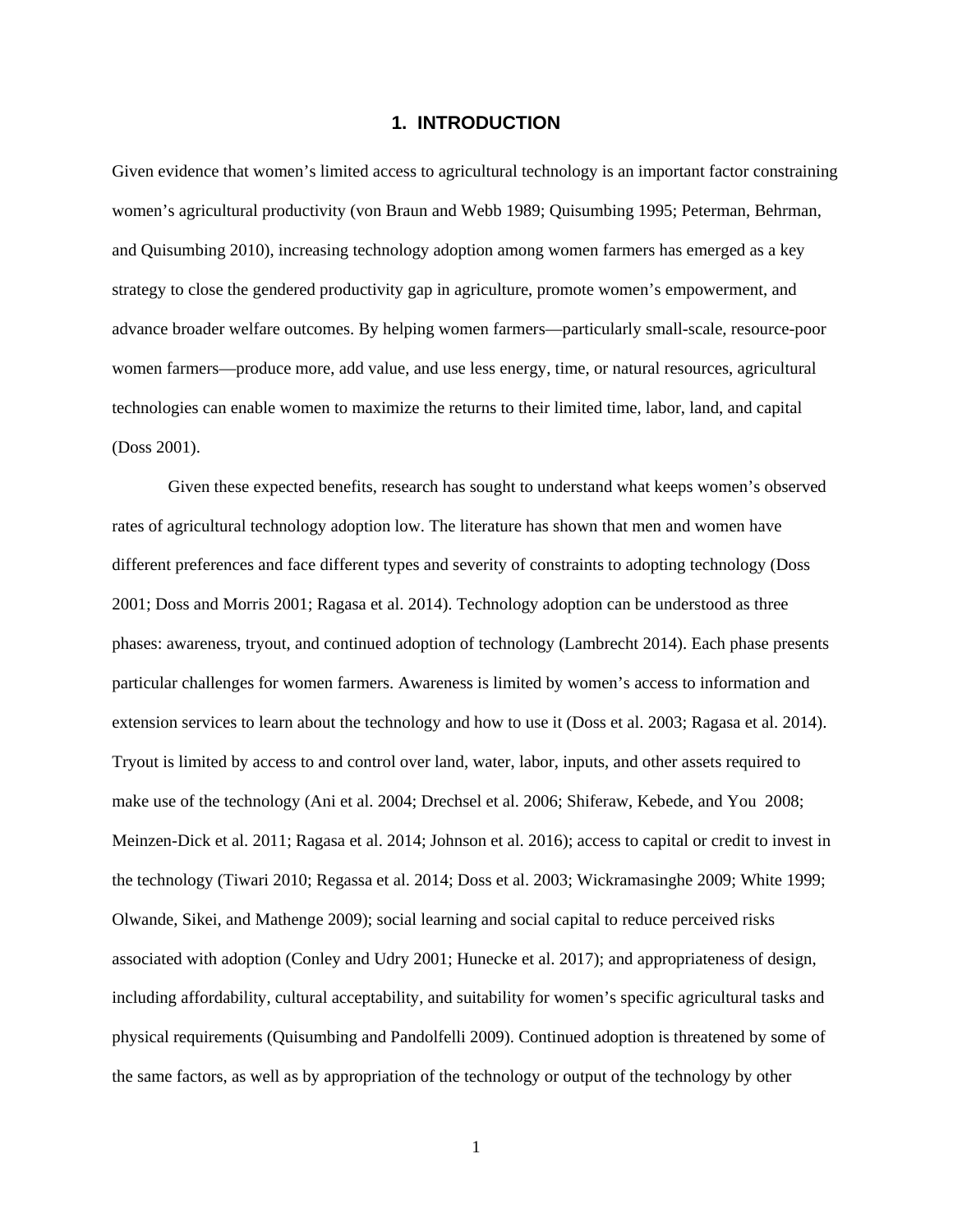household members (e.g., von Braun and Webb 1989). Thus, many of the constraints that technology promises to alleviate are the same constraints that hamper adoption in the first place.

Notably, this literature focuses on constraints exogenous to the household and in the first two phases of technology adoption. However, such an approach reflects an assumption that removing constraints to awareness and tryout phases is sufficient for women to benefit from continued adoption of the technology in a way that is empowering.

As Lambrecht (2014) points out, during the continued adoption phase, also known as the trial phase (Lindner et al. 1982), farmers assess based on their own experience whether the returns from the technology relative to labor and input requirements are worth continuing use. These returns and costs, however, will likely not be the same for all household members, yet few studies examine who bears the costs or controls the benefits of a new technology. Although several studies document important changes in gender roles, including shifting the burden of labor and control over agricultural outputs, as a result of technology adoption (e.g., von Braun and Webb 1989; Doss 2001; Njuki et al. 2014), they do not unpack issues around use and ownership over the technology itself.

This paper complements the gender and technology adoption literature by shifting attention to what happens *after* technology adoption, in other words, during the phase of continued use. We examine evidence on the intrahousehold negotiations and roles in technology adoption gathered through qualitative fieldwork on small-scale irrigation technologies from Ethiopia, Ghana, and Tanzania.[1](#page-7-0)

Our focus is on small-scale irrigation technologies, particularly water-lifting technologies (e.g., rope and washer, motor, treadle, and solar pumps) that smallholders use on their farm plots and homestead gardens, exclusively or in conjunction with water-application technologies, such as drip systems, buckets, cans, or hoses. Despite the extensive use of small-scale irrigation, the value and extent remain underreported in official statistics (Woodhouse et al. 2017; de Fraiture and Giordano 2014). The current minimum pump irrigated area in Africa south of the Sahara is estimated at 340,134 hectares based

<span id="page-7-0"></span> $1$  The fieldwork for this study was undertaken within the project sites for the Feed the Future Innovation Lab for Small-Scale Irrigation and the Helen Keller International (HKI) Enhanced Homestead Food Production project in Tanzania.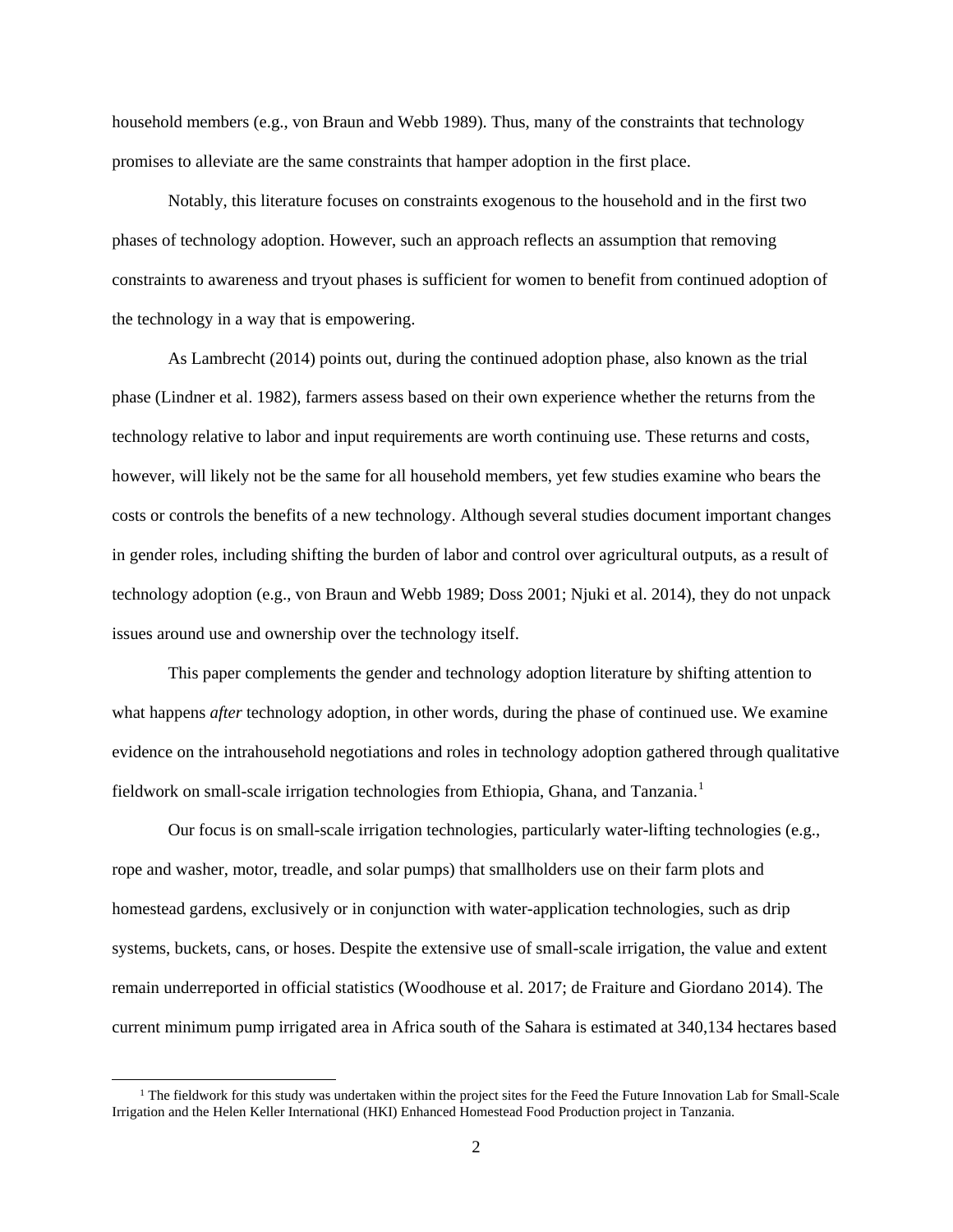on groundwater use (Siebert et al. 2010), but a separate study suggested the area is likely much larger, as smallholder farmers also widely use small pumps for lifting surface water (Merrey 2006). In some countries, smallholder irrigation area is estimated to be as high as large-scale irrigation schemes (Namara et al. 2014; Beekman, Veldwisch, and Bolding 2014), while the potential for further expansion may rival large-scale investment (You et al. 2010; Xie et al. 2014). The Comprehensive Africa Agriculture Development Programme under the New Partnership for Africa's Development is targeting 14.2 million hectares for small-scale irrigation development, which is about 7.5 times the area proposed for large-scale irrigation development (NEPAD 2009). Small-scale irrigation technologies are being promoted to potentially improve smallholders' dietary diversity, health, seasonal food security, and resilience to climate change and weather shocks (Domenech 2015).

Yet numerous studies have found that women are less likely than men to access both large-scale and small-scale irrigation infrastructure and technologies. In large-scale farmer-led irrigation schemes, implicit and explicit exclusion from scheme management decisions and irrigated land allocation limit women's access to water (Zwarteveen 1997; Meinzen-Dick and Zwarteveen 1998; van Koppen 1998).

However, there has been relatively less attention to the gender aspects of small-scale irrigation technologies. The studies that have been done have focused on documenting the gender gap in adoption, mostly between male- and female-headed households, and the different kinds of technology men and women prefer (e.g., Upadhyay 2003). For example, a cross-country study in Ghana and Zambia found that small-scale technologies are adopted by female-headed households at two-thirds the rate of maleheaded households, with female-headed households more likely to adopt manual technologies (e.g., buckets and wetlands) and male-headed households more likely to adopt motor pumps and river diversions (van Koppen, Hope, and Colenbrander 2012). Analyzing sales data from 2005 to 2013 from KickStart, a nongovernmental organization (NGO), Njuki et al. (2014) find that women made up only 6 percent in Tanzania and 18 percent in Kenya of all buyers of motor pumps distributed for sale by the NGO, and that these buyers were rarely women in married households purchasing pumps for their own use, but rather unmarried women or married women purchasing pumps on behalf of their husbands.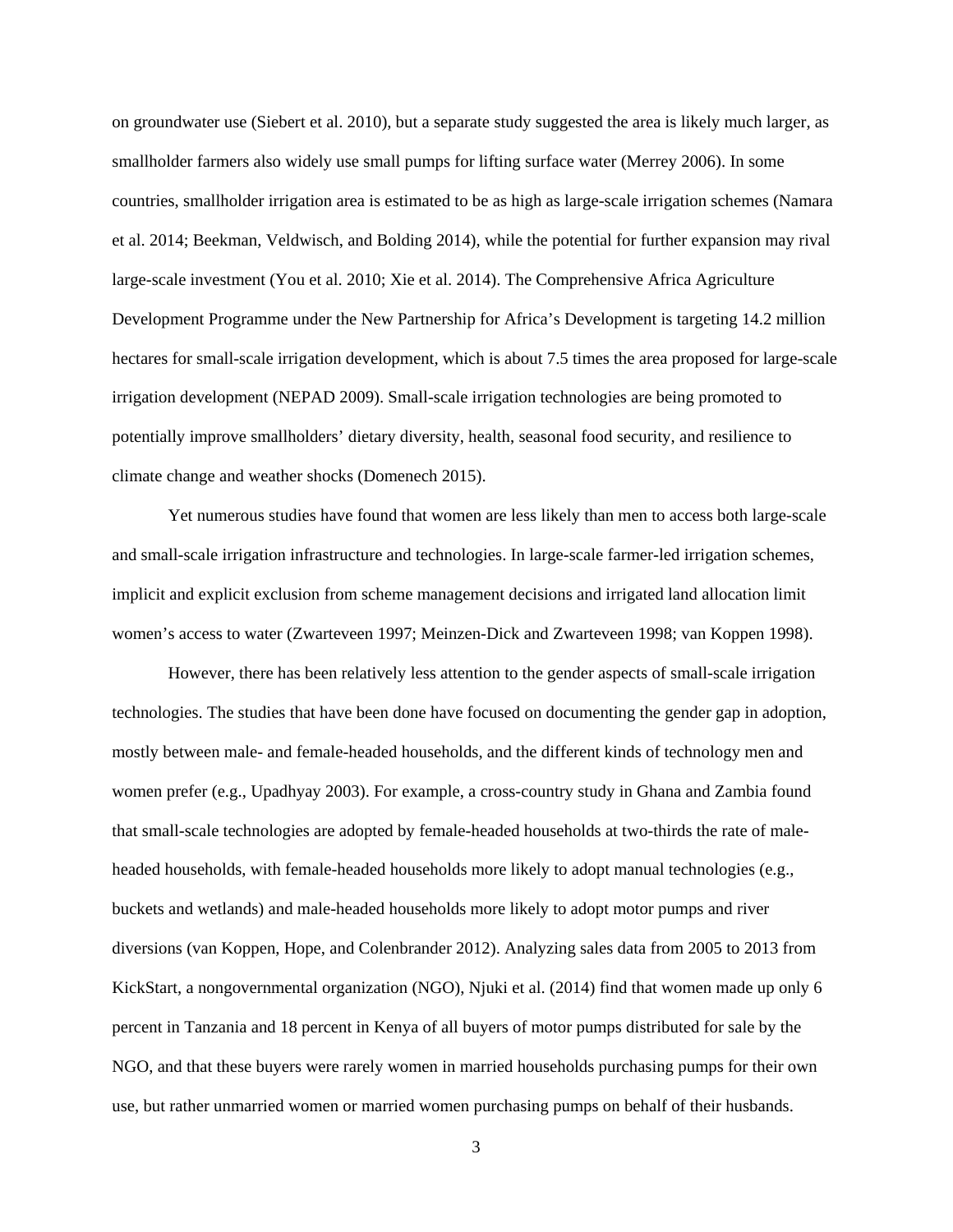In studying households with both jointly and separately managed plots of land, these studies recognize that the household is not the appropriate unit of analysis (Doss 2001). Looking within the household, they examine several dynamics related to how men and women control and benefit from irrigation, including deciding what to grow on irrigated land, providing labor on irrigated plots, deciding whether to sell or consume irrigated produce, and controlling income from irrigated plots. Njuki et al. (2014) report men prefer to irrigate cash crops like tomatoes and women prefer to irrigate leafy vegetables that can be sold over a longer period of time, over which they could retain control over income; they also note that though women in pump-owning households have less say over production decisions, they can use the pump for their own managed plots. Both studies explore how technology adoption affects the whole household—not just the adopter or owner—in different ways.

Rather than taking technology adoption as a goal in and of itself, understanding the differentiated impacts of technology within the household can help orient technology promotion activities to advance specific development objectives. In this paper, we propose an analytical framework for analyzing intrahousehold dynamics—specifically considered as rights to small-scale irrigation technology. We then apply the framework to case studies using qualitative evidence of small-scale irrigation from Ghana, Ethiopia, and Tanzania.

Two bodies of literature inform our analysis. First, the literature on gender and assets highlights complexity in intrahousehold use, control, and ownership of resources (Johnson et al. 2016; Huyer 2016). Second, the property rights literature (e.g., Alchian and Demsetz 1972; Eggertsson 1990; Schlager and Ostrom 1992) provides concepts that help us further unpack the bundles of rights over assets (which can include technologies). By focusing on property rights as social relations among people (rather than as relations between people and things), this literature sheds light on the institutions that set and enforce rules over who can use resources in what ways. We have found that bringing together these two bodies of literature, extending the analysis of property rights as social relations to analyses within the household, provides new insights that are useful to our analysis.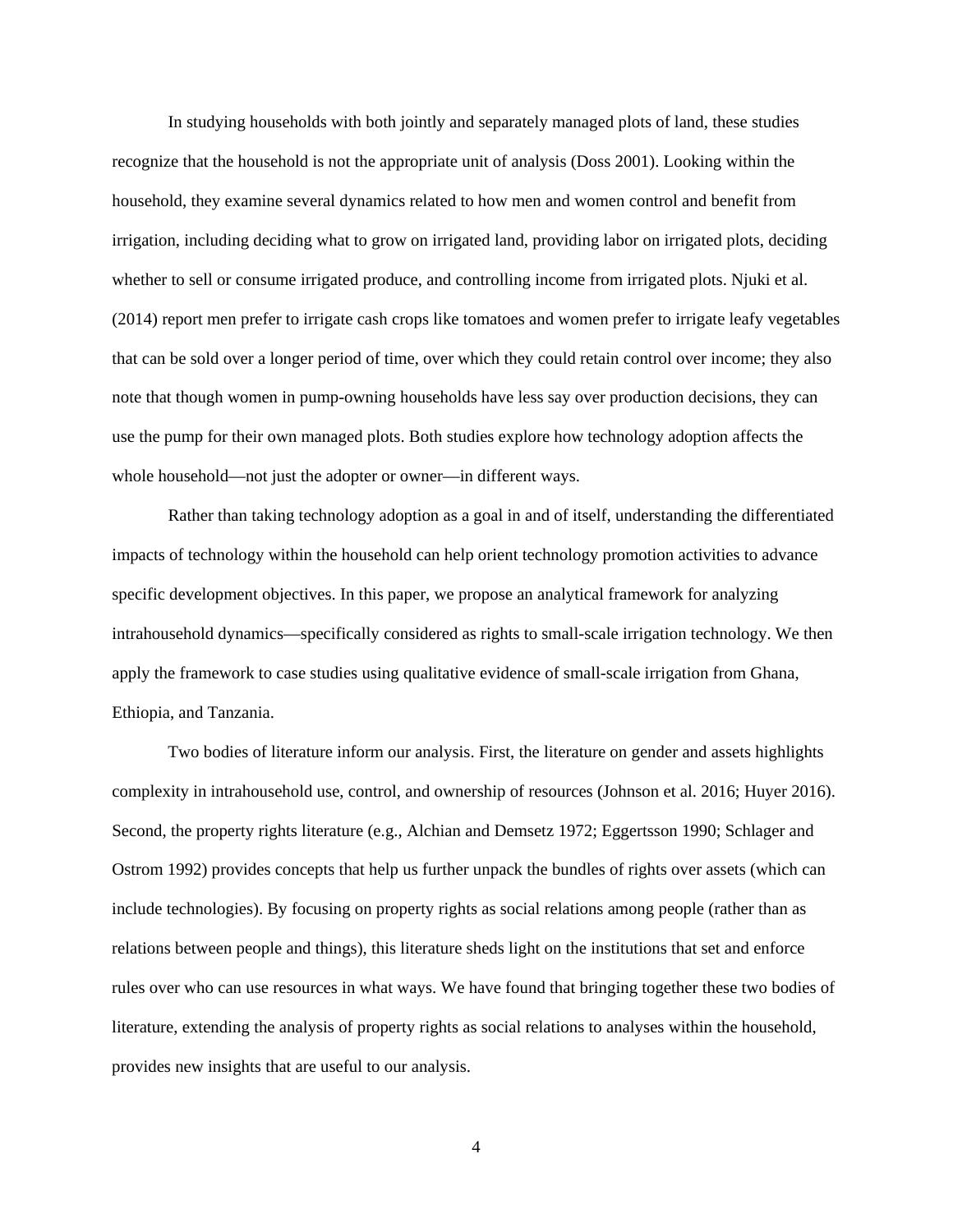The paper is organized as follows. Section 2 presents the analytical concepts and framework. Section 3 describes the methodology used to collect qualitative data in the three countries. Section 4 presents the evidence to illustrate these concepts, first discussing the awareness and tryout phases and then examining the intrahousehold distribution of rights during continued adoption. Section 5 discusses how this framework helps further our understanding of gendered aspects of technology adoption. Section 6 concludes with implications for technology adoption programs in general and insights for sustained adoption of small-scale irrigation technology in particular.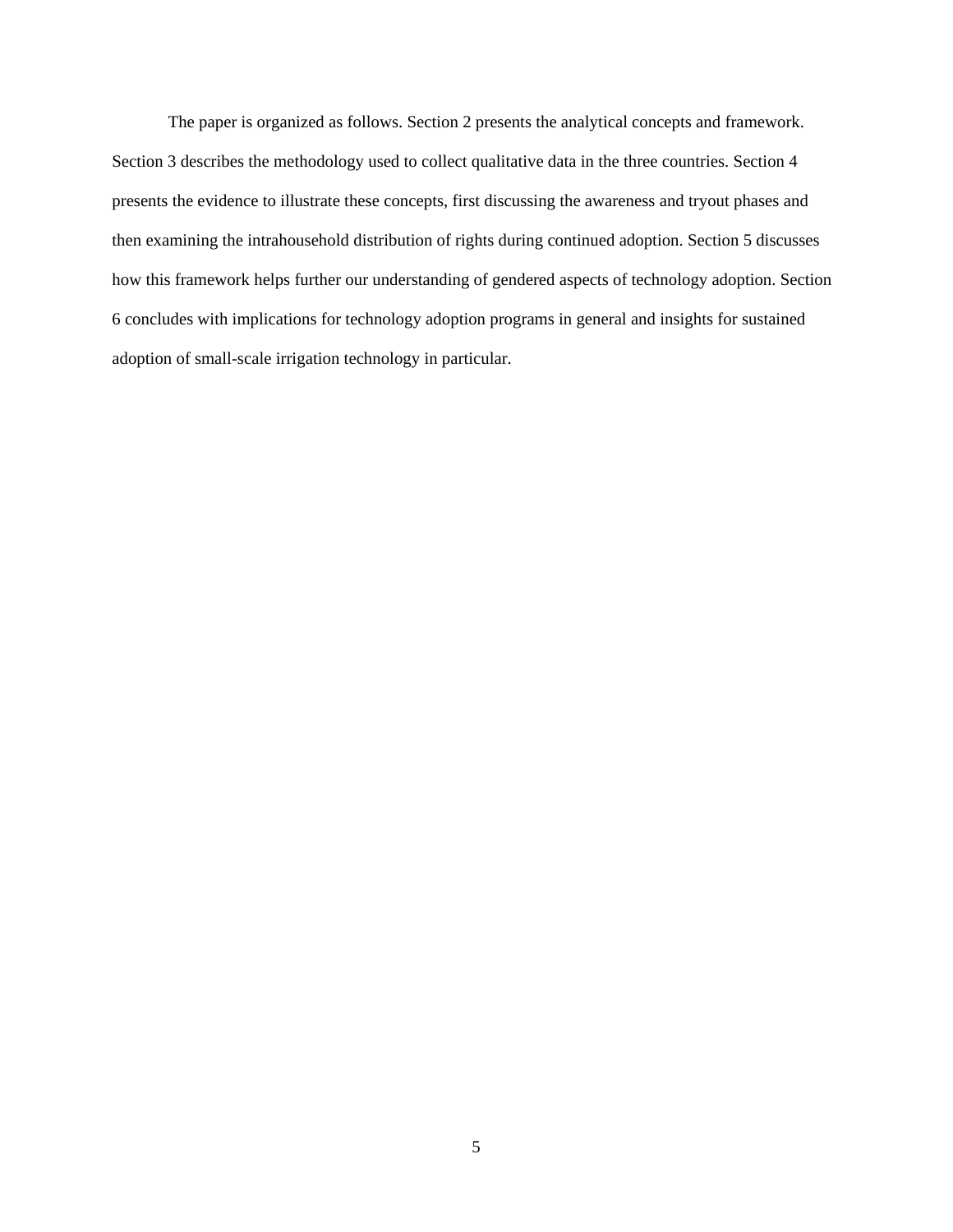#### **2. ANALYTICAL CONCEPTS AND FRAMEWORK**

<span id="page-11-0"></span>It is well established that members of households do not share the same preferences or pool their resources to improve overall welfare (Alderman et al. 1995; Doss 1996; Doss et al. 2014). But in rural settings where household members work together on multiple agricultural activities, some degree of joint use and decision making over assets is common. Meinzen-Dick et al. (2011) describe this idea in terms of a spectrum of jointness and separateness within the household.

Johnson et al. (2016) offer two possible definitions of jointness: (1) two or more individuals share rights to a single asset and make joint decisions or (2) individuals have different rights or different strength of rights over the same asset. In practice, they reflect that the second definition is more prevalent in developing-country agriculture: usually men have different, and stronger, rights than women. Following Doss et al. (2014), they focus on use, control, and ownership of assets. Women may have various use rights to an asset but often have more restricted rights to control how it is used, how the benefits generated by the asset are used, or when and where to buy or sell an asset (i.e., alienation rights, which are usually considered key in defining ownership).

Rights to the asset itself may not be sufficient if they do not extend to control over the income derived from use of the asset. For example, Quisumbing et al. (2013) found that, even though the value of assets that were reported as jointly owned increased as the result of a dairy value-chain intervention, control of dairy outputs remained segregated by gender; while women controlled decisions regarding the use of milk for home consumption, men controlled all decisions related to financial transactions, including revenues from milk sales, whether to sell milk, and whether to buy or sell cows. At the same time, they noted that if women sell the milk, they can control the income, as long as the revenues do not surpass a certain threshold (Quisumbing et al. 2013).

Similarly, in their research on *flypaper effects* (examining whether targeted asset transfers for women "stick" to women) of an asset-transfer program targeting the ultra-poor in Bangladesh, Roy et al. (2015) found that, at least in the short term, women are able to retain control over an asset transferred to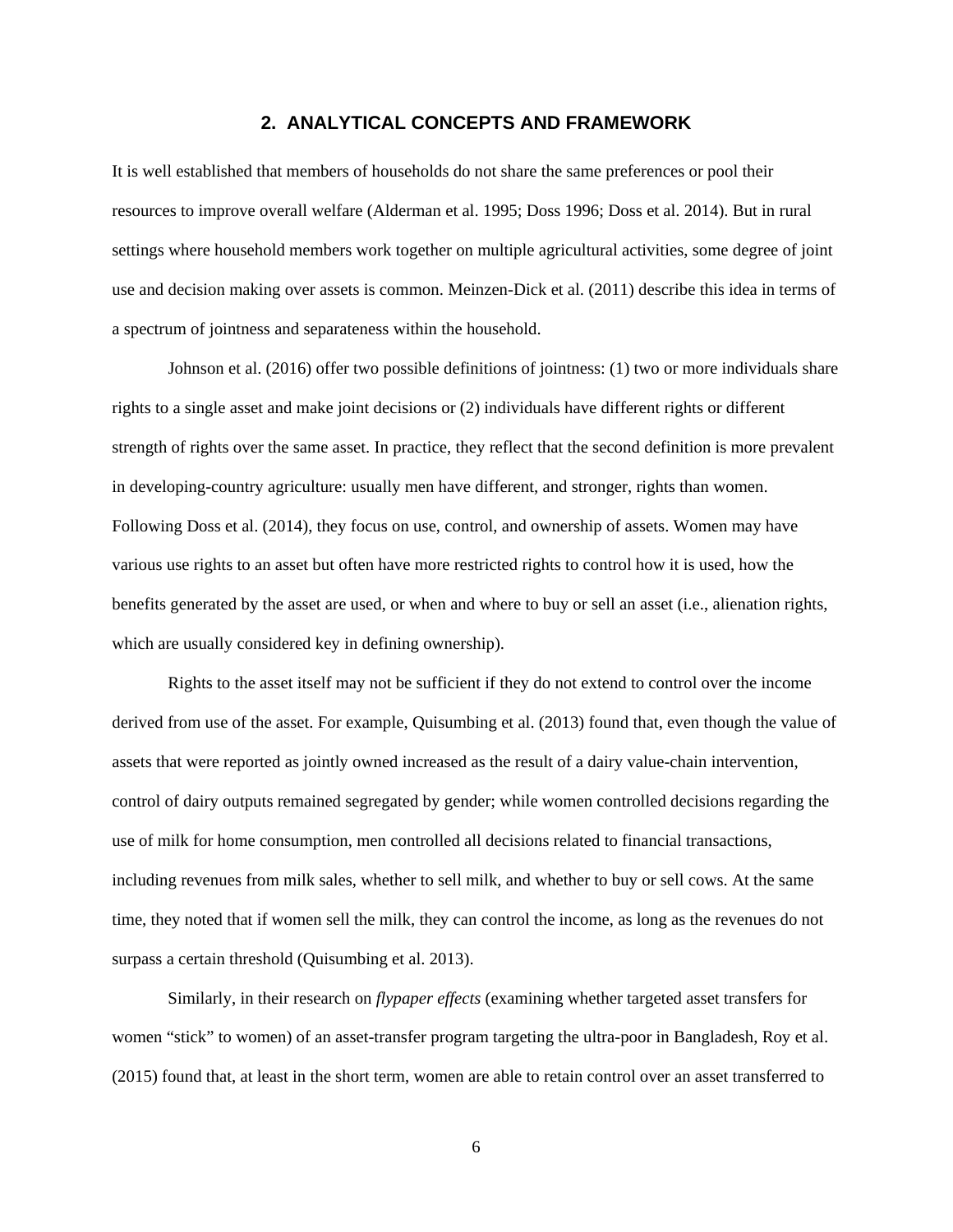them even if it is not traditionally a woman's asset. However, women's control over the asset did not extend into control over the income generated by the asset, which was predominantly used by men for investments of their choosing.

As described above, Njuki et al. (2014) point out that women can benefit from a technology or asset even if they do not have recognized ownership. In a case study in Tanzania, men represented the majority of adopters of irrigation pumps distributed through a gender-blind, market-based approach, yet women still were able to use the pump and influence decisions on how it was used, including whether to irrigate the crops grown on plots they manage. However, this study again found that revenue from the sale of those crops tended to be controlled by men.

General terms of ownership and control can describe a range of possible intrahousehold dynamics with respect to an asset—comparing simple ownership of assets across contexts rarely provides opportunity to compare like with like. To assess the implications of different rights, including the benefits and costs conferred to different people within the household, these different rights need to be identified.

The social science literature on property rights can help to elucidate these issues. While *rights* may seem too strong a word for many of the arrangements governing intrahousehold use and control of technologies, a particular strength of the property rights literature is its focus on property rights as social relations backed by particular institutions. Yet while the property rights literature has focused on state, community, and religious institutions, it has not looked deeply into households as institutions that shape property rights. In much the same way that communities use collective resources, households can also be viewed as an institution that recognizes and enforces property rights (Doss and Meinzen-Dick 2015). These are de facto rights, determined by the social norms influenced by an historical, institutional, and legal context, but usually enforced by other household members.

In particular, the concept of *bundles of rights* allows us to identify how different actors can claim different types of rights over a resource or asset. Although it is possible to identify many different individual rights, there are two major ways of classifying bundles of rights.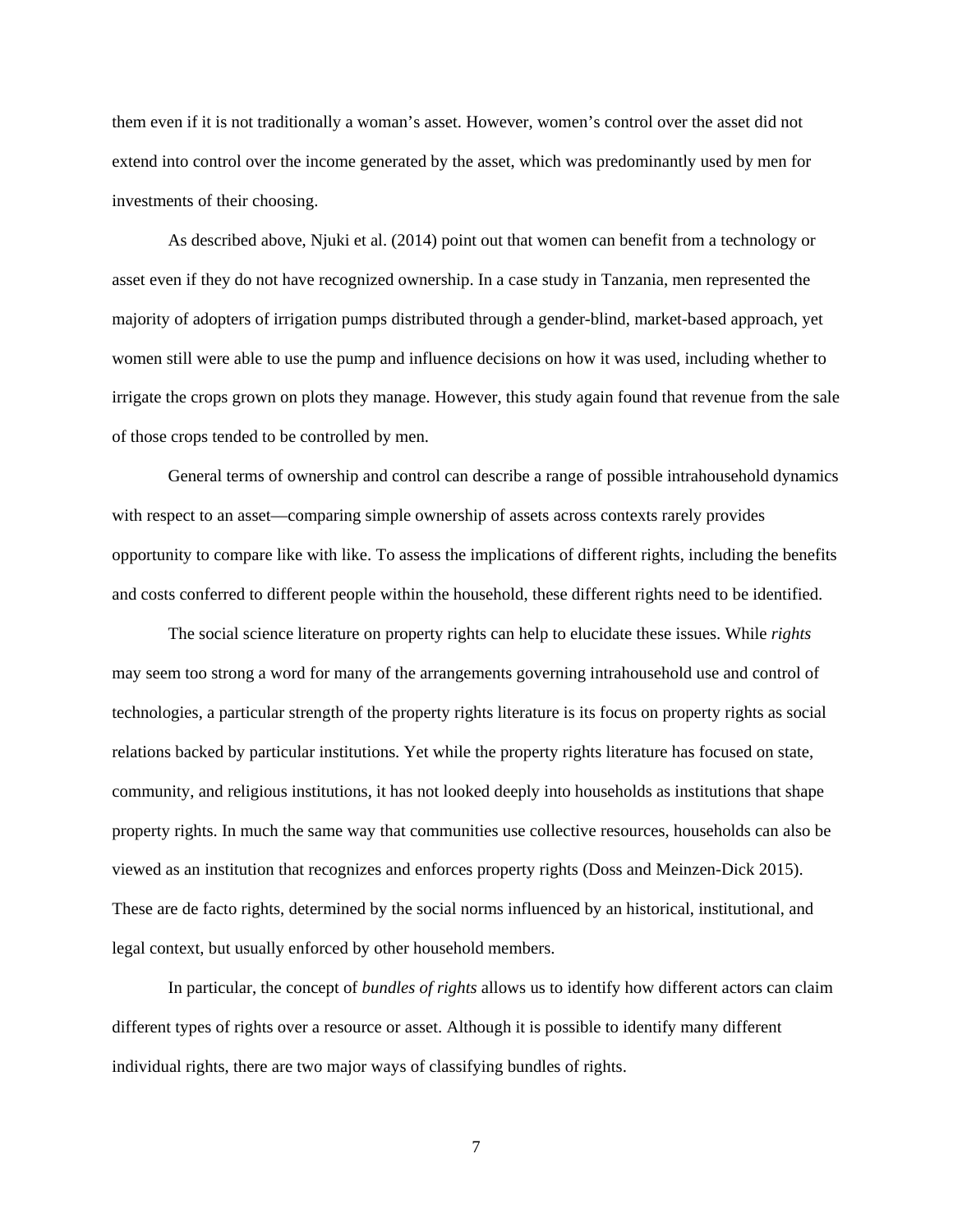Schlager and Ostrom (1992:250–251) refer to a hierarchy of five bundles of rights, which they apply to natural resources (such as land or fisheries):

- **Access:** The right to enter the physical space of the resource (e.g., walk through the forest)
- **Withdrawal:** The right to take the products of a resource (e.g., catch fish, remove water)
- **Management:** The right to regulate use and modify or transform the resource
- **Exclusion**: The right to determine who can use the resource
- **Alienation:** The right to lease, sell, or transfer either the management or exclusion rights associated with the resource, or both.

The first two of these are generally considered *use* rights, while the latter three are *control* or *decisionmaking* rights. *Ownership* is generally considered to be having all of these rights, including alienation. This classification has proved very useful for analysis of many aspects of land and natural resource management. In synthesizing the results of eight agricultural development projects on women's empowerment, Johnson et al. (2016) focus on three key bundles: use, control (which includes decisionmaking rights of management and exclusion), and ownership, which includes all bundles of rights. But as useful as this classification is, it misses one aspect that is of fundamental importance for intrahousehold control over agricultural technologies: the control of the income (or other benefits) generated by the technology.

An alternative way of identifying bundles of rights derives from ancient Roman law and is reflected in most civil law systems today, capturing this control over income in the *fructus* concept (see Benjaminsen and Ba 2009, 77):

- **Usus:** The right to use
- **Fructus:** The right to the products, increase, or profits of the resource
- **Abusus:** The right to encumber or dispose of property through donation, sale, destruction.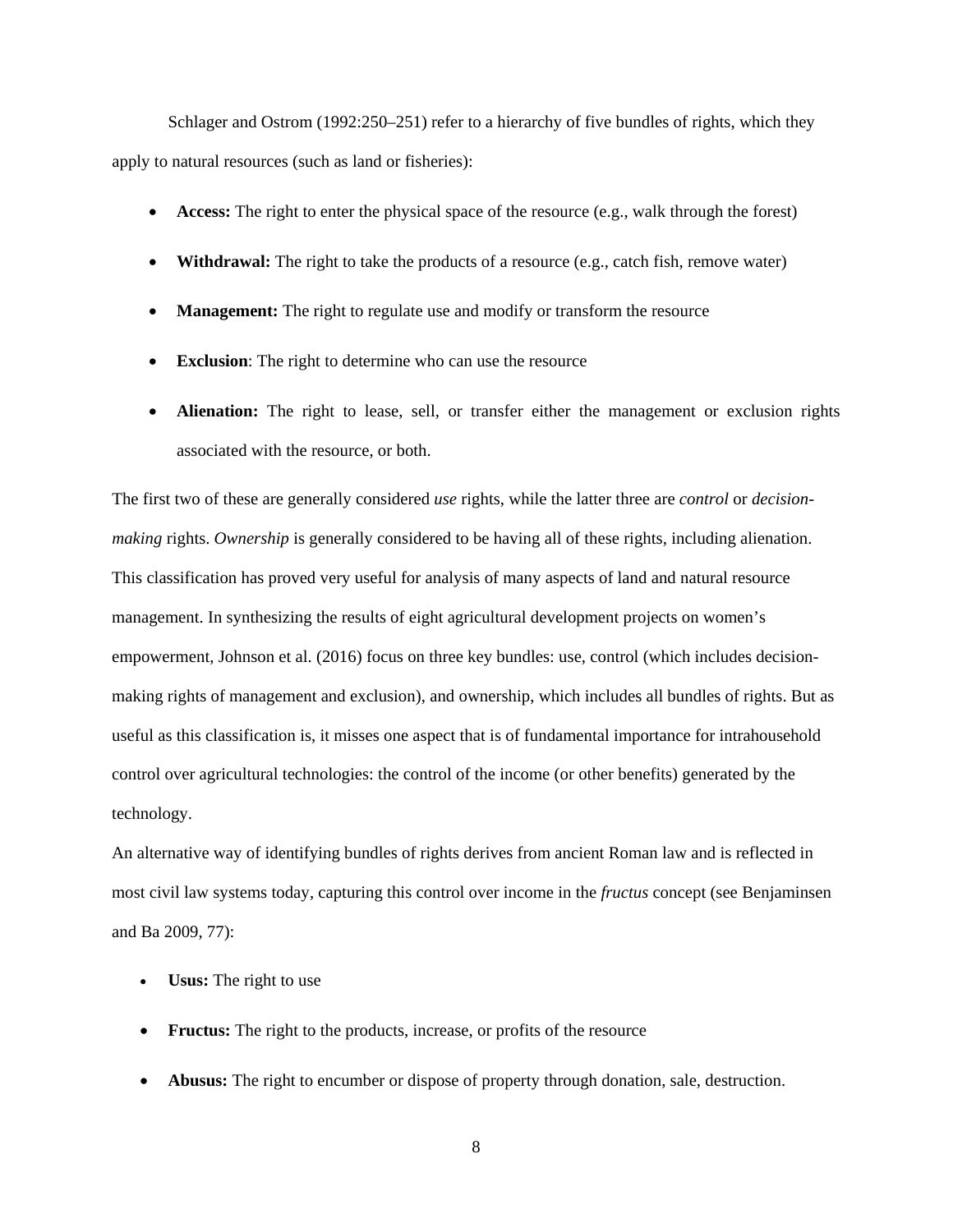While usus covers the use rights of access and withdrawal from the Schlager and Ostrom framework, and abusus corresponds well with alienation, the management/exclusion rights in the Schlager and Ostrom framework are missing from the Roman classification, and the fructus rights from civil law are missing from the Schlager and Ostrom classification. Each of these rights can be important in particular contexts for analyzing intrahousehold relations with regard to technologies. But we find it useful to think about the following bundles of rights: use, management, fructus,  $2$  and alienation. In the case of irrigation technology, use and management refer to rights over the application of the technology, whereas fructus and alienation refer to the rights to the benefits of the technology.

Building on the bundle of rights concept, we first examine gendered factors that influence awareness and tryout of a technology, and then look at the particular use, management, fructus, and alienation rights that are claimed and operationalized by men and women in the household. This framework shows how the adoption of technology can carry differentiated costs and benefits for people within the household.

Just as various institutions at different scales influence the rules of resource use, different institutions affect intrahousehold resource allocation and the control over technologies. A right that is recognized across multiple institutions tends to increase the strength of the right; conversely, it is more challenging to claim a right to an asset that is not backed up by institutions beyond the household level. Analyzing technologies in this way can not only show how the benefits and costs of a technology are distributed across different members of the household, but also how different members can perceive different costs and benefits, which influences their preferences for and willingness to try out and continue use of technologies, as illustrated in Figure 2.1.

<span id="page-14-0"></span><sup>&</sup>lt;sup>2</sup> Although usus and abusus adequately translate in our framework to use and alienation, we have chosen to preserve the term fructus in our framework in the absence of a precise and appropriate English nomenclature that captures the meaning of the right to have profit or loss of income or products.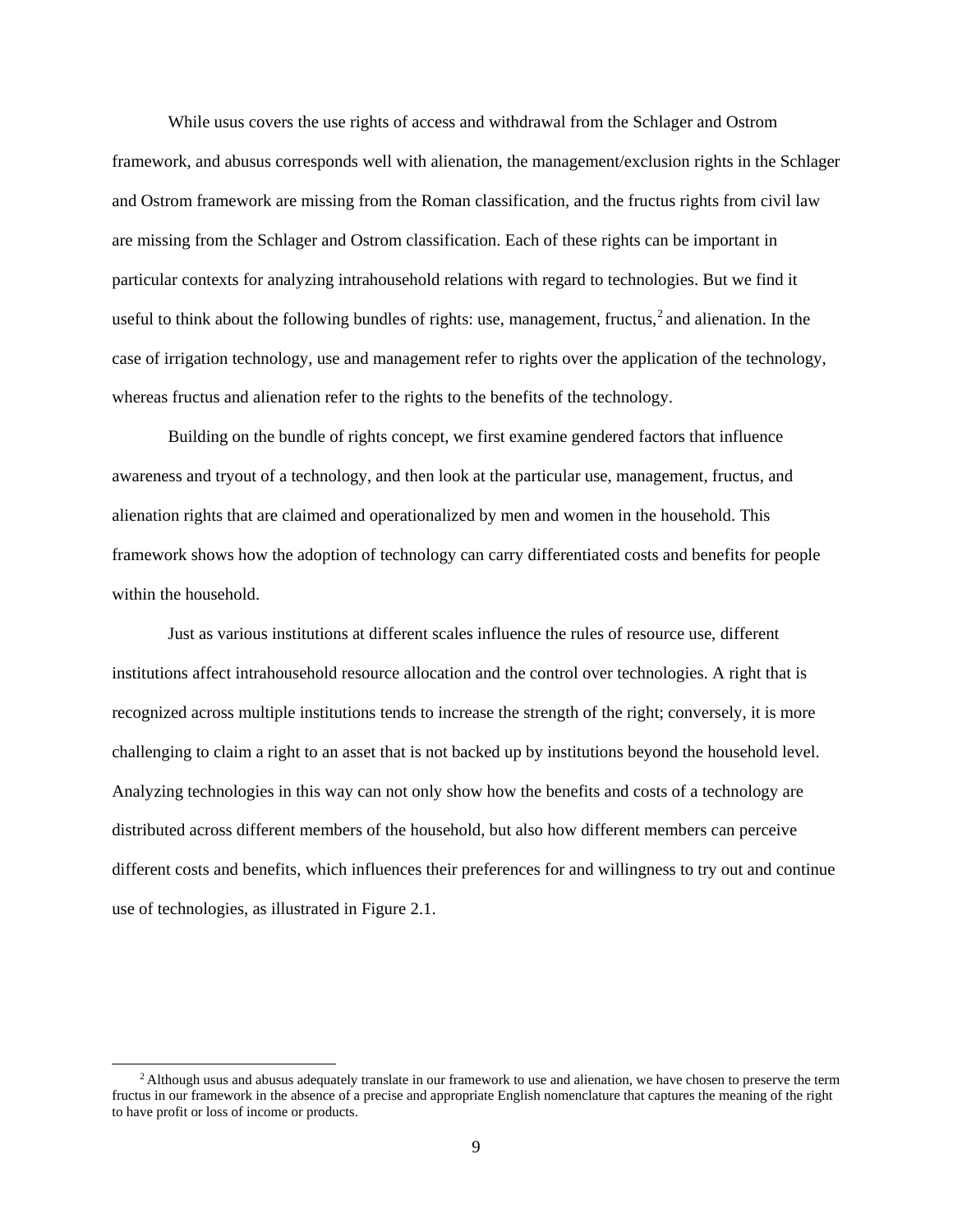

<span id="page-15-0"></span>**Figure 2.1 Gender in the three phases of technology adoption**

Source: Authors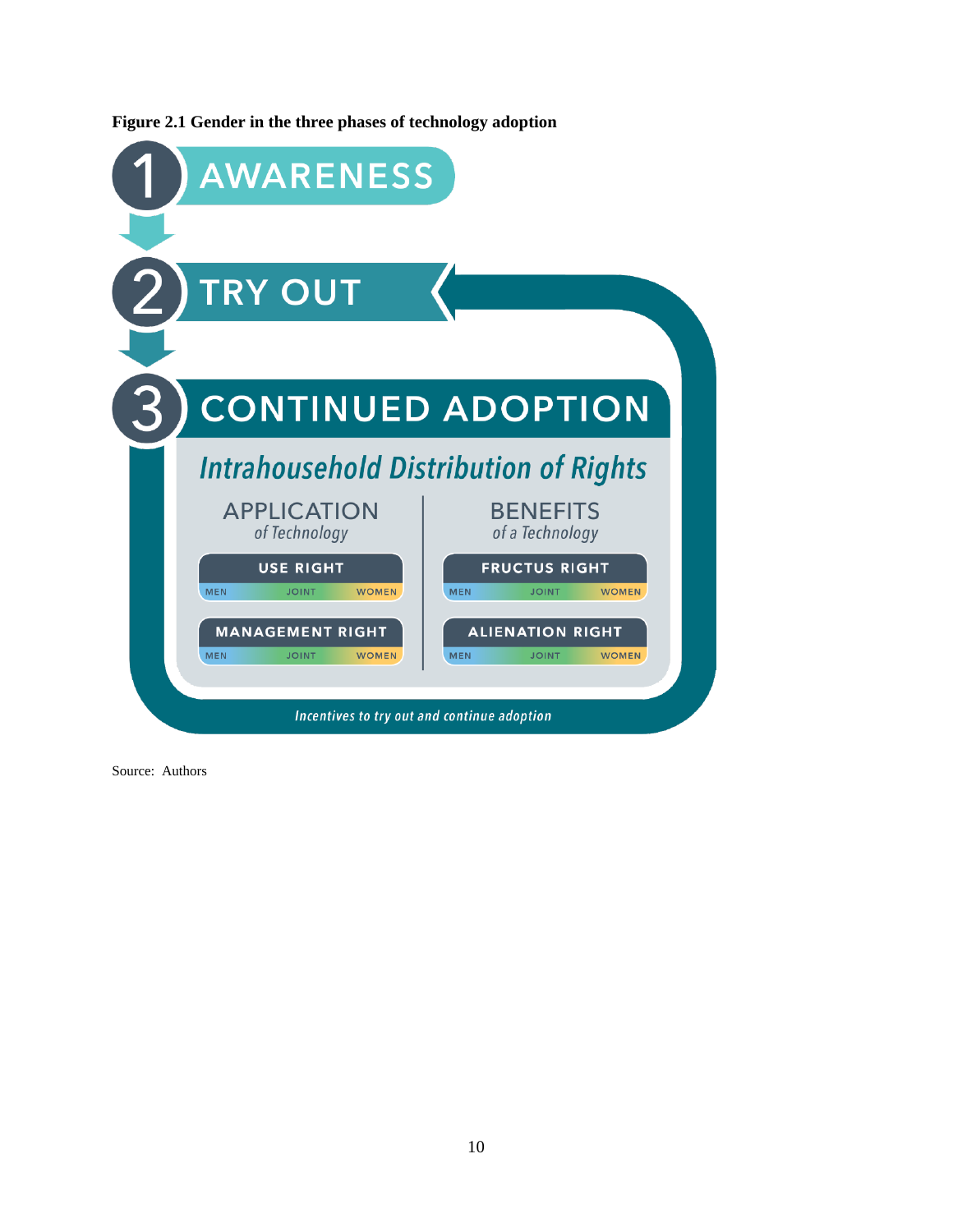#### **3. METHODOLOGY**

<span id="page-16-0"></span>This study draws on qualitative data collected in 19 communities in Ethiopia, Ghana, and Tanzania in 2016. In total, we conducted 38 gender-separated focus group discussions with 375 men and women. The fieldwork took place in small-scale irrigation pilot sites of the Feed the Future Innovation Lab for Small Scale Irrigation (ILSSI)<sup>[3](#page-16-1)</sup> in Ethiopia, Ghana, and Tanzania and the Helen Keller International (HKI) Enhanced Homestead Food Production project in Tanzania.[4](#page-16-2)

The sites for the ILSSI pilot studies were chosen based on access to an adequate source of water for dry-season irrigation, proximity to an output (produce) market, some experience with manual irrigation (bucket based), and interest of the community to participate in a pilot using their own land, labor, and other inputs. ILSSI pilot sites tested petrol-fueled motorized pumps, photovoltaic solar pumps, and manual water-lifting technologies (e.g., rope and washer or pulley) in combination with various fieldapplication technologies (e.g., drip or furrow) and irrigation-scheduling tools for around 200 farmers. The project distributed solar-pump and manual-lifting technologies to individual farmers, while motor pumps went to a few small groups of farmers. Farmers committed to paying for the technologies over the period of the field intervention.

The HKI project follows a model of Village Model Farms and Farmer Field Schools that target women for training on homestead food production and nutrition. In the Ukerewe and Sengerema districts in the Mwanza region of Tanzania, IFPRI linked a local NGO, Sustainable Environment Management Action (SEMA), with HKI, through HKI's project Creating Homestead Agriculture for Nutrition and Gender Equity (CHANGE). The CHANGE project aimed to improve the nutritional status of infants and young children and their mothers through interventions targeted to women to enhance homestead food production and induce nutrition behavior change. Through the collaboration with SEMA, drip kits were integrated into the CHANGE project. Specifically, SEMA distributed 78 drip kits to CHANGE beneficiary farmers (all women) and provided technical assistance on drip kit installation, use, and maintenance to

<span id="page-16-1"></span> <sup>3</sup> http://ilssi.tamu.edu/

<span id="page-16-2"></span><sup>4</sup> http://www.hki.org/our-work/improving-nutrition/helping-families-grow-better-food#.WPEjIYWcGwA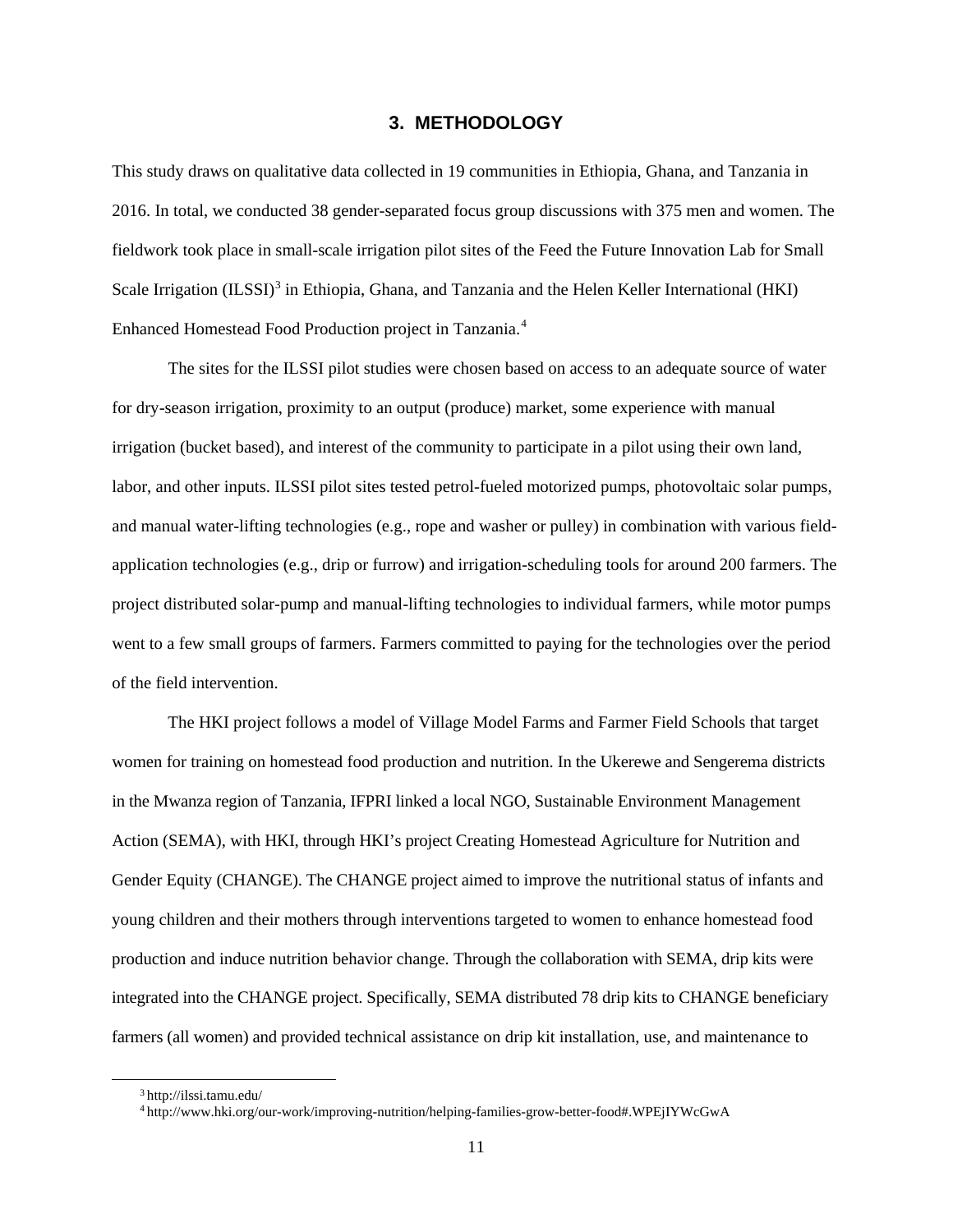resource farmers and other community members. The fieldwork included control sites in the same district, with comparable agroecological conditions and livelihoods, but where no small-scale irrigation activities were being promoted.

We applied a focus group protocol consistently across all sites involving separate group discussions with women and men farmers. Participants were recruited in consultation with key informants in the villages studied, following selection criteria that included a combination of irrigators and nonirrigators or rainfed producers, women and men, field intervention participants and nonparticipants, and age groups.

The discussion questions for focus groups examined gender preferences for water technologies, technology choices as aligned to existing community and household needs, roles and responsibilities of both men and women, household use and management of water with different technologies, and perceived benefits and incentives related to small-scale irrigation technology adoption. The number of participants in each focus group discussion ranged from 6 to 16 (Table 3.1). Discussions took place in Swahili in Tanzania, in Amharic in Ethiopia, and in Gurunsi and Dagbani in Ghana. The discussions lasted about 2 hours and were held in primary schools or neutral community settings with visual and audio privacy. A team of national facilitators in each country was trained by the authors to conduct focus group discussions using this protocol. Male facilitators led the male discussions, and female facilitators led the female discussions, with notetakers assisting them and recording the meetings. Afterward, recordings were transcribed and translated into English. Responses and comments from each focus group were then organized into spreadsheets following the modules to enable cross-group and -country comparison.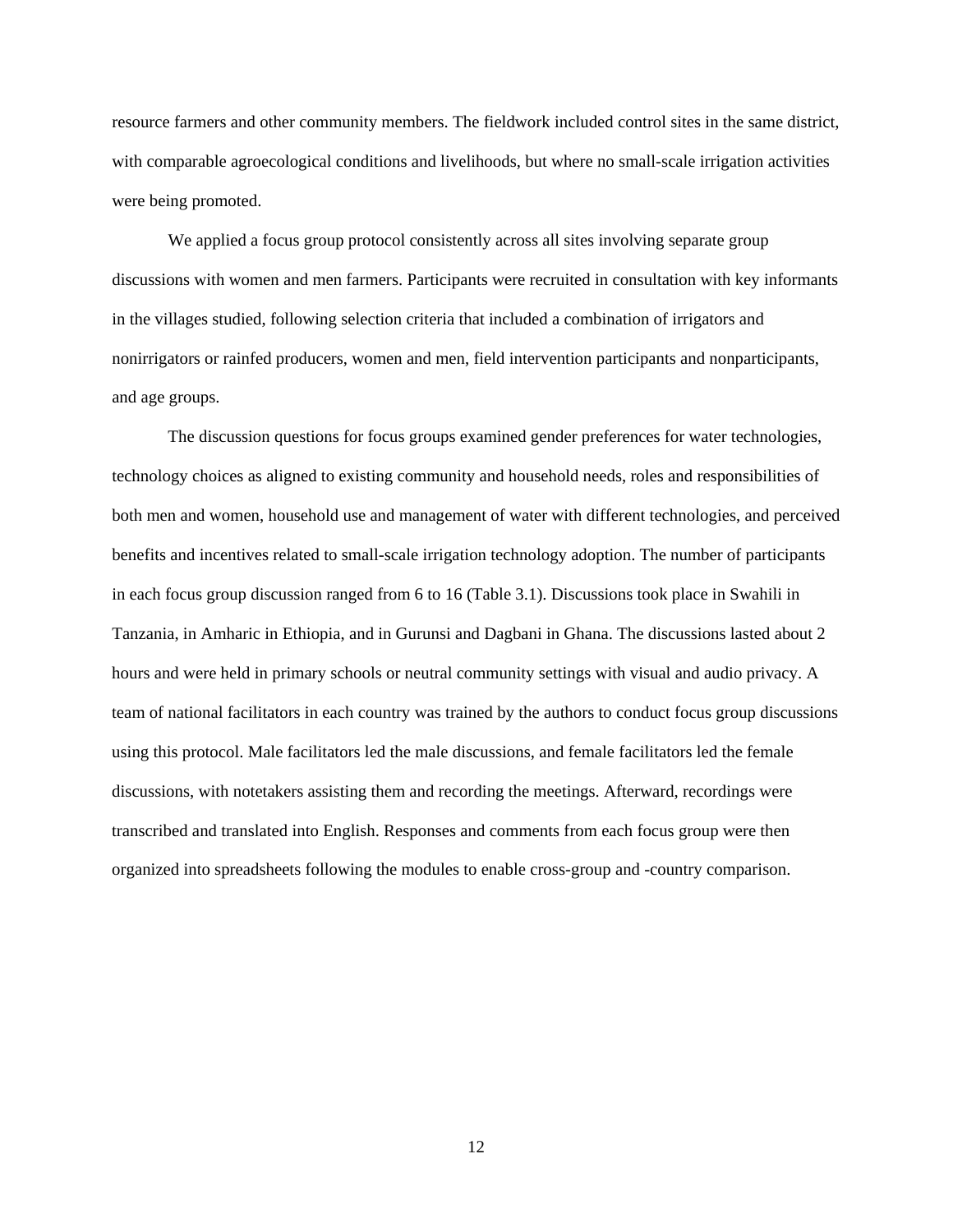| <b>Site</b>                     | Region                                                  | Men | Women | Project      |
|---------------------------------|---------------------------------------------------------|-----|-------|--------------|
| Ghana                           |                                                         |     |       |              |
| Zanlerigu                       | Upper East                                              | 6   | 9     | <b>ILSSI</b> |
| Nyangua                         | Upper East                                              | 12  | 5     | Control      |
| Dimbisinia                      | <b>Upper East</b>                                       | 11  | 6     | <b>ILSSI</b> |
| Bihinayiili                     | Northern                                                | 16  | 15    | <b>ILSSI</b> |
| <b>Ethiopia</b>                 |                                                         |     |       |              |
| Robit Bata                      | Amhara                                                  | 13  | 13    | <b>ILSSI</b> |
| Dangila                         | Amhara                                                  | 11  | 9     | <b>ILSSI</b> |
| Upper Gana, Jawe (Lemo)         | Southern Nations, Nationalities,<br>and Peoples' (SNNP) | 9   | 12    | <b>ILSSI</b> |
| Tanzania                        |                                                         |     |       |              |
| Rudewa Mbuyuni, Kilosa District | Morogoro                                                | 10  | 9     | <b>ILSSI</b> |
| Sangasanga, Kilosa District     | Morogoro                                                | 9   | 11    | Control      |
| Mkindo, Mvomero District        | Morogoro                                                | 9   | 9     | <b>ILSSI</b> |
| Kondoa, Mvomero District        | Morogoro                                                | 10  | 10    | Control      |
| Mawemairo, Babati District      | Manyara                                                 | 8   | 10    | <b>ILSSI</b> |
| Mapea, Babati District          | Manyara                                                 | 9   | 9     | Control      |
| Nyampande, Sengerema District   | Mwanza                                                  | 8   | 10    | <b>HKI</b>   |
| Nyamazugo, Sengerema District   | Mwanza                                                  | 8   | 10    | HKI          |
| Chifumfu, Sengerema District    | Mwanza                                                  | 9   | 12    | <b>HKI</b>   |
| Nyamatongo, Sengerema District  | Mwanza                                                  | 9   | 11    | <b>HKI</b>   |
| Muriti, Ukerewe District        | Mwanza                                                  | 9   | 11    | <b>HKI</b>   |
| Kazilankanda, Ukerewe District  | Mwanza                                                  | 9   | 9     | HKI          |

**Table 3.1 Location and number of participants in focus group discussions**

Source: Authors

In addition to the focus group discussions, data from individual interviews with 79 irrigating farmers (38 men and 41 women) in Upper Gana and Jawe and Bale (Oromia Region) were added to the spreadsheets.<sup>[5](#page-18-0)</sup> Those interviews were conducted under the Africa RISING project in Ethiopia, based on similar modules and questionnaires. The farmers had been provided the same set of technologies following the same protocol as those in the Innovation Lab project.

<span id="page-18-0"></span> <sup>5</sup> https://africa-rising.net/tag/feed-the-future/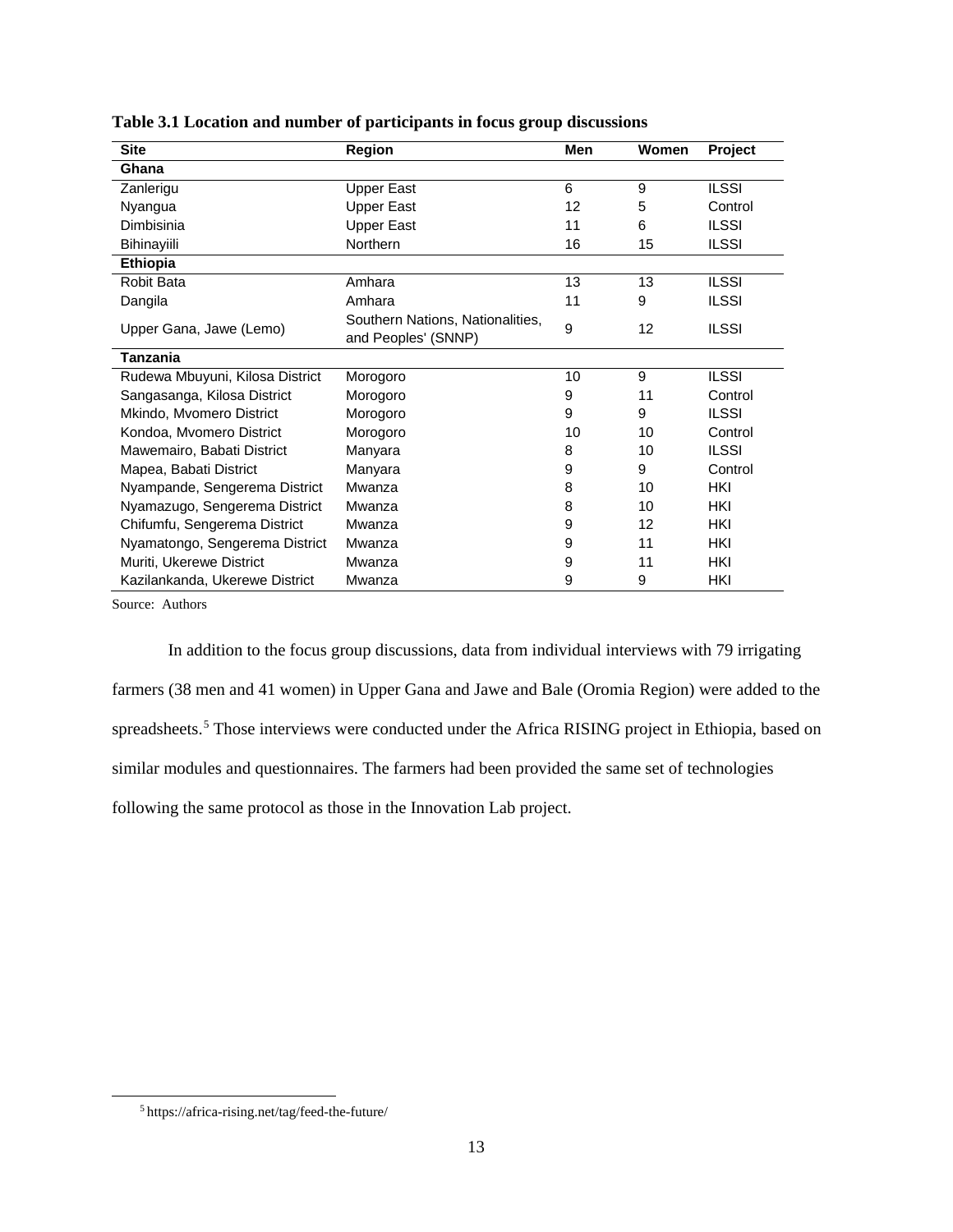#### **4. RESULTS**

<span id="page-19-0"></span>Interviews with men and women from 19 communities in Ethiopia, Ghana, and Tanzania reveal several broad patterns in intrahousehold rights over irrigation technologies after the technology is first adopted. The data from the three countries show that the costs and benefits of technology adoption are not equally distributed across the household. One member of the household generally does not exclusively hold rights of use, management, fructus, and alienation, but men are more likely to hold more of these rights as well as stronger claims to these rights. Use and management rights, while more commonly measured by technology-promotion projects, do not guarantee fructus or alienation rights. In this section, we first discuss findings on the gendered constraints in the first two phases of technology adoption, awareness and tryout, and then we examine use, management, fructus, and alienation rights over small-scale irrigation technology.

#### **Awareness and Tryout of Technology**

The technology adoption literature tends to underrecognize intrahousehold negotiation and the role of women in adoption decisions (Magnan et al. 2014), yet our findings reflect that gender affects both awareness and ability to decide to try out a technology. Although our data show that women face additional constraints to awareness and tryout due to intrahousehold relationships, women do play an active role in bringing new practices and information into the household.

With respect to the awareness phase, respondents in Ethiopia explain that women are less aware of technologies because they are unable to attend informational meetings. In addition to domestic work that prevents their attendance, some women say husbands do not inform them of meetings (Nigussie et al. 2017).

In Tanzania, particularly in communities where HKI was working, both women and men note that women are targeted to participate in groups and are therefore seen as the first to receive new information and training, which they then bring back to the household. Despite this approach, many women describe needing permission from their husbands and being "afraid" of participating in groups without consent of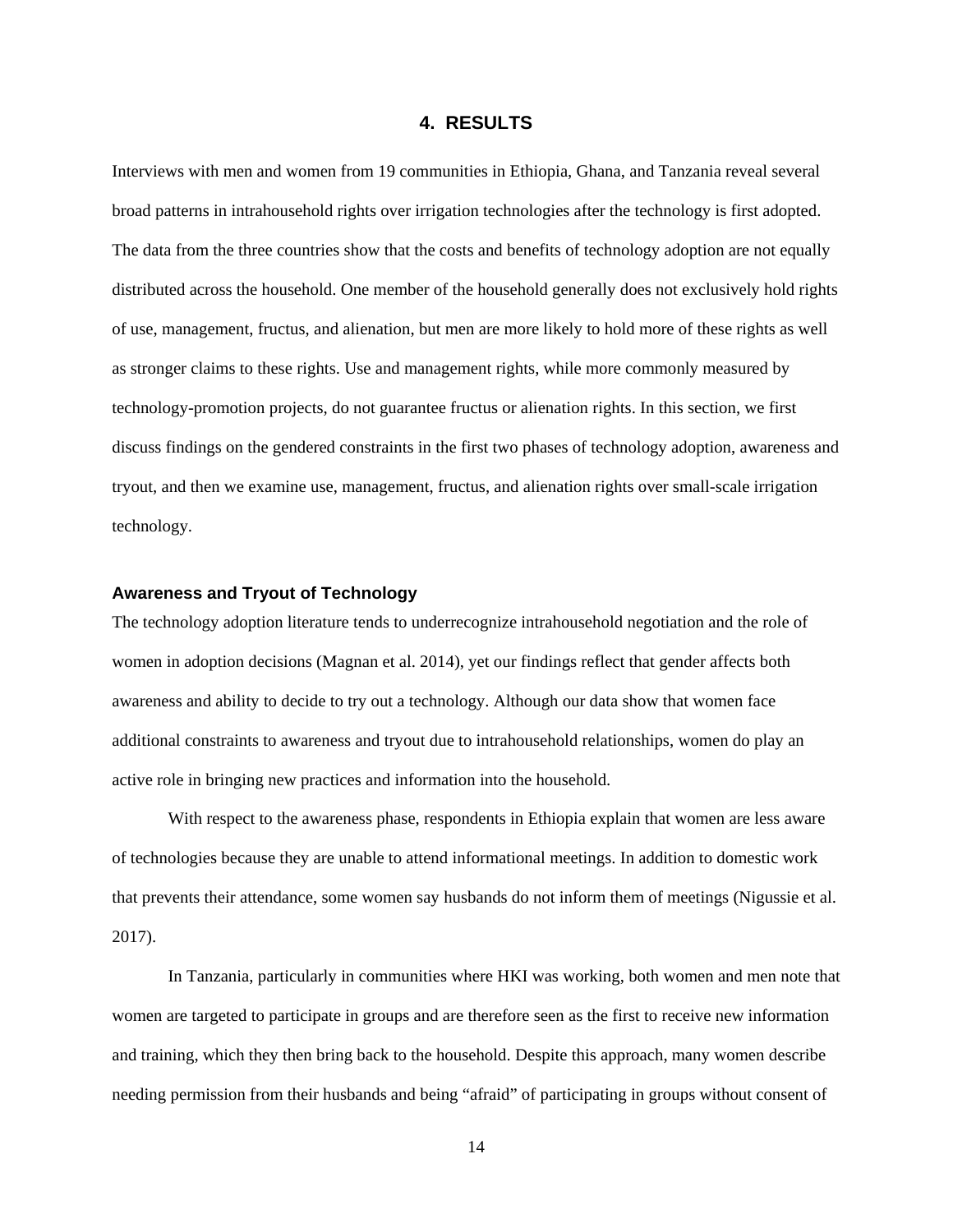men.[6](#page-20-0) Men describe how some groups "come targeting mothers, but all the details must be given to the dad first" (Mapea, Tanzania) and say that groups have failed when they did not inform or include men.

Men remain the gatekeepers to women's participation and use of time. A man in Nyamatongo says he can stop his wife from joining a group "if the group has no benefits to me…. Most of times when they want to join the group, they must consult men. For example, my wife consulted me about BRAC, which I stopped her from joining." Explaining why they may block women's participation, men cite concerns about household tasks going uncompleted, a shift in the balance of power between spouses (men in Kondoa, Tanzania, say "Your marriage is at stake because your wife has become overconfident"), and women coming out of groups "with a static mind...since that's how she was taught on the project" (Muriti, Tanzania).

Some men do acknowledge that women can bring benefits to the household through their participation: "The education she gets from it she will keep, and whenever opportunity comes for a machine or starting a horticulture project, she will do it with determination…. When you look at yourself as household head who can do everything, you will block others' fortune." (Nyampande, Tanzania). Women acknowledge that even if they are allowed to participate in a group, "the family plot has to be top priority" over group activities (Nyampande, Tanzania).

Women also explain that men's control over women's access to land influences their ability to try out new technologies and practices learned in their training. Women in Nyampande say men can lease out land without their knowledge, reducing their security of tenure and limiting their access to land ("He will just inform you that I have lent a land to so and so, therefore this time you will deal with the certain piece only"). When they want to try out what they learned in the group, they need to convince their husbands to allocate them a parcel, because "man is conventionally the owner of the plot." Women say land rental is a potential option for women with financial resources, but if they try to rent independently from their

<span id="page-20-0"></span> <sup>6</sup> In our study, group-based approaches are particularly used in HKI projects, so are best represented in the Tanzanian study sites.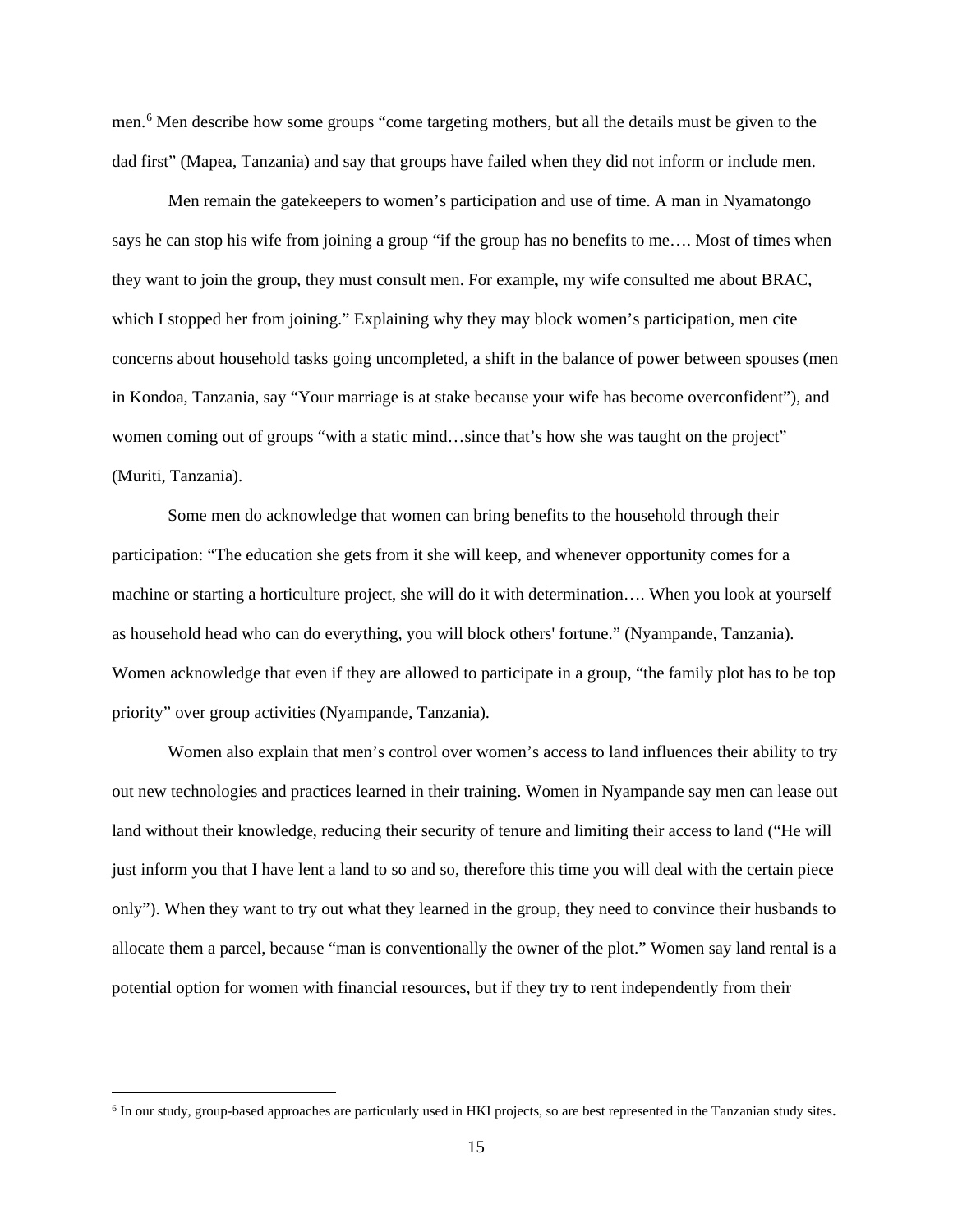husbands, "he may overhear that you have rented a plot without his knowledge; then he will tell you, you were bribed by a man" (Nyampande, Tanzania).

In terms of deciding to try out a new technology, most respondents, women and men, report at first that the household makes joint decisions. However, men seem to be able to decide without consulting women or have the final say when there is consultation, whereas women can only adopt technology with men's consent. Women can propose the idea but need to persuade their husbands to accept: "It will be upon me to keep on convincing him to put it to use" (Nyampande, Tanzania). In Rudewa Mbuyuni, Tanzania, men explained that "wives must get permission from [their] husband to irrigate. [The husband] may refuse for personal reasons or because he doesn't know what is going on—he needs to be informed." Men said in Robit Bata, Ethiopia, that they would have already decided before discussing, particularly noting that "sometimes some of the things are understood by men, while they are not understood by women." Yet in both Ethiopia (Lemo) and Ghana (Dimbisinia), men said women want to adopt technologies more than men.

A woman's ability to try out technology or agricultural practices appears stronger when she can apply them on plots of land under her control, and when the technology or practice has lower resource requirements in terms of capital, land, time, and water. Although women's group production can increase control over land and reduce these resource requirements per person, men largely control women's involvement and even awareness of these group opportunities in the first place.

#### **Use Rights**

Use rights are the most likely of the rights to be held jointly. However, while use is generally recognized as a right in the property-rights literature and encouraged through the promotion of "women-friendly technologies,"[7](#page-21-0) use is also an obligation that carries costs in time and energy. Consistent with findings from earlier work (van Koppen, Hope, Colenbrander 2012; Njuki et al. 2014), women often have the right to use manual, labor-intensive irrigation technologies, such as buckets and watering cans, while men

<span id="page-21-0"></span> $^7$ http://www.ata.gov.et/programs/sustainable-inclusive-growth/irrigation-drainage/  $\,$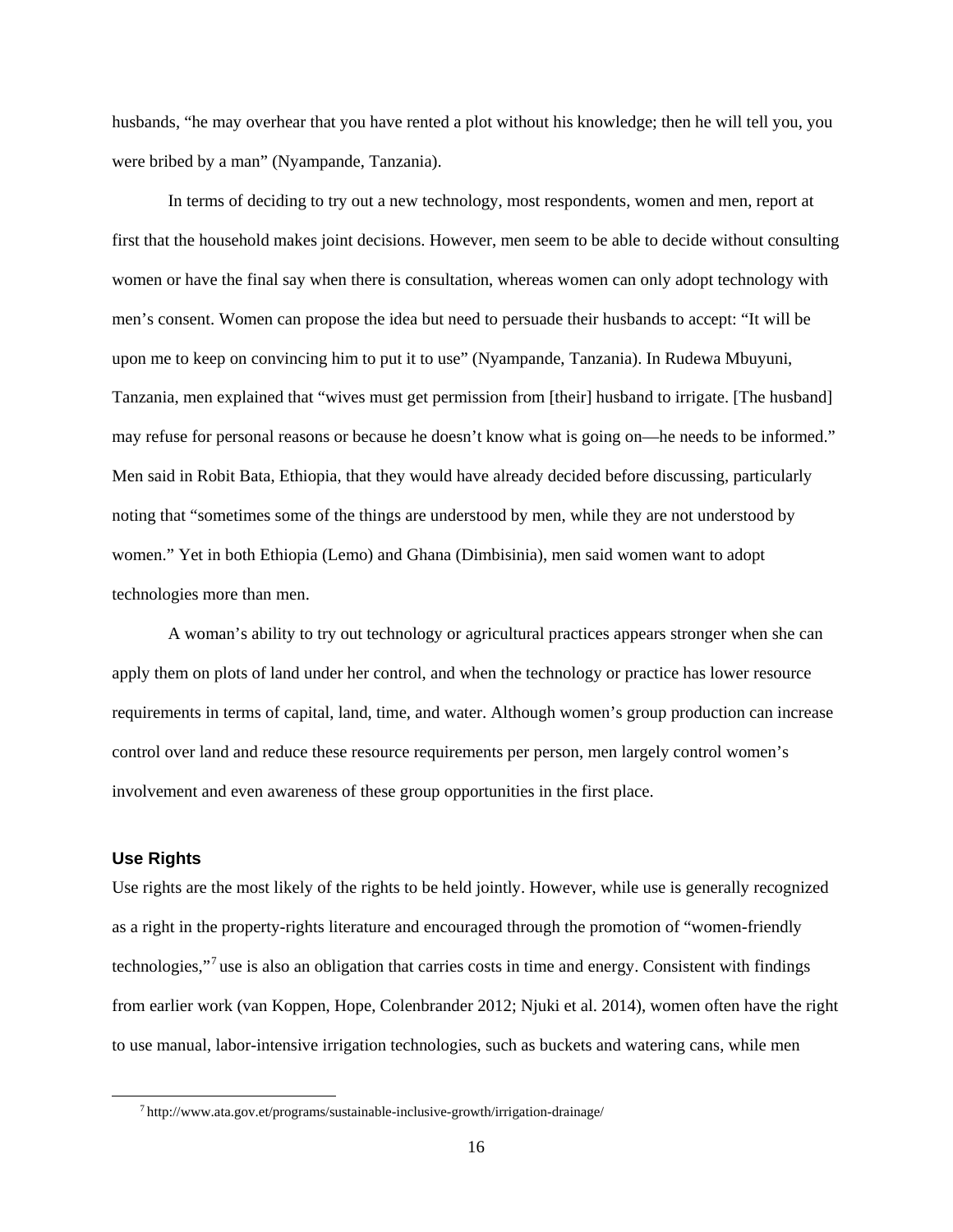operate mechanized irrigation technologies, such as motorized pumps. While there was no outright opposition expressed to women's use of pumps, men provide various rationalizations for why women do not typically use pumps, including excessive technological complexity, physical requirements to operate, and difficulty hiring laborers. In part because of the labor requirements and costs of fuel, the use of pumps is considered worthwhile for higher market value crops<sup>[8](#page-22-0)</sup> but not for subsistence agriculture, and since women tend to cultivate separate plots that are less market oriented, men say it is rare to see women using pumps; "rather they can grow simple vegetables for subsistence" (Kondoa, Tanzania). Water requirements of men's and women's crops were also given as an explanation for why women should use manual lifting and application technologies. Pumps are considered more suitable for crops that men manage (tomatoes and onions), which can be flooded, whereas respondents said the leafy greens managed by women require regular water application in smaller quantities, making them more suitable for watering cans, buckets, or drip irrigation.

In some communities, women help their husbands irrigate with pumps, as men note, "You can't do it alone" (Nyampande, Tanzania). In Ethiopia, women carry pumps to plots for their husbands to operate. Women are less likely to prefer diesel pump technologies because carrying the pumps and related pipes adds to their labor burden. Rather, women are more likely to prefer solar technologies fixed near the household, which reduces the labor burden for obtaining water for domestic purposes and for irrigating vegetables (Nigussie et al 2017). Men do not want women's agricultural labor to compromise domestic responsibilities, lest they "delay receiving *ugali*" (Mapea, Tanzania) but still expect women to manage all domestic work while contributing equally in agricultural labor:

"[Agricultural] responsibilities are for both of us, husband and wife.... So even if it is to work in the irrigation field, my wife can still assist; if it is uprooting the trees, my wife can still help to collect them. The only activities which we differ are household chores, whereby when we reach home, she is the

<span id="page-22-0"></span><sup>&</sup>lt;sup>8</sup> As with gardens vs. horticulture, the concept of "high-value" crops tends to refer to market value and does not consider the food security or nutritional value of home consumption.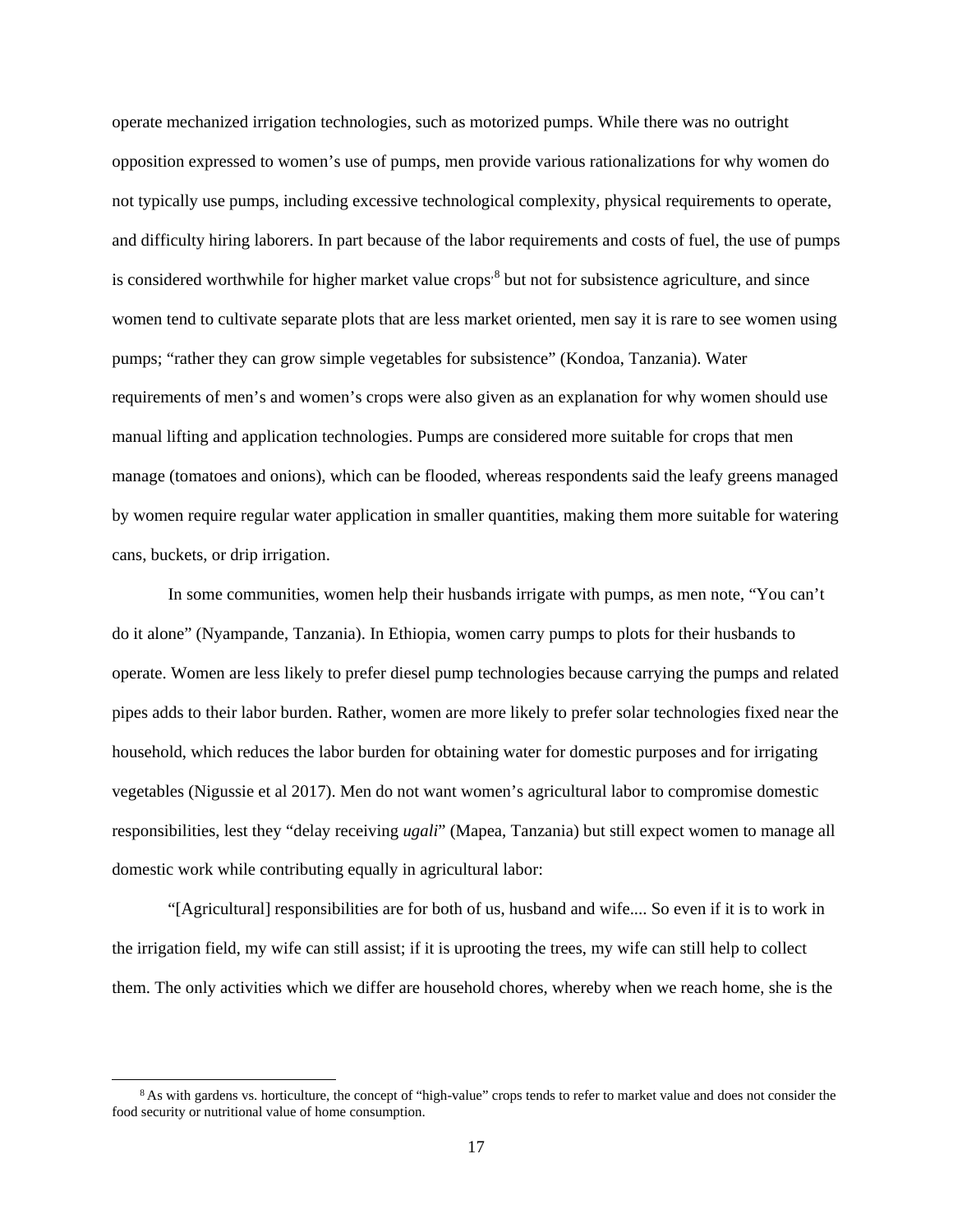one cooking as I am resting. But in agricultural activities, the ratio is 50–50." (men in Rudewa Mbuyuni, Tanzania)

Women express concern about the time burden of irrigation and agriculture for their own wellbeing, their children's development, and their marriage, and note that the burden does not end when they rest for the day:

"[The marriage] has to break because the whole day you were in the farm working, and it's very far. In the evening you have to do home chores, including attending to younger kids. And at night you have to do another work—it's really disgusting; first of all, there is no marriage, it's raping."

Asked how the community perceives women who irrigate, women say those who use manual technologies are seen as "suffering" (Mkindo, Tanzania). Compounding the time burden is the fact that many of the irrigated fields are far from the home, requiring long travel time and sometimes even sleeping over at the field to guard against theft or prepare to receive water from the canal. Women also expressed frustration with drip irrigation in some of the HKI sites, since filling the tank that is connected to the drip line with water still requires heavy manual labor with buckets.

Despite these norms around use rights of pumps, women in Ghana and Tanzania expressed their desire to obtain motorized pumps, suggesting they see these roles as negotiable. In Mapea, Tanzania, a woman proposed they should get "machines for pulling water…rather than the punishment we get through irrigating by buckets; it delays the easiness of life. But if you get the machine, even a woman can do the work and get back home; hence it is good for the community." In Dimbisinia, Ghana, the introduction of motor pumps saved women time in fetching water, which led to further changes in gender roles in agriculture: Men prepare the beds for both women's and men's plots, women nurse seedlings, and women do the marketing. Men in the Upper East Region sites in Ghana also expressed an incentive to support women to adopt irrigation technologies—preventing their wives from out-migrating during the dry season, which they say leaves men with all household domestic work.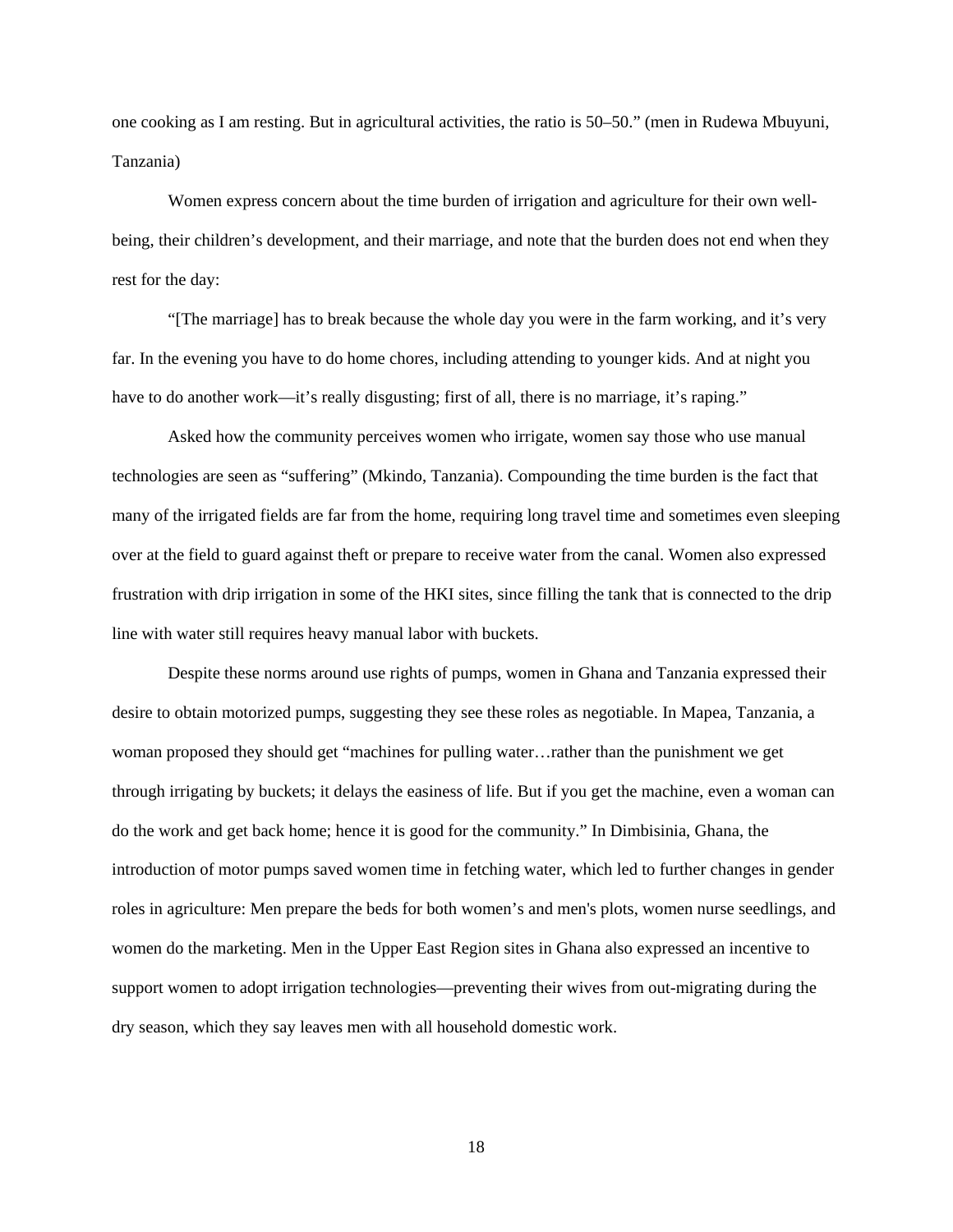#### **Management Rights**

While the distribution of use rights tends to reflect the gendered division of household labor between domestic and productive responsibilities, the management right corresponds to the gendered division of agricultural labor. In a context where household members manage both joint and individual plots, there are potentially competing applications for one household irrigation technology that can be shared. Therefore, the management right—where, when, and how the technology is used—has implications for crop choice on these separate plots, yields, and income generated by the different plot managers.

Throughout the discussions, men were described as the "pioneer," "supervisor," "manager," or "leader," while women are considered the "helper" for agricultural production activities, to "lead her army after my orders." Our findings reflect that men typically control management rights, applying mechanized technologies to plots they control; women's plots are not prioritized for irrigation, and only in a few instances in Ghana, men operated household pumps on both men's and women's plots, with women noting these wives were "lucky," suggesting it is neither common practice nor expected.

Because of women's dependence on men for access to land in these three countries, they have to accept the land they are allocated, which may or may not be suitable for irrigation or close to a water source. Women's land access can have a seasonal dimension. In Ghana, women have access to more land in the dry season through plots that are not being used as men engage in other economic activities, like fishing. In Nyangua, Ghana, women explained that because dry season irrigation is done on borrowed or rented plots, as opposed to inherited land, women have more control over cultivation decisions, including irrigation. Women in multiple sites stated a preference for irrigating land that is closer to home to reduce time burden and protect their produce against theft, but their limited influence in the allocation of land constrains their management rights to household technology.

The characteristics of the technology influence the distribution of management rights. Technologies that can be moved, like motorized pumps or hoses, can be more easily shared on different plots than a rope and washer or drip irrigation system. In Dimbisinia, Ghana, because it is men's responsibility to dig the wells each dry season, men explain that they control the use of the water from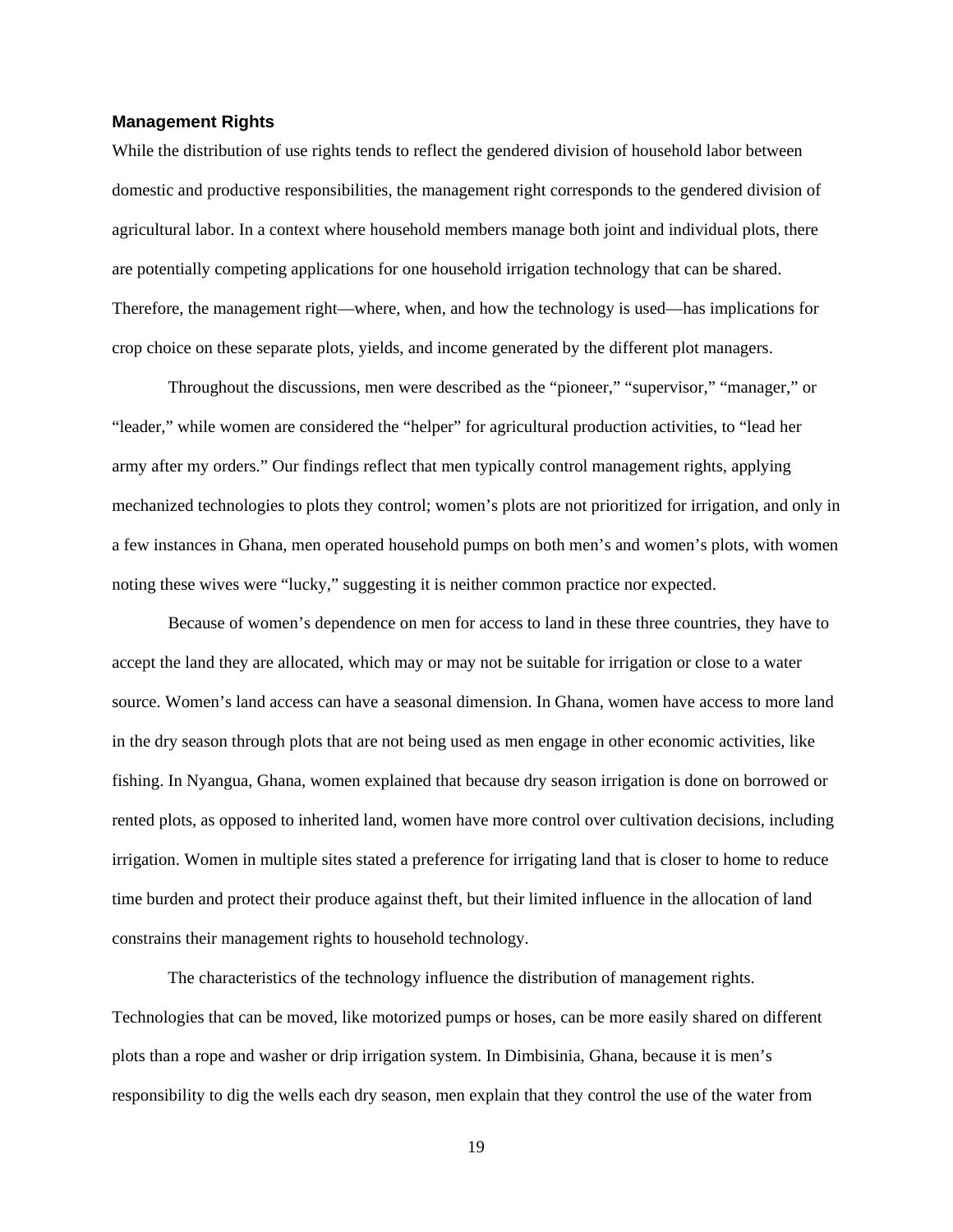those wells, including water-lifting pumps. In Lemo, Ethiopia, solar pumps and rope and washer waterlifting technologies are installed near the homestead, which enables women to use the water for both domestic purposes and irrigation. This gives women marginally more control over rainy and dry season management of those technologies than mobile technologies, such as motor pumps (Nigussie et al. 2017).

#### **Fructus Rights**

Fructus rights are less commonly measured as a project outcome compared with the previous two rights, perhaps because of persistent assumptions that households pool resources or that what happens within households is beyond projects' control or ability to monitor. However, our findings show that projects can change how they affect fructus rights, and despite the emphasis on use and management rights, neither right guarantees fructus rights over the outputs of irrigation technology for women.<sup>[9](#page-25-0)</sup> Our findings show that household members may have stronger or weaker fructus rights, as indicated by who (1) decides whether to sell produce (vs. consume, store, etc.), (2) decides when and where to sell the produce, (3) sells the produce, and (4) receives revenues from sale. These different decisions affect knowledge of revenues and subsequent bargaining power over their use.

In Tanzania, women in nearly every community mentioned that it is common for men and women to collaborate throughout the season with both their labor and planning in irrigated agricultural production, but when the time comes to sell, men sell away from the farm gate, without women's knowledge or consultation about the quantity, timing, or price of sale. Men therefore have a greater fructus right over this income, and women's lack of knowledge leaves little basis for negotiation: "What you harvest is his.... That is the truth" (Nyamazugo, Tanzania). A woman in Mawemairo explains:

In most cases, men involve us in decision making, but during harvesting, you are left behind. I don't know how others see it…. During cultivation, there is love at home, good talks like, "This year after we harvest, we will make this and that, and we will take our child to there and do this for him." You use

<span id="page-25-0"></span> $9$  The outputs of a technology include irrigated crops (e.g., tomatoes, onions, and vegetables), byproducts (e.g., crop residues for fodder and wild herbs), and income generated by the technology (e.g., revenue from selling crops, renting out a pump, or even charging mobile phone batteries using the photovoltaic panels on a solar pump).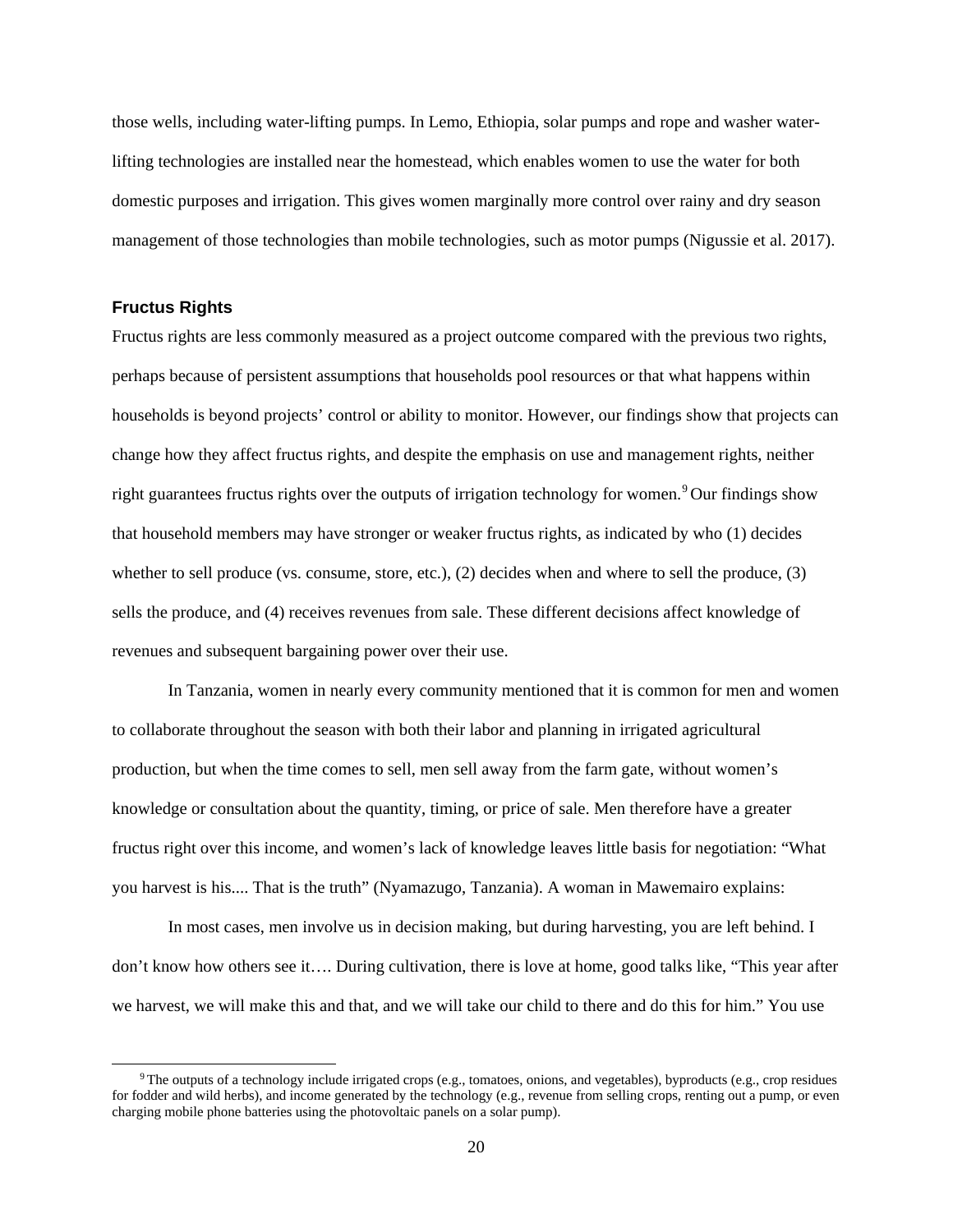all your energy, and when harvesting time comes, after taking the sacks in the warehouse, and you touch him, then conflict will rise in the house, and he will tell you, "With the little income we have, do you think we can manage big things as those?" Then you keep quiet.

Fructus rights are strengthened by withholding information from a competing spouse—by both spouses. Despite women's labor in agriculture, "when it comes to selling, it's a husband who does it, and thereafter he will just inform you about the sales and put all the money in his pocket" (Nyampande, Tanzania). Women say the husband "signs the sacks at the warehouse and sells, but you won't even know of the amounts, whether he gives you a fake calculation. You just have to accept." Women in three communities in Tanzania (Mapea, Nyampande, and Mawemairo) discuss how men store the paddy harvest at a warehouse next to the mill:

But as days goes by, you can't go daily to check them [the sacks], since you aren't the one who signed for it inside there, because his fellow men will think of me oppositely, so I just remain at home. If you will need rice and tell him, then he will look how many kilograms can cater for this family, but he doesn't bring. When you remind him again, he will tell you, "stop disturbing" while he goes to the machinery store and grinds paddy but doesn't tell you. After some days if you tell him, "I would like to get a new *kitenge*," he will ask you, "Where is the money?" While he has already sold it and it's over. The next season comes, and you all go to the farm again (Mapea, Tanzania).

A woman in Mawemairo describes how her husband stores the full paddy harvest at the warehouse and "sells without notifying you. While you are thinking it's 100 sacks of paddy [at the warehouse], he has already sold some of it, and when you go to check, only 40 sacks of paddy are left behind. The rest you don't know where they went, and if you ask, it's a conflict inside the house." Men mention separately that they do not need to share this information: "A man can sell and say nothing."

Women in Mawemairo explain that income from irrigated paddy does help them "build good houses," but they point out that they do not have a say over how this income is spent: "He only cares you are living in a good house, you have a TV and good utensils. Then he expects you to be satisfied"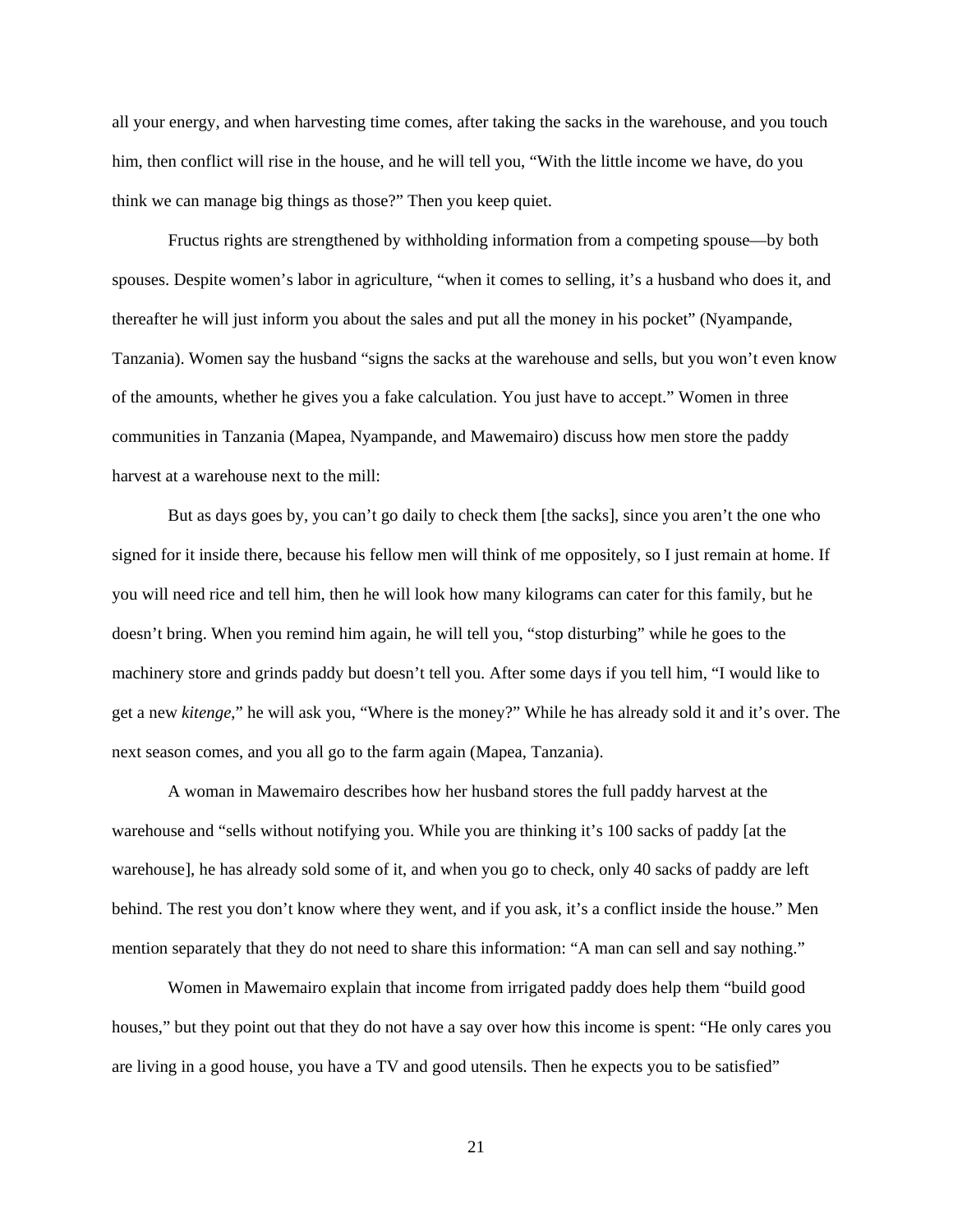(Mawemairo, Tanzania). In Mapea community, a woman explained, "If you tell him [what to do with the income], he asks you, 'Did you come with it from your home?'"<sup>[10](#page-27-0)</sup>

Women hold fructus rights over certain crops and income levels, but above certain revenue thresholds become obligated to share fructus rights, giving money to their husbands. In several communities, women explained that they retain control over income if revenues are low: "Men regard vegetable gardening as a low income generating activity compared to tomatoes even if the processes are the same"[11](#page-27-1) (Nyamazugo, Tanzania). In Nyamatongo, a woman explains that the sale of vegetables is "your money and he doesn't ask you." Because men's "eyes are onto high-income activities that generate money in a lump sum, that is why they are not so much into vegetables, though they can still borrow money from you" (Nyampande, Tanzania). Although men cannot control their income, in this same community, women note that men now "can even ask for 1,000 shillings, and you can't deny him because he knows you have money." The distribution of fructus rights likely presents a disincentive for women to try to earn larger sums of money, and it may also encourage women to grow crops that can be harvested continually in smaller amounts and sold by women themselves.

Women across sites value the greater independence and respect gained from income generation. Women appreciate not having to ask their husbands for household needs and food. In Robit, Ethiopia, women said, "We do not expect money from men's hand; there will be no problem for [women to pay for] home expenses" because "generating incomes avoids dependency on men." Women in Nyamatongo, Tanzania note: "It has changed due to gardens…. It's different because I don't depend on a man, since I sell the veggies and get money and buy exercise books, buy soaps and clothes."

In the Ghana sites, women play an active role in taking produce to markets and negotiating prices. Both women and men see irrigation as enabling women to obtain their own income and be less reliant on men. Women expressed satisfaction that after adopting irrigation practices, they were able to pay school

<span id="page-27-0"></span> $10$  Meaning, did the woman bring it from her natal home; women may have stronger claims on assets brought to marriage (see Quisumbing and Maluccio 2003 for further analysis of the empowerment effects of assets brought to marriage).

<span id="page-27-1"></span><sup>&</sup>lt;sup>11</sup> This distinction between referring to women growing vegetables as "gardening" versus growing tomatoes (which are a vegetable but presumably a monocrop) mirrors the development discourse that often refers to the former as "kitchen gardens" and the latter as "horticulture."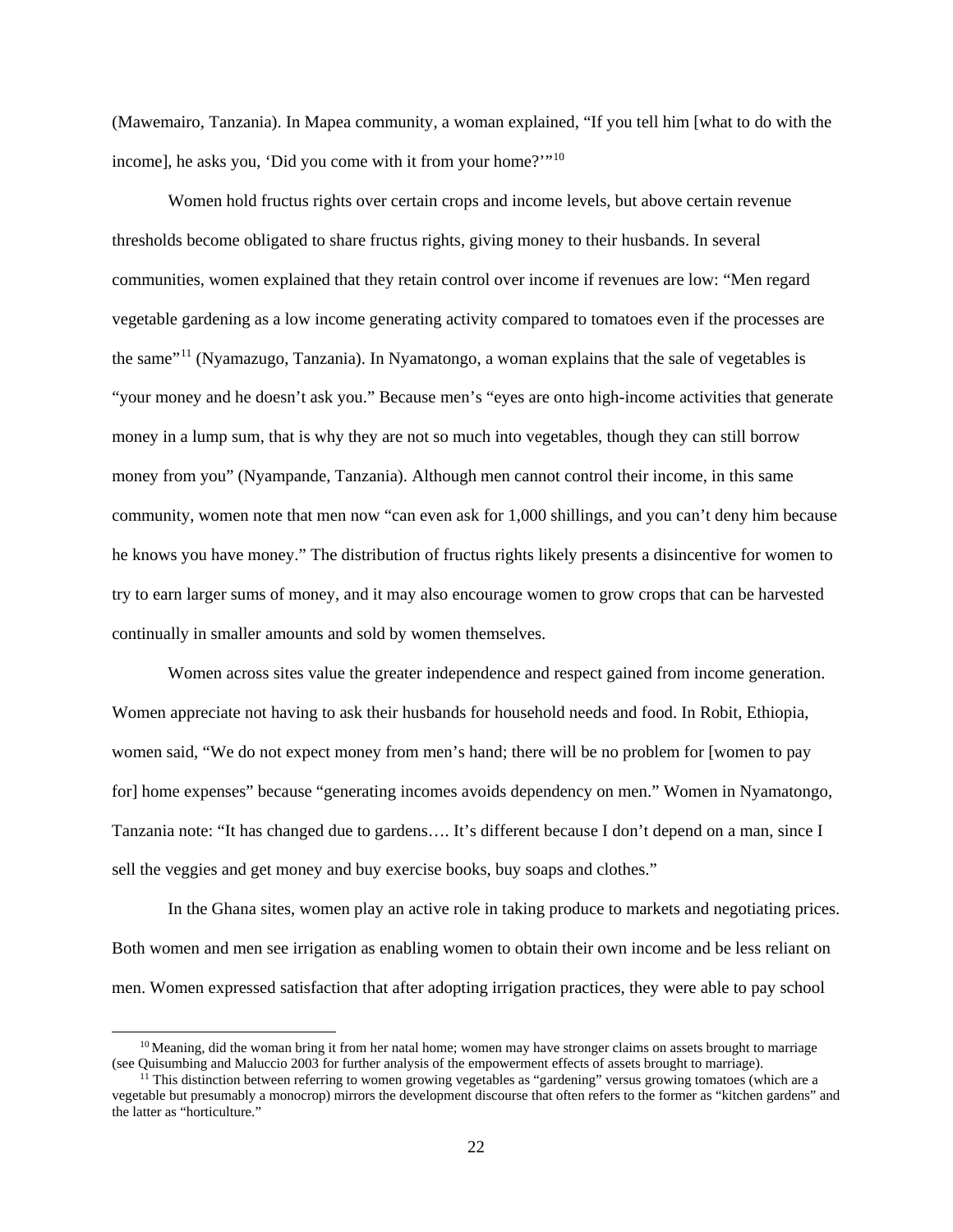fees and medical costs for their children without relying on their husbands, as well as purchase small items for themselves, such as new shoes. In Bihinayiili, Ghana, women said: "Our husbands cannot tell us how to spend our income." As noted above, in one site, men particularly supported women's irrigation on the women's plots to increase their wives' cash income because this meant the women were less likely to migrate to neighboring areas to work as hired farm labor.

Women's fructus rights may also be limited to the types of purchases they can make. In Lemo, Ethiopia, women's fructus right only extends to using the income from irrigated farming on food and small household purchases, but in Robit, Ethiopia, women bought clothes with the income earned from irrigating vegetables near the household using manual water-lifting technologies, following the "rule" that women tend only to be allowed relatively small household purchases and food.

Nonfinancial benefits related to social status were noted in some cases. Women in Zanlerigu, Ethiopia, said that irrigated farming (with watering cans) had increased their income, and as their individual income increased, so did their joint decision making with their spouse; other women in Dimbisinia, Ethiopia, said that irrigated farming "makes people appreciate you… gives you a sense of belonging."

#### **Alienation Rights**

Alienation rights refer to the right to transfer by sale, lease, gift, or inheritance. In our findings, there were no instances of alienation of irrigation technology itself, as there is not much of a secondary market for the equipment. However, patterns of alienation rights over other assets indicate that they are predominantly held by men. In Nyamazugo, Tanzania, men say it is common to give woman a plot of land and take it away from her at the husband's discretion, and she cannot voice concern as long as men fulfill their roles by bringing home meat for the family. Women in Nyampande similarly reflect that husbands can lease out a piece of land, which women may have been using, and only inform them afterward. Women in this community also comment that even over small assets like poultry, they do not have alienation rights: "You know they are talking of gender equality, but in reality, it does not exist. At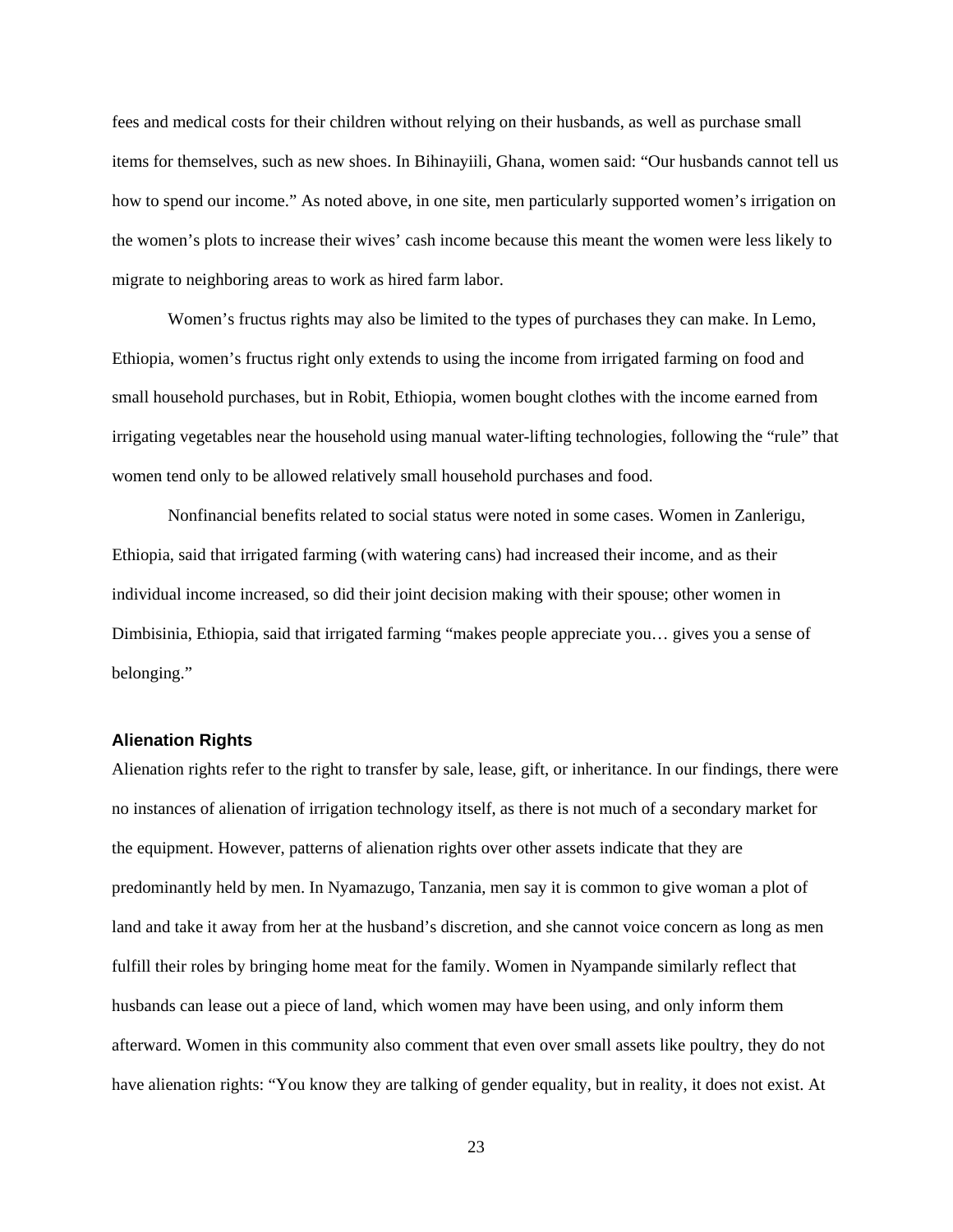times, you may have to ask for permission to slaughter chicken for visitors; otherwise, if you force doing it, you will have to pay for it later."

In Ghana, pumps are major assets, as valuable as cows, and therefore, considered men's property within the household. In Nyangua, women said regardless of whose money is used to buy cattle, it still belongs to the husband. Likewise, in Zanlerigu, women discussed pumps as assets similar to cattle; women can "own" animals, but they are regarded as men's assets and a woman needs her husband's permission to buy or sell animals. Women say that even if they are given a pump by a project or purchase one on their own, men are the owner of the pump in the household.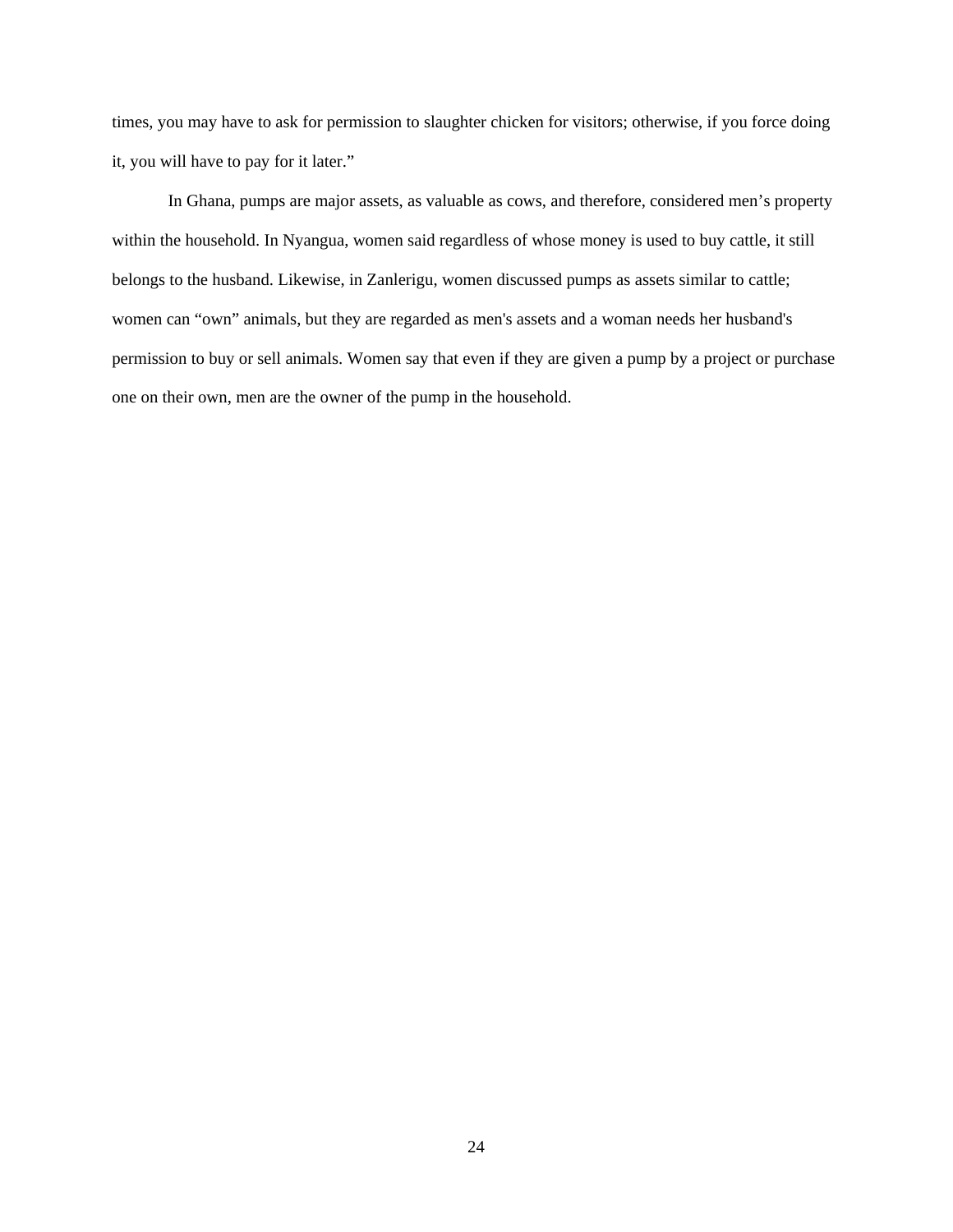#### **5. DISCUSSION**

<span id="page-30-0"></span>Despite the challenges of time burden and energy expenditure, women value irrigation, particularly on crops where they control the management and fructus rights. However, in our study sites, these are commonly small-scale horticulture plots with labor-intensive irrigation methods. On plots where women hold greater management and fructus rights, they also shoulder both the right and burden of labor to provide irrigation, mostly without help from husbands or hired labor. This is often after prioritizing their labor for family plots, where they hold weaker rights, and domestic responsibilities. The resulting time constraints appear to limit women's ability to negotiate greater use and management rights to technology, with men concerned about women's ability to fulfill duties to the family plot and domestic chores if they take on greater rights to a technology. Use and management rights, while not a guarantee of fructus or alienation rights, do seem to strengthen those claims, as women indicate the feeling of being cheated by their husbands when they sell paddy produced through family labor without their knowledge. However, none of the women cited examples of successfully negotiating for fructus rights. They are largely inhibited by information asymmetry regarding the sale of irrigated agricultural production and a desire for household harmony.

Women and men in many cases acknowledge the benefits of sharing some rights in a collaborative household. For the use right, this is largely out of necessity: "We all collaborate because if you do not have a machine, that is the only way to go" (Kondoa, Tanzania, women). However, men also acknowledge that allowing women's input into decision making reduces men's vulnerability. Men identify the responsibilities associated with their own gender role and point out the risks if they fail in these responsibilities: "Man is head of household and woman is adviser.… but even leaders can be despised if you are useless. Women and children in the household respect you if you are successful" (Sangasanga, Tanzania). Saying the "patriarchal system is almost over," another man in Sangasanga, Tanzania says, "When you act as if you are the sole decision maker, all your plans fail, so if that fellow doesn't do that work with one heart, you will fail. Anything can happen, maybe sickness, or you may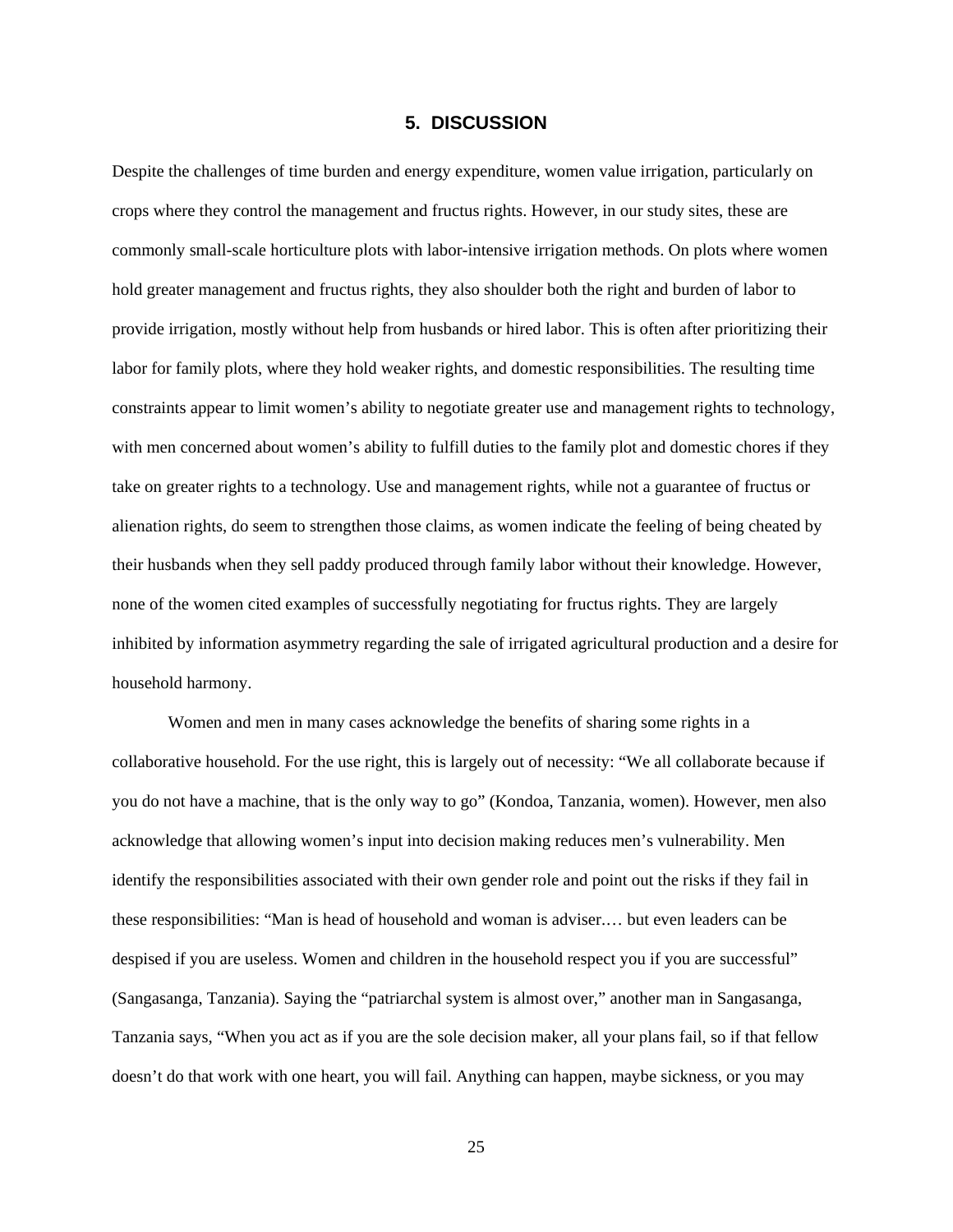travel and when you leave, all your plants will die. She must agree to the decisions.... They say unity is power."

The focus group results do suggest that the distribution of these rights not only changes by context but shifts over time as incentives change. In particular, mechanized irrigation is a new phenomenon in these countries, and gendered rights to these technologies are contextually specific and still evolving. Intrahousehold relationships may strongly influence the rights to technologies, but the introduction of new technologies can also reshape the distribution of the rights. In Tanzania, men recognize how agricultural gender roles have changed after broad adoption of drip irrigation and horticultural training: "In the past women did not practice horticulture. They used to see it as a men's business, and some of the crops were regarded as women's crops, for example green grams and beans. When we [men] realized it is beneficial [to involve women in horticultural crop production], we started to venture with them" (Nyampande men). In Ghana, women felt their power within the household grew as their income and social status increased with irrigated production. Men also started to encourage women to adopt irrigation technologies (albeit manual) in an effort to increase women's income and prevent them from migrating to cities or large commercial farms for work. In other cases, both women and men recognized how women's access to technology freed time for other uses and benefited household food security. Promoting greater appreciation for women's contributions to the household seemed to lead to increased willingness to make joint decisions.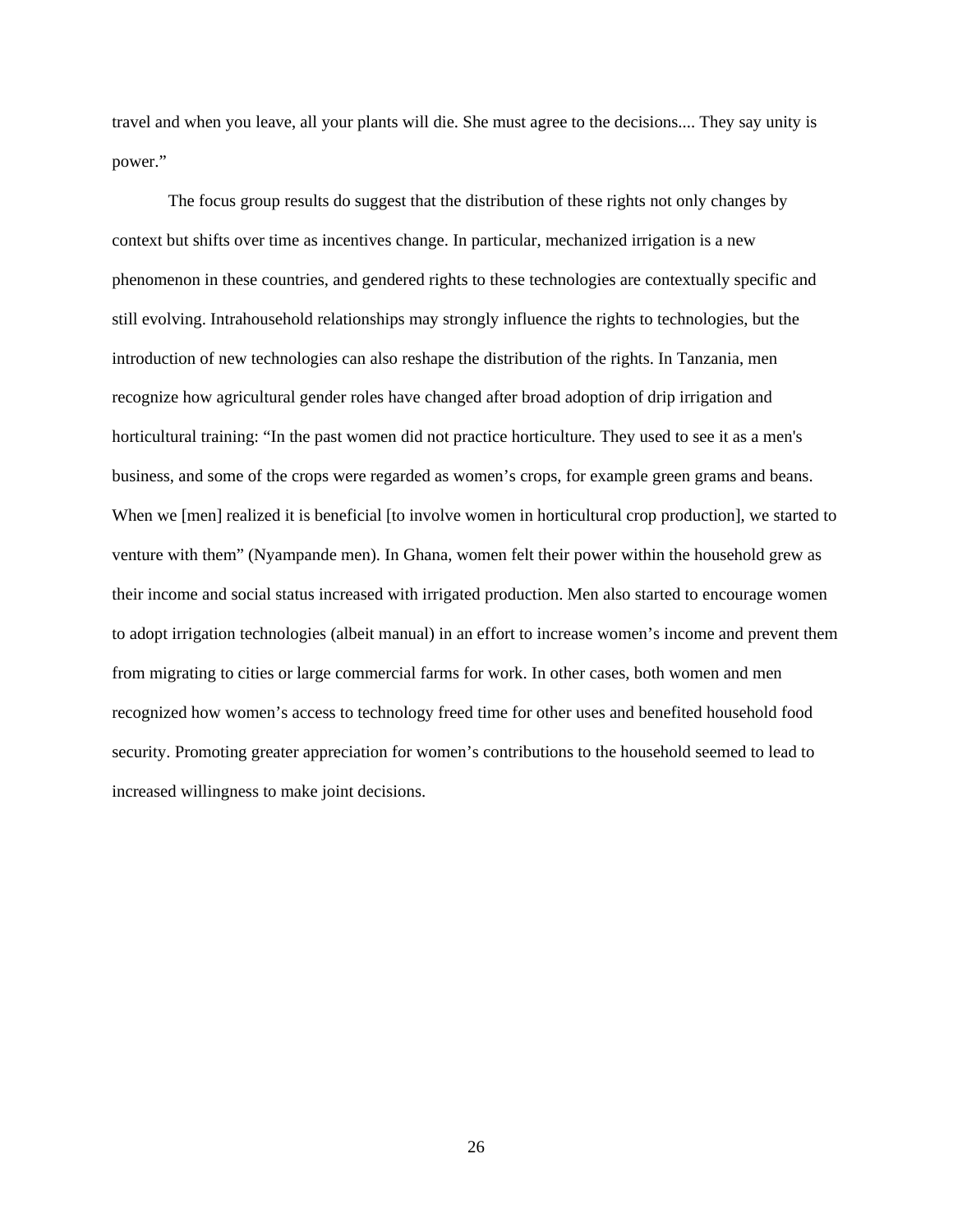#### **6. CONCLUDING REMARKS**

<span id="page-32-0"></span>Most gender and technology adoption research to date has focused on gendered constraints to acquiring technology—in other words, during the awareness and try out phases of technology adoption (Lambrecht 2014). This has led to an emphasis on constraints exogenous to the household that prevent women from learning about or trying out a technology, while considerably less attention has been paid to the gendered impacts of a technology once a household starts using it. Assumptions that technology adoption either benefits the entire household equally, or, conversely, only benefits the "adopter" of the technology, have obscured the intrahousehold costs and benefits associated with a new technology.

Applying an adapted bundle of rights framework to technology within the institution of the household allows us to draw new attention to the gendered impacts of smallholder technology adoption. These impacts in turn have implications for future technology adoption and for development. The distribution of rights to a technology shape whether technology adoption is sustained or disadopted, and the anticipated distribution is likely to influence men and women's interest in trying out a technology. Furthermore, the intrahousehold distribution of rights provides a useful framework for investigating how a technology is used, for what kinds of outputs, who bears the labor costs, and how the outputs themselves are used. Understanding these dynamics can shed insights on why certain development outcomes are or are not achieved.

Projects that promote irrigation technology for women should be aware that rights to technology can be subject to a form of "elite capture" within the institution of the household. In the absence of complementary institutional or social change, targeting women with irrigation technology alone is unlikely to confer full rights over the technology to women, since the rules of the household often override any project-level rules and expectations. Furthermore, interventions should not conflate use and fructus rights, as they may inadvertently increase the labor burden for women without substantively improving rights to the benefits generated by the technology, such as control over the income from irrigated produce.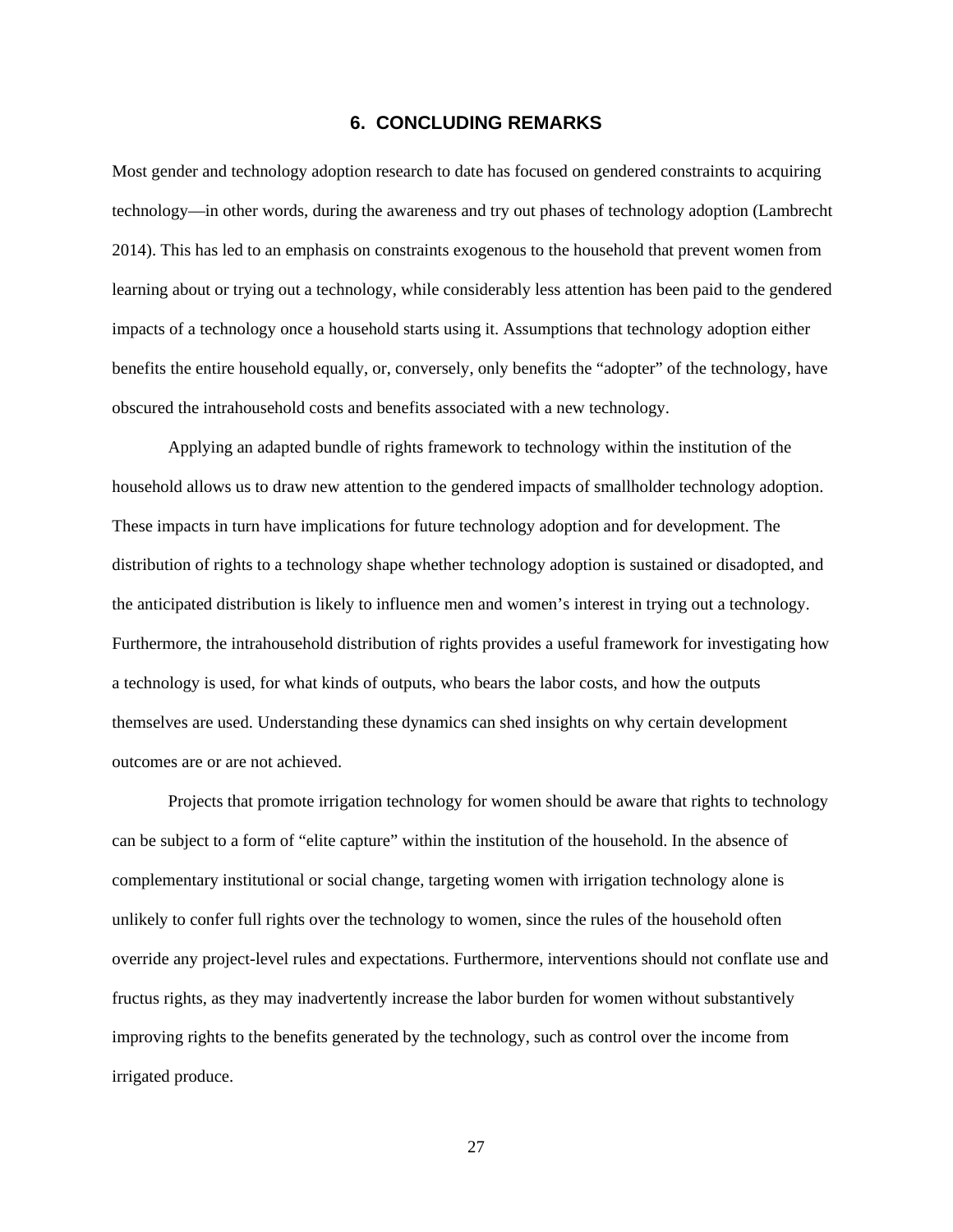The distribution of rights to irrigation technology is closely related to gendered land rights and division of labor. Just as women are not allocated land beyond what is required for subsistence production (Lambrecht 2016), women rarely apply mechanized irrigation technologies to the plots of land they primarily manage because the low commercial value of women's production is not seen to justify the cost of application. Rather, women in male-headed households are considered helpers in the use of mechanized irrigation on men's plots. While they have use rights in some cases to operate a technology, they prioritize their labor on their husband or family's plots and domestic work. On their own plots of land, women across sites predominantly used manual irrigation technologies without help from their husbands or hired labor.

Nonetheless, while wary of the time and energy burden, women do express demand for mechanized irrigation technologies for greater financial independence and household food security. Initial evidence suggests which aspects of technologies women prefer. In Ethiopia, women did not want motor pumps because they added to their time burden, instead preferring solar pumps that could reduce both domestic and field labor requirements. Solar appears to be a promising technology for women (Burney, Naylor, and Postel 2013; McGrath 2015; FAO 2014; IRENA 2016). Nigussie et al. (2017) identified that women highly valued solar pumps located near the household where women have more control over information and production. Solar pumps with lower power capacity may limit the potential groundwater lifting rate but could be suitable for crops that women produce near the household. Multiuse pumps, sited in locations convenient for both men's and women's plots and compatible with different water application methods and uses of water, could be promoted so that men and women hold joint use and management rights over the same water-lifting technology, and women may have greater fructus rights over irrigated produce near the household. Further research into so-called female-friendly technologies should consider not only technological design that promotes women's use and management rights, such as labor and energy requirements or compatibility with accessible water sources, but also portability and location of installation that may affect women's fructus rights.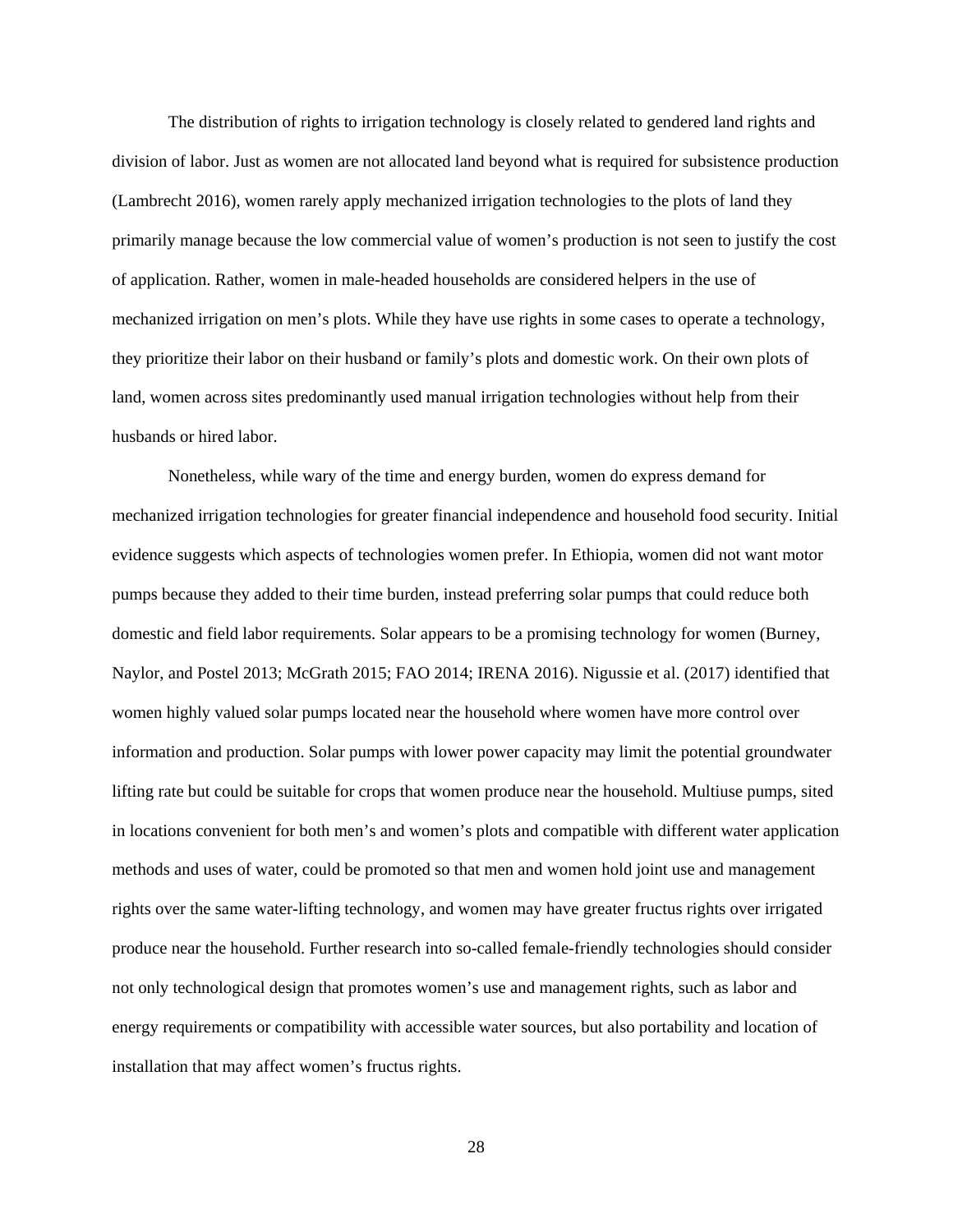Fructus rights need to be systematically highlighted as both a gendered impact of technology adoption and a factor affecting motivation to try a new technology. Women face significant constraints claiming fructus rights but appear to value these rights the most and use different strategies to maintain them. Since men are likely to appropriate fructus rights if women exceed an income threshold, women opt for activities that generate lower sums of income sold continually over time rather than "lumpy" (large and infrequent) sales. Projects that attempt to shift women's production to different crops or rapidly exceed a revenue threshold may risk women losing fructus and other rights. In addition, our findings regarding rice paddy warehouses in Tanzania indicated that fructus rights are particularly weak when there is strong information asymmetry over the sales of joint production. To balance women's claims to fructus rights over such sales, approaches could include increasing women's access to market information, joint financial services and mobile money services that provide alerts on transactions, or transparent and accessible documentation of sales.

More overtly transformative agricultural development projects attempt to shift norms within the household by forming groups of women and targeting women with assets and training. When successful, women recognize that this can strengthen their rights to a technology. However, our evidence shows that projects that attempt to target women, whether individually or in groups, fail if they do not first secure support from the men in their households. Men can block women's participation or choose not to inform them of meetings. Demonstrating that women's participation in such groups can benefit the whole family, save money, and potentially free women's time for other activities may be a necessary first step to facilitate women's involvement in these groups and subsequent awareness, tryout, and rights over a technology.

Our data suggest a need for further research to inform future technology adoption interventions. First, additional research is needed to examine whether the adoption modality affects the intrahousehold distribution of rights. Adoption modality includes several dimensions: whether technology is adopted by individuals or groups, who is involved in the decision to adopt, whether technology is purchased or received for free, and any accompanying social or household approaches that shift gender norms related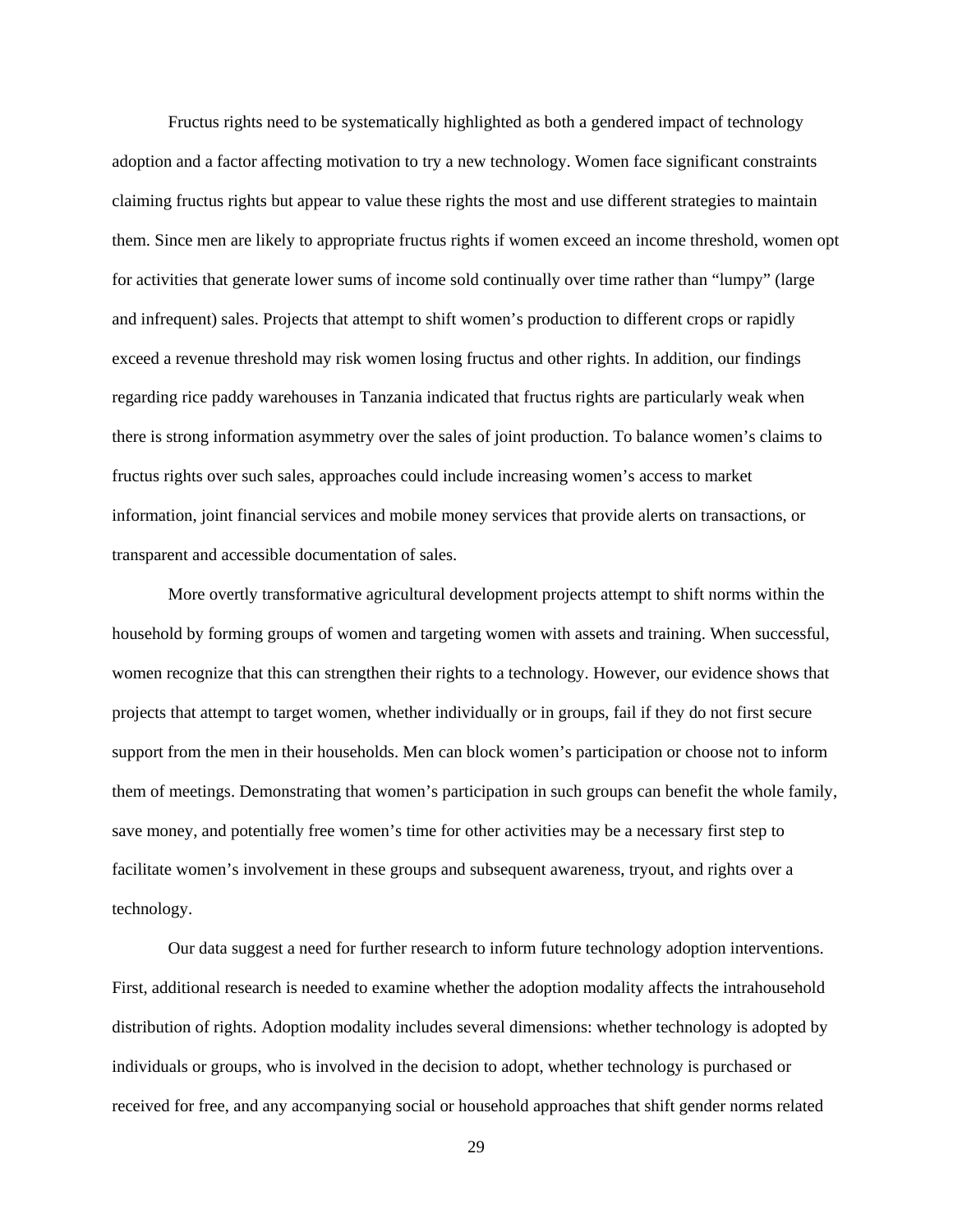to the technology. Second, further investigation is needed into how different irrigation technologies including their design, location, mobility, cost, and physical energy requirements—affect the distribution of rights, which technologies men and women prefer, and which rights are most important to them. Third, the relationship between women's rights to technology and land rights needs to be further clarified. We focused here on women in married (male-headed) households where women depend on husbands for access to land, typically cultivating both a joint and independently managed plot. The framework may not apply as well to other settings, but as such is meant to guide inquiry into a specific context, rather than prescribe a universally applicable intervention approach.

Development partners promoting irrigation technologies to enhance resilience and increase productivity would benefit from understanding how technologies are used, by whom, and for what purpose. Some interventions assume that simply reaching women with technology—for example, distributing motor pumps to women—leads to their empowerment, without monitoring if or how this happens. Instead, identifying the distribution of rights can shed light on both the potential benefits and costs that adopting a technology confers to women and men within a household. This evidence will help ensure technology adoption strategically advances development objectives such as food and nutritional security, resilience, and women's empowerment, rather than taking technology adoption as an end in and of itself.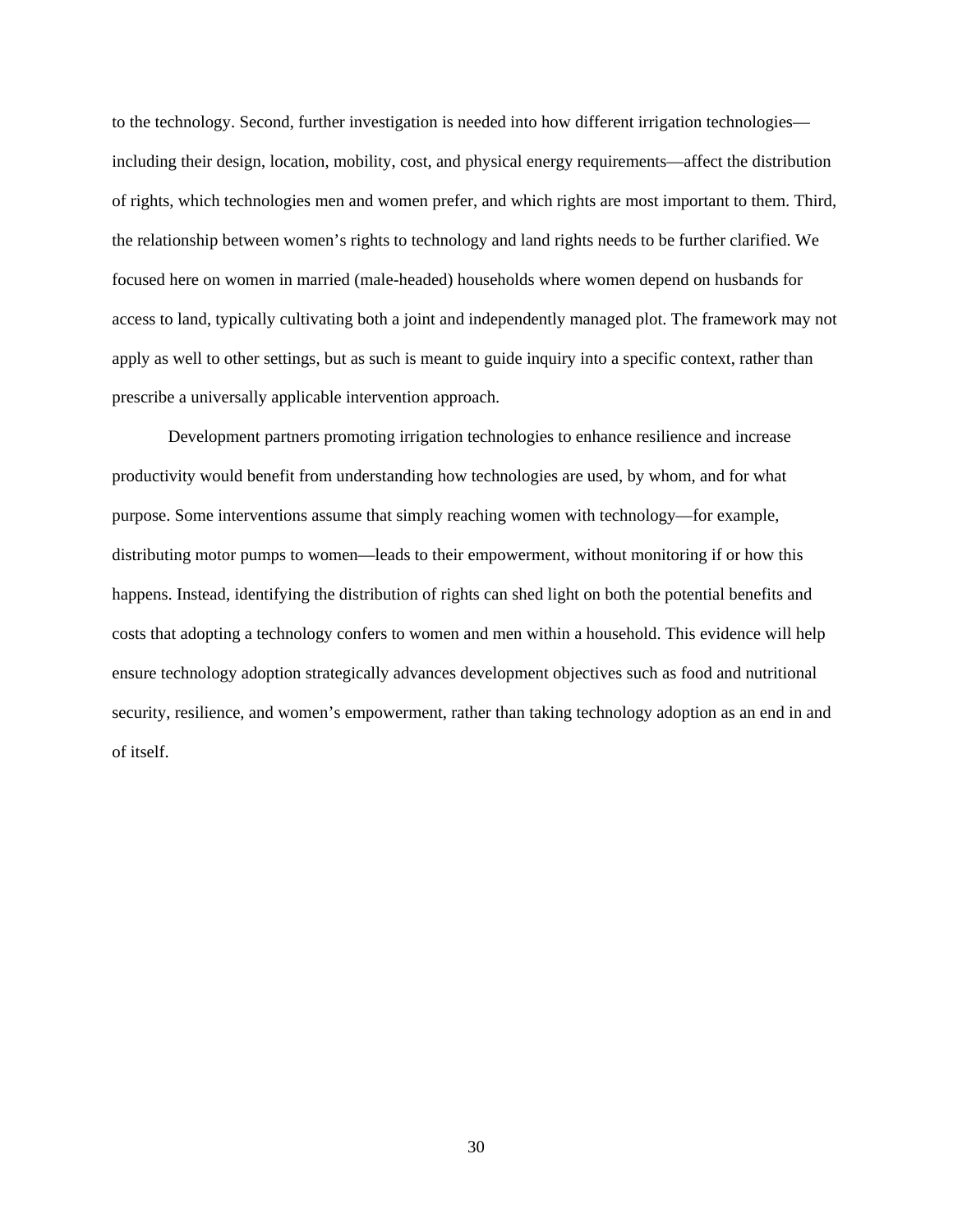#### **REFERENCES**

- <span id="page-36-0"></span>Alchian, A., and H. Demsetz. 1972. "Production, Information Costs, and Economic Organization." *American Economic Review* 62 (S): 777–795.
- Alderman, H., P. Chiappori, L. Haddad, J. Hoddinott, and R. Kanbur. 1995. "Unitary versus Collective Models of the Household: Is It Time to Shift the Burden of Proof?" *World Bank Research Observer* 10 (1): 1–19. [doi:10.1093/wbro/10.1.1.](doi:10.1093/wbro/10.1.1)
- Ani. A., O. Ogunnika, and S. S. Ifah. 2004. "Relationship between Socio-economic Characteristics of Rural Women Farmers and Their Adoption of Farm Technologies in Southern Eboni State, Nigera." *International Journal of Agriculture and Biology* 6 (5): 802-805.
- Beekman, W., G. J. Veldwisch, and A. Bolding. 2014. "Identifying the Potential for Irrigation Development in Mozambique: Capitalizing on the Drivers behind Farmer-Led Irrigation Expansion." *Physics and Chemistry of the Earth*, Parts A/B/C 76–78:54–63.
- Benjaminsen, T. A., and B. Ba. 2009. "Farmer–Herder Conflicts, Pastoral Marginalization and Corruption: A Case Study from the Inland Niger Delta of Mali." *The Geographical Journal* 175 (1): 71–81. doi:10.1111/j.1475-4959.2008.00312.x.
- Burney, J. A., R. Naylor, and S. Postel. 2013. "The Case for Distributed Irrigation as a Development Priority in Sub-Saharan Africa." *Proceedings of the National Academy of Sciences* 110 (31): 12513–12517.
- Conley, T., and C. Udry. 2001. "Social Learning through Networks: The Adoption of New Agricultural Technologies in Ghana." *American Journal of Agricultural Economics* 83 (3): 668–673.
- de Fraiture, C., and M. Giordano. 2014. "Small Private Irrigation: A Thriving but Overlooked Sector." *Agricultural Water Management* 131:167–174.
- Domenech, L. 2015. "Improving Irrigation Access to Combat Food Insecurity and Undernutrition: A Review." *Global Food Security* 6:24–33.
- Doss, C. R. 1996. "Testing among Models of Intrahousehold Resource Allocation." *World Development* 24 (10): 1597–1609.
- ———. 2001. "Designing Agricultural Technology for African Women Farmers: Lessons from 25 years of Experience." *World Development* 29 (12): 2075–2092[. doi:10.1016/S0305-750X\(01\)00088-2.](doi:10.1016/S0305-750X(01)00088-2)
- Doss, C. R., C. D. Deere, A. D. Oduro, and H. Swaminathan. 2014. "The Gender Asset and Wealth Gaps." *World Development* 57 (3–4): 400–409.
- Doss, C. R., and R. Meinzen-Dick. 2015. "Collective Action within the Household: Insights from Natural Resource Management." *World Development* 74:171–183. [doi:/10.1016/j.worlddev.2015.05.001.](doi://10.1016/j.worlddev.2015.05.001)
- Doss, C. R., and M. Morris. 2001. "How Does Gender Affect the Adoption of Agricultural Innovations? The Case of Improved Maize Technology in Ghana." *Agricultural Economics* 25 (1): 27–39. doi: 10.1111/j.1574- 0862.2001.tb00233.x.
- Doss, C. R., W. M. Mwangi, H. Verkuijl, and H. De Groote. 2003. *Adoption of Maize and Wheat Technologies in Eastern Africa: A Synthesis of the Findings of 22 Case Studies*. International Maize and Wheat Improvement Center (CIMMYT) Economics Working Paper. Mexico City: CIMMYT. http://repository.cimmyt.org/handle/10883/1037.
- Drechsel, P., A. Olaleye, A. Adeoti, L. Thiombiano, B. Barry, and K. Vohland. 2006. "Adoption Driver and Constraints of Resource Conservation Technologies in Sub-Saharan Africa." Unpublished paper. [http://hdl.handle.net/10568/36743.](http://hdl.handle.net/10568/36743)
- Eggertsson, T., 1990. *Economic Behavior and Institutions*. Cambridge, UK: Cambridge University Press.
- FAO (Food and Agriculture Organization of the United Nations) and IFC (International Finance Corporation). 2014. *Zambia: Irrigation Market Brief*. Rome.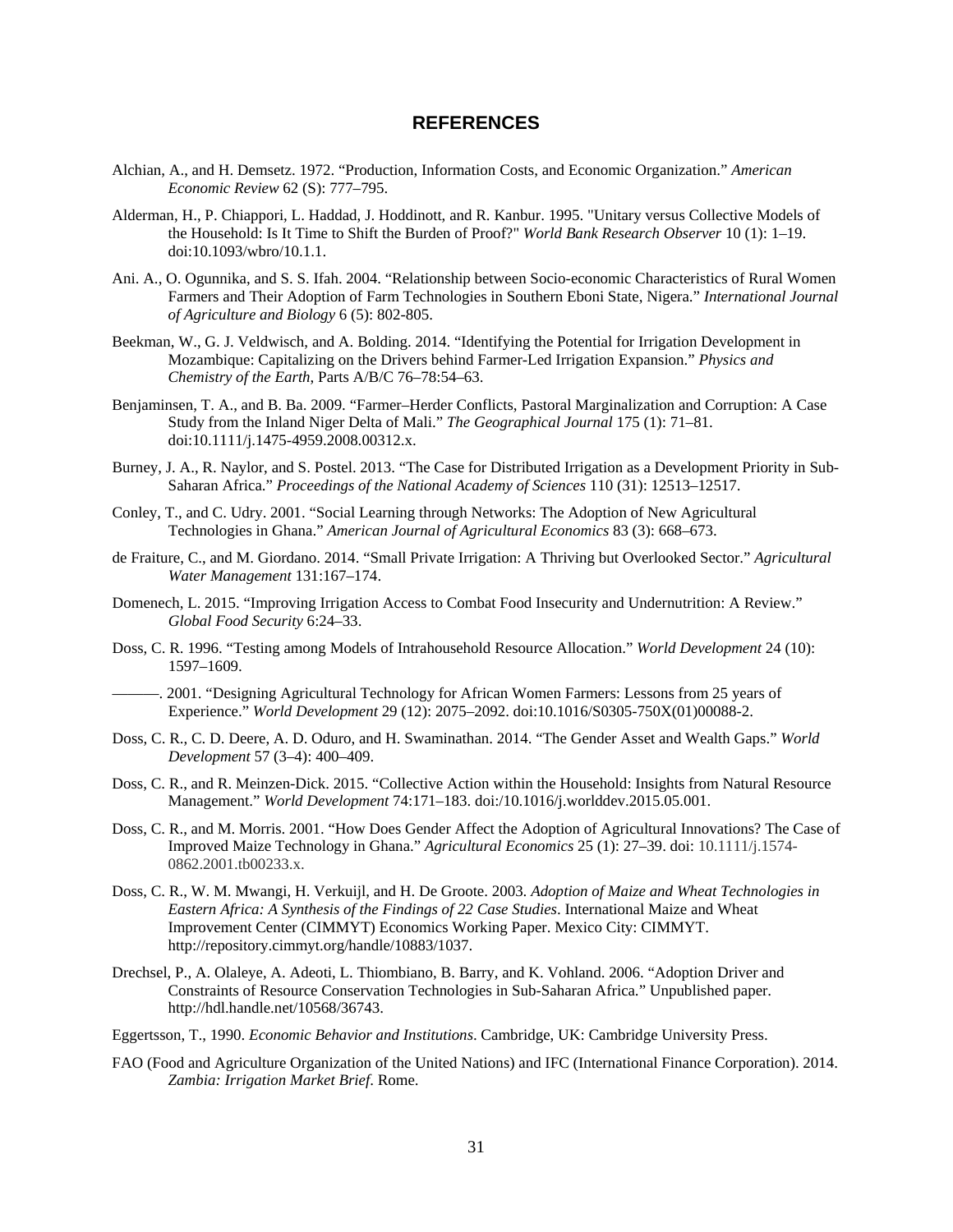- Hunecke, C., A. Engler, R. Jara-Rojas, and P.M. Poortvliet. 2017. "Understanding the Role of Social Capital in Adoption Decisions: An Application to Irrigation Technology." *Agricultural Systems* 153:221–231.
- Huyer, S. 2016. "Closing the Gender Gap in Agriculture." *Gender, Technology and Development* 20 (2): 1–12.
- Johnson, N., M. Balagamwala, C. Pinkstaff, S. Theis, R. Meinzen-Dick, and A. Quisumbing. 2017. *How Do Agricultural Development Projects Aim to Empower Women? Insights from an Analysis of Project Strategies*. IFPRI Discussion Paper 1609. Washington, DC: International Food Policy Research Institute.
- Johnson, N. L., C. Kovarik, R. Meinzen-Dick, J. Njuki, and A. Quisumbing. (2016). "Gender, Assets, and Agricultural Development: Lessons from Eight Projects." *World Development* 83:295–311. [doi:10.1016/j.worlddev.2016.01.009.](doi:10.1016/j.worlddev.2016.01.009)
- IRENA. 2016. *Solar Pumping for Irrigation: Improving Livelihoods and Sustainability*. IRENA Policy Brief. Abu Dhabi, United Arab Emirates: The International Renewable Energy Agency.
- Lambrecht, I. 2014. "Understanding the Process of Agricultural Technology Adoption: Mineral Fertilizer in Eastern DR Congo." *World Development* 59:132–146. [doi:10.1016/j.worlddev.2014.01.024.](doi:10.1016/j.worlddev.2014.01.024)
- ———. 2016. "'As a Husband I Will Love, Lead, and Provide.' Gendered Access to Land in Ghana." *World Development* 88:188–206. [doi:10.1016/j.worlddev.2016.07.018.](doi:10.1016/j.worlddev.2016.07.018)
- Lindner, R. K., Pardey, P. G. and Jarrett, F. G. (1982), "Distance to information source and the time lag to early adoption of trace element fertilizers", *Australian Journal of Agricultural Economics* 26, 98-113.
- Magnan, N., K. Gulati, T. Lybbert, and D. Spielman. 2014. *Gender Dimensions of Social Networks and Technology Adoption in Eastern Uttar Pradesh, India*. http://cega.berkeley.edu/assets/cega\_events/61/3B\_Role\_of\_Gender\_in\_Networks\_\_Bargaining\_\_and\_Em ployment.pdf
- McGrath, J. 2015. *Transforming Lives in Zimbabwe: Rural Sustainable Energy Development Project*. Case study. Oxford, UK: Oxfam GB.
- Meinzen-Dick, R., A. Quisumbing, J. Behrman, P. Biermayr-Jenzano, V. Wilde, M. Noordeloos, C. Ragasa, and N. Beintema. 2011. *Engendering agricultural research*. IFPRI Monograph. Washington, DC: International Food Policy Research Institute.
- Meinzen-Dick, R., and M. Zwarteveen. 1998. "Gendered Participation in Water Management: Issues and Illustrations from Water Users' Associations in South Asia." *Agriculture and Human Values* 15 (4): 337–345. doi:10.1023/A:1007533018254.
- Merrey, D. 2006. *Agricultural water management technologies for small-scale farmers in southern Africa: An inventory and assessment of experiences, good practices and costs*. Pretoria, South Africa: International Water Management Institute.
- Namara, R.E., L. Hope., E.O. Sarpong, C. de Fraiture, and D. Owusu. 2014. "Adoption Patterns and Constraints Pertaining to Small-Scale Water Lifting Technologies in Ghana." *Agricultural Water Management* 131:194–203.
- NEPAD (New Partnership for Africa Development) / CAADP (Comprehensive Africa Agricultural Development Program). 2009. *Sustainable land and water management: The CAADP Pillar I Program*. Midrand, South Africa: NEPAD.
- Nigussie, L., N. Lefore, P. Schmitter, and A. Nicol. 2017. *Gender and Water Technologies: Water Lifting for Irrigation and Multiple Purposes in Ethiopia*. Africa RISING Report. Addis Ababa, Ethiopia: International Livestock Research Institute. [https://cgspace.cgiar.org/bitstream/handle/10568/79989/AR\\_Ethiopia\\_gender\\_water\\_feb2017.pdf?sequenc](https://cgspace.cgiar.org/bitstream/handle/10568/79989/AR_Ethiopia_gender_water_feb2017.pdf?sequence=1)  $e=1$ .
- Njuki, J., E. Waithanji, B. Sakwa, J. Kariuki, E. Mukewa, and J. Ngige. 2014. "A Qualitative Assessment of Gender and Irrigation Technology in Kenya and Tanzania. Gender, Technology, and Development 18 (3): 303– 340. [http://gtd.sagepub.com/content/18/3/303.short.](http://gtd.sagepub.com/content/18/3/303.short)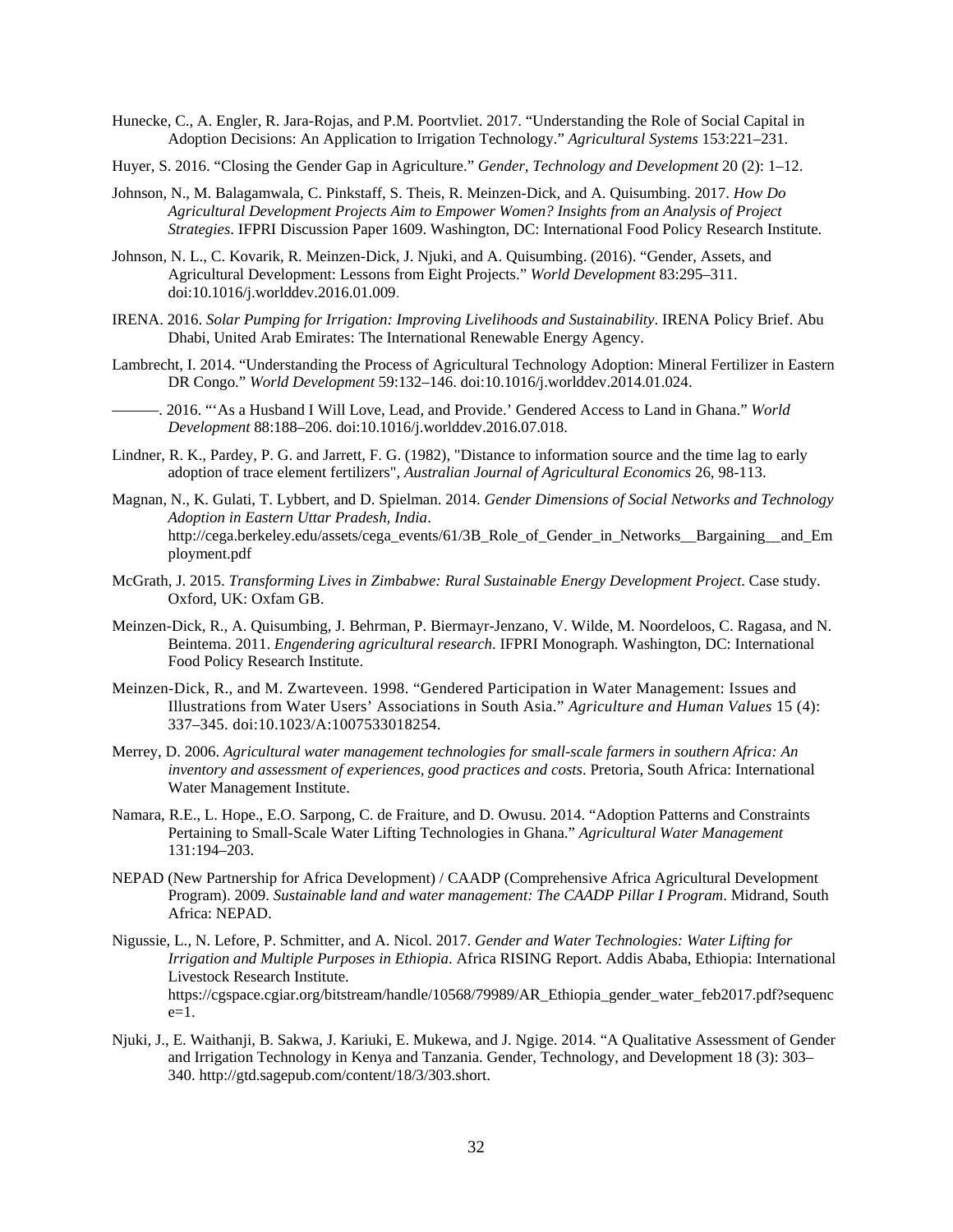- Olwande, J., Sikei, G., and M. Mathenge. 2009. *Agricultural Technology Adoption: A Panel Analysis of Smallholder Farmers' Fertilizer Use in Kenya*. CEGA Working Paper Series AfD-0908. Berkeley, CA: University of California Center of Evaluation for Global Action. https://escholarship.org/uc/item/9666220j.
- Peterman, A., Behrman, J., and A. Quisumbing. 2010. *A Review of Empirical Evidence on Gender Differences in Non-land Agricultural Inputs, Technology, and Services in Developing Countries*. ESA Working Paper No. 11-11. Rome, Italy: Food and Agriculture Organization of the United Nations. http://www.fao.org/3/aam316e.pdf.
- Quisumbing, A. 1995. *Gender Differences in Agricultural Productivity: A Survey of Empirical Evidence*. Food Consumption and Nutrition Division Discussion Paper. Washington, DC: International Food Policy Research Institute.
- Quisumbing, A., and J. Maluccio. 2003. "Resources at Marriage and Intrahousehold Allocation: Evidence from Bangladesh, Ethiopia, Indonesia, and South Africa." *Oxford Bulletin of Economics and Statistics* 65 (3): 283–328.
- Quisumbing, A., and L. Pandolfelli. 2009. "Promising Approaches to Address the Needs of Poor Female Farmers: Resources, Constraints, and Interventions." *World Development* 38 (4): 581–592. [doi:10.1016/j.worlddev.2009.10.006.](http://dx.doi.org/10.1016/j.worlddev.2009.10.006)
- Quisumbing, A., Roy, S., Njuki, J., Tanvin, K., and E. Waithanji. 2013. "Can Dairy Value-Chain Projects Change Gender Norms in Rural Bangladesh? Impacts on Assets, Gender Norms, and Time Use." IFPRI Discussion Paper 01311. Washington, D.C.: International Food Policy Research Institute.
- Ragasa, C., D. Sengupta, M. Osorio, N. Ourabah Haddad, and K. Mathieson. 2014. *Gender-Specific Approaches, Rural Institutions and Technical Innovations*. Rome, Italy: Food and Agricultural Organization of the United Nations, International Food Policy Research Institute, and Global Forum on Agricultural Research. [http://ebrary.ifpri.org/cdm/ref/collection/p15738coll2/id/129039.](http://ebrary.ifpri.org/cdm/ref/collection/p15738coll2/id/129039)
- Roy, S., Ara, J., Das, N., and A. Quisumbing. 2015. "'Flypaper Effects' in Transfers Targeted to Women: Evidence from BRAC's 'Targeting the Ultra Poor' Program in Bangladesh." *Journal of Development Economics* 117:1–19. [doi:10.1016/j.jdeveco.2015.06.004.](doi:10.1016/j.jdeveco.2015.06.004)
- Schlager, E., and E. Ostrom. 1992. "Property Rights Regimes and Natural Resources: A Conceptual Analysis." *Land Economics* 68 (3): 249–62.
- Shiferaw, B. A., T. A. Kebede, and L. You. 2008. "Technology Adoption under Seed Access Constraints and the Economic Impacts of Improved Pigeonpea Varieties in Tanzania." *Agricultural Economics*, 39 (3): 309– 323.
- Siebert, S., J. Burke, J.M. Faures, K. Frenken, J. Hoogeveen, P. Doll, and F.T. Portmann. 2010. "Groundwater Use for Irrigation – a Global Inventory." *Hydrology and Earth Systems Sciences*, 14, 1863–1880.
- Tiwari, N. 2010 "Economic and Technological Constraints Facing Farm Women." *International Journal of Rural Studies* 17 (1): 1-5.
- Upadhyay, B. 2004. "Gender Aspects of Smallholder Irrigation Technology: Insights from Nepal." *Journal of Applied Irrigation Science* 39 (2): 315–327. http://lib.icimod.org/record/11464/files/4960.pdf.
- van den Bold, M., Pedehombga, A., Ouedraogo, M., Quisumbing, A.R., and D. Olney, 2015. "Can Integrated Agriculture-Nutrition Programs Change Gender Norms on Land and Asset Ownership?" *Journal of Development Studies* 51 (9): 1155–1174. doi: 10.1080/00220388.2015.1036036.
- van Koppen, B. 1998. "Water Rights, Gender, and Poverty Alleviation. Inclusion and Exclusion of Women and Men Smallholders in Public Irrigation Infrastructure Development." *Agriculture and Human Values* 15 (4): 361–374. doi:10.1023/A:1007537119163.
- van Koppen, B., L. Hope, and W. Colenbrander. 2012. *Gender Aspects of Small-Scale Private Irrigation in Africa*. IWMI Working Paper 153. Colombo, Sri Lanka: International Water Management Institute.
- von Braun, J. and P. Webb. 1989. "The Impact of New Crop Technology on the Agricultural Division of Labor in a West African Setting." *Economic Development and Cultural Change* 37 (20): 513–34.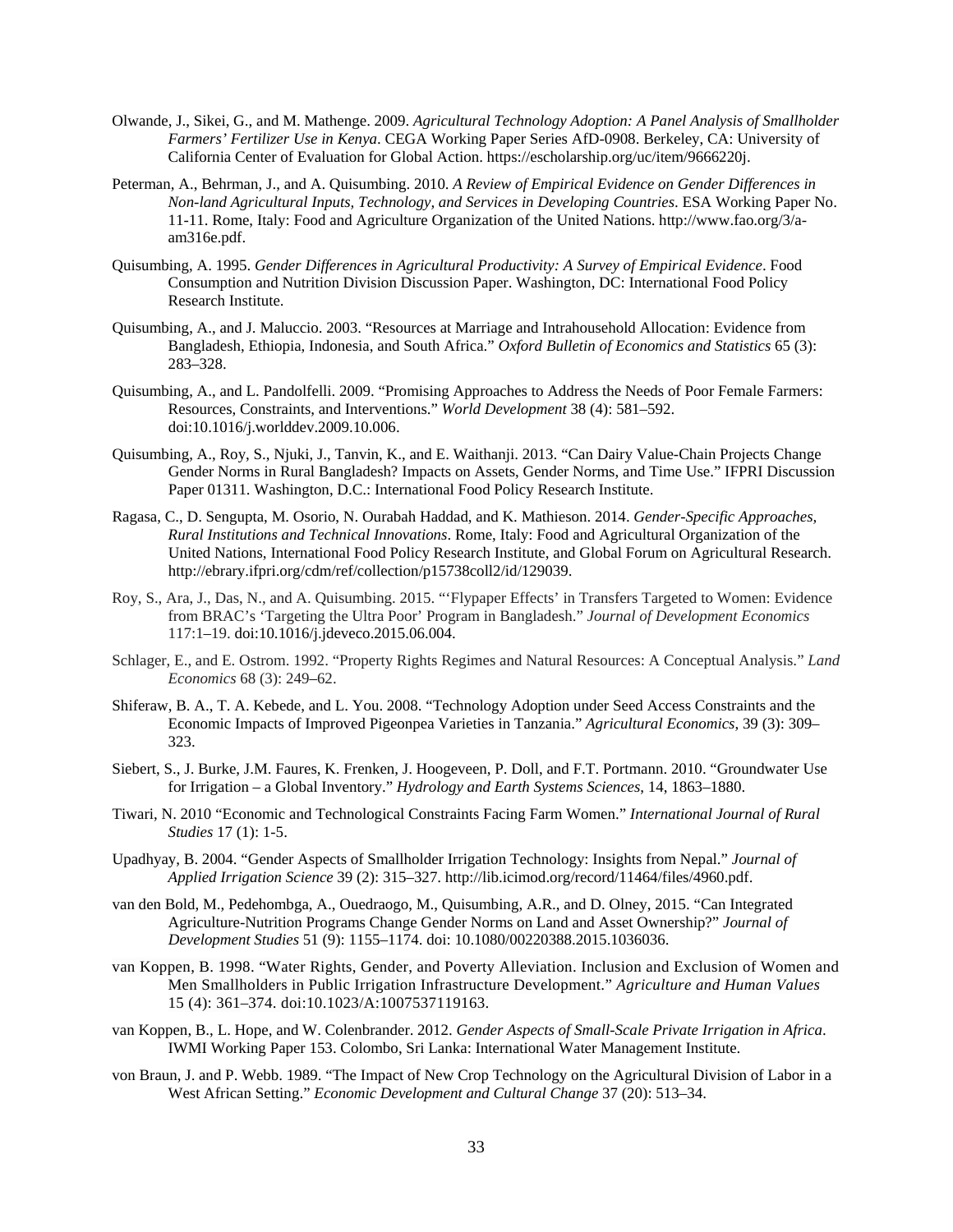- White, S. 1999. "Women's Employment in the Agro and Food Processing Sector: South Asia and East Africa." Aga Khan Foundation Canada, Ottawa. Women in Informal Employment: Globalizing and Organizing (WIEGO), April,<http://previous.wiego/publications/99report.pdf>
- Wickramasinghe, A. 2009. "Tackling Poverty and Gender Inequality through Agricultural Commercialization in Rural Sri Lanka: A Case Study," Paper presented at the FAO-IFAD-ILO Workshop on "Gaps, Trends and Current Research in Gender Dimensions of Agricultural and Rural Employment: Differentiated Pathways out of Poverty." Rome, 31 March - 2 April 2009. http://citeseerx.ist.psu.edu/viewdoc/download?doi=10.1.1.553.8533&rep=rep1&type=pdf
- Woodhouse, P., G.J. Veldwisch, J. Venot, D. Brockington, H. Komakech, and A. Manjichi. 2017. "African Farmer-Led Irrigation Development: Re-framing Agricultural Policy and Investment?" *The Journal of Peasant Studies* 44 (1): 213–233.
- Xie, H., L. You, B. Wielgosz, and C. Ringler. 2014. "Estimating the Potential for Expanding Smallholder Irrigation in Sub-Saharan Africa. *Agricultural Water Management* 131 (1): 183–193. doi:10.1016/j.agwat.2013.08.011.
- You, L., C. Ringler, G. Nelson, U. Wood-Sichra, R. Robertson, S. Wood, Z. Guo, T. Zhu, and Y. Sun. 2010. *What Is the Irrigation Potential for Africa? A Combined Biophysical and Socioeconomic Approach*. Environment and Production Technology Division. IFPRI Discussion Paper 993. Washington, DC: International Food Policy Research Institute.
- Zwarteveen, M.Z. 1997. "Water: From Basic Need to Commodity: A Discussion on Gender and Water Rights in the Context of Irrigation." *World Development* 25 (8): 1335–1349.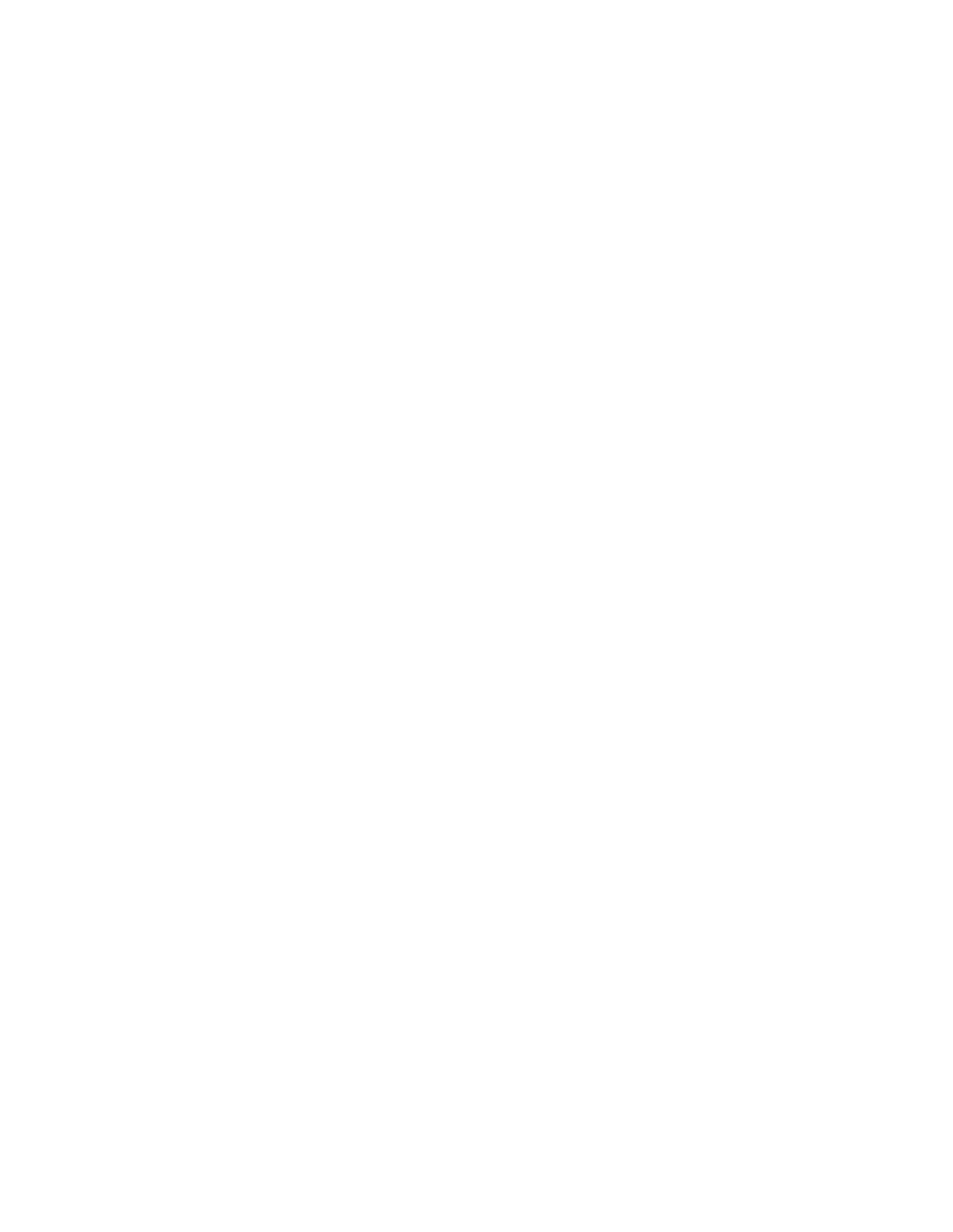#### **RECENT IFPRI DISCUSSION PAPERS**

#### **For earlier discussion papers, please go to [www.ifpri.org/publications/discussion\\_papers.](http://www.ifpri.org/publications?sort_by=ds_year&f%5B0%5D=sm_content_subtype_to_terms%3A88) All discussion papers can be downloaded free of charge.**

- 1671. Effects of tractor ownership on agricultural returns-to-scale in household maize production: Evidence from Ghana. Hiroyuki Takeshima, Nazaire Houssou, and Xinshen Diao, 2017.
- 1670. Food expenditure patterns and dietary diversity in Nepal: Is dietary quality improving? Anjani Kumar, Ganesh Thapa, and P. K. Joshi, 2017.
- 1669. US trade wars with emerging countries in the 21st century: Make America and its partners lose again. Antoine Bouët and David Laborde, 2017.
- 1668. Heterogeneity in riverine ecosystem service perceptions: Insights for water-decision processes in transboundary rivers. Hassaan Furqan Khan, Y. C. Ethan Yang, and Claudia Ringler, 2017.
- 1667. Measuring trade integration in Africa. Antoine Bouët, Lionel Cosnard, and David Laborde, 2017.
- 1666. Policy options to accelerate variety change among smallholder farmers in South Asia and Africa South of the Sahara. David J. Spielman and Melinda Smale, 2017.
- 1665. Assessing the health and nutrition risks of smallholder poultry production in Burkina Faso: Insights from formative research. Aulo Gelli, Derek Headey, Francis Ngure, Elodie Becquey, Rasmané Ganaba, Lieven Huybregts, Abdoulaye Pedehombga, Armande Sanou, Abdoulaye Traore, Florence Zongo, and Amanda Zongrone, 2017.
- 1664. Health insurance, a friend in need? Evidence from financial and ealth diaries in Kenya. Xin Geng, Vera Ide, Wendy Janssens, Berber Kramer, and Marijn van der List, 2017.
- 1663. Women's land rights as a pathway to poverty reduction: A framework and review of available evidence. Ruth Meinzen-Dick, Agnes Quisumbing, Cheryl Doss, and Sophie Theis, 2017.
- 1662. Overview of the evolution of agricultural mechanization in Nepal: A Focus on Tractors and combine harvesters. Hiroyuki Takeshima, 2017.
- 1661. Cooking contests for healthier recipes: Impacts on nutrition knowledge and behaviors in Bangladesh. Berber Kramer, 2017.
- 1660. Mapping Indian agricultural emissions: Lessons for food system transformation and policy support for climate-smart agriculture. Nirmal Kumar Patra and Suresh Chandra Babu, 2017.
- 1659. Cash transfers and management advice for agriculture: Evidence from Senegal. Kate Ambler, Alan de Brauw, Susan Godlonton, 2017.
- 1658. Gender, climate change, and resilient food systems: Lessons from strategic adaptation by smallholder farmers in Cameroon. Lilian Nkengla-Asi, Suresh Chanda Babu, Holger Kirscht, Scarlett Apfelbacher, Rachid Hanna, and Amare Tegbaru, 2017.
- 1657. Integrating environmental considerations into the agricultural policy process: Evidence from Nigeria. Suresh Chandra Babu, George Mavrotas, and Nilam Prasai, 2017.
- 1656. Understanding the measurement of women's autonomy: Illustrations from Bangladesh and Ghana. Greg Seymour and Amber Peterman, 2017.
- 1655. Addressing transboundary cooperation in the Eastern Nile through the water-energy-food nexus: Insights from an esurvey and key informant interviews. Helen Berga, Claudia Ringler, Elizabeth Bryan, Hagar El Didi, and Sara Elnasikh, 2017.
- 1654. Limited attention and information loss in the lab-to-farm knowledge chain: The case of Malawian agricultural extension programs. Chiyu Niu and Catherine Ragasa, 2017.
- 1653. Does providing agricultural and nutrition information to both men and women improve household food security? Evidence from Malawi. Catherine Ragasa, Noora-Lisa Aberman, and Cristina Alvarez Mingote, 2017.
- 1652. Is the WTO dispute settlement procedure fair to developing countries? Antoine Bouët and Jeanne Metivier, 2017.
- 1651. Role of media in shaping the policy process: Comparative lessons from the food price crisis in Bangladesh, China, India, and Viet Nam. Suresh Chandra Babu, Smita Aggarwal, and Junjie Chen, 2017.